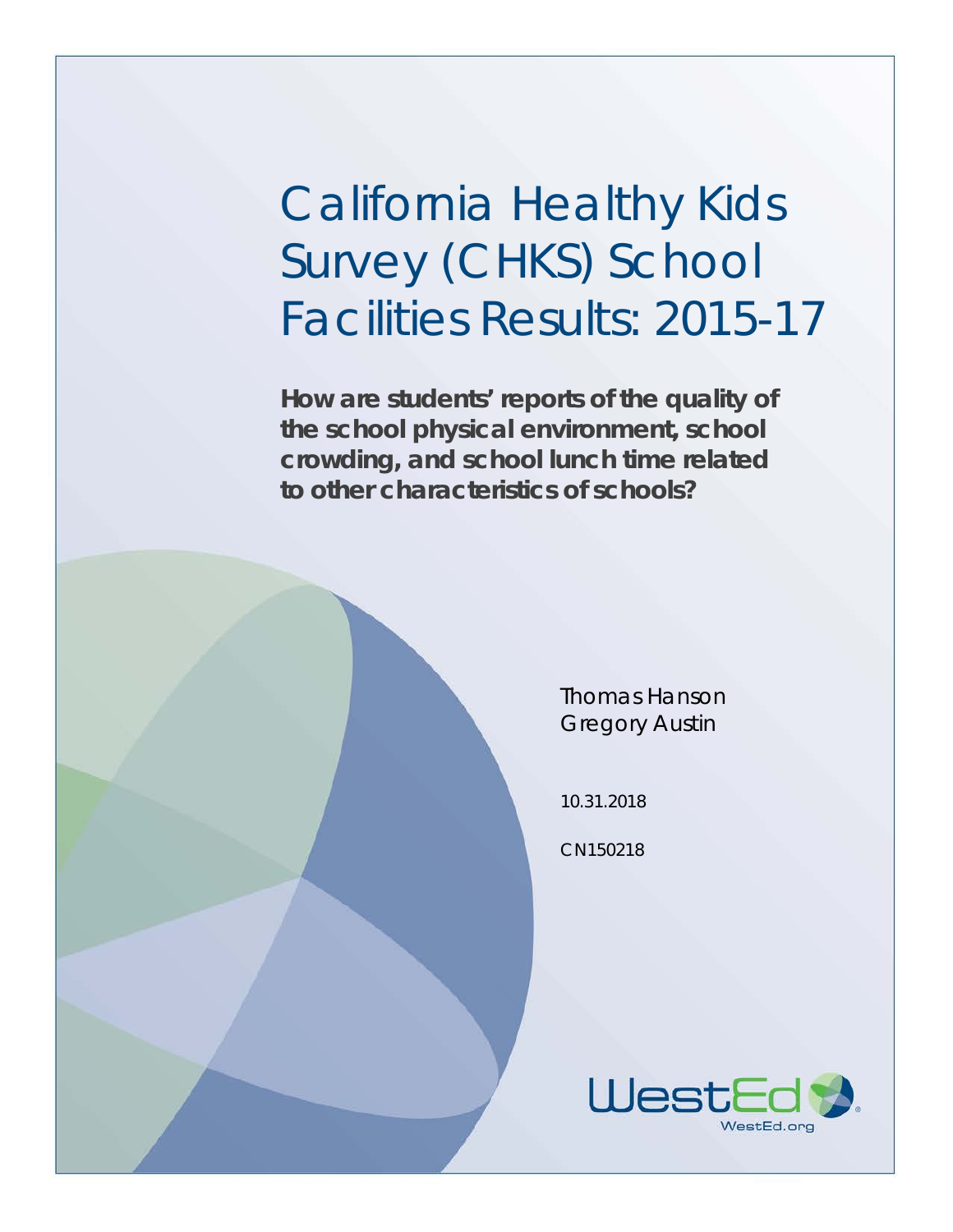WestEd — a national nonpartisan, nonprofit research, development, and service agency — works with education and other communities to promote excellence, achieve equity, and improve learning for children, youth, and adults. WestEd has 15 offices nationwide, from Washington and Boston to Arizona and California, with its headquarters in San Francisco. For more information about WestEd, visit WestEd.org; call 415.565.3000 or, toll-free, (877) 4-WestEd; or write: WestEd / 730 Harrison Street / San Francisco, CA 94107-1242.

Suggested citation: Hanson, T., & Austin, G. (2018). *CHKS School Facilities Results: How are students' reports of the quality of the school physical environment, school crowding, and school lunch time related to other characteristics of schools?* Los Alamitos: WestEd.

© 2018 WestEd. All rights reserved.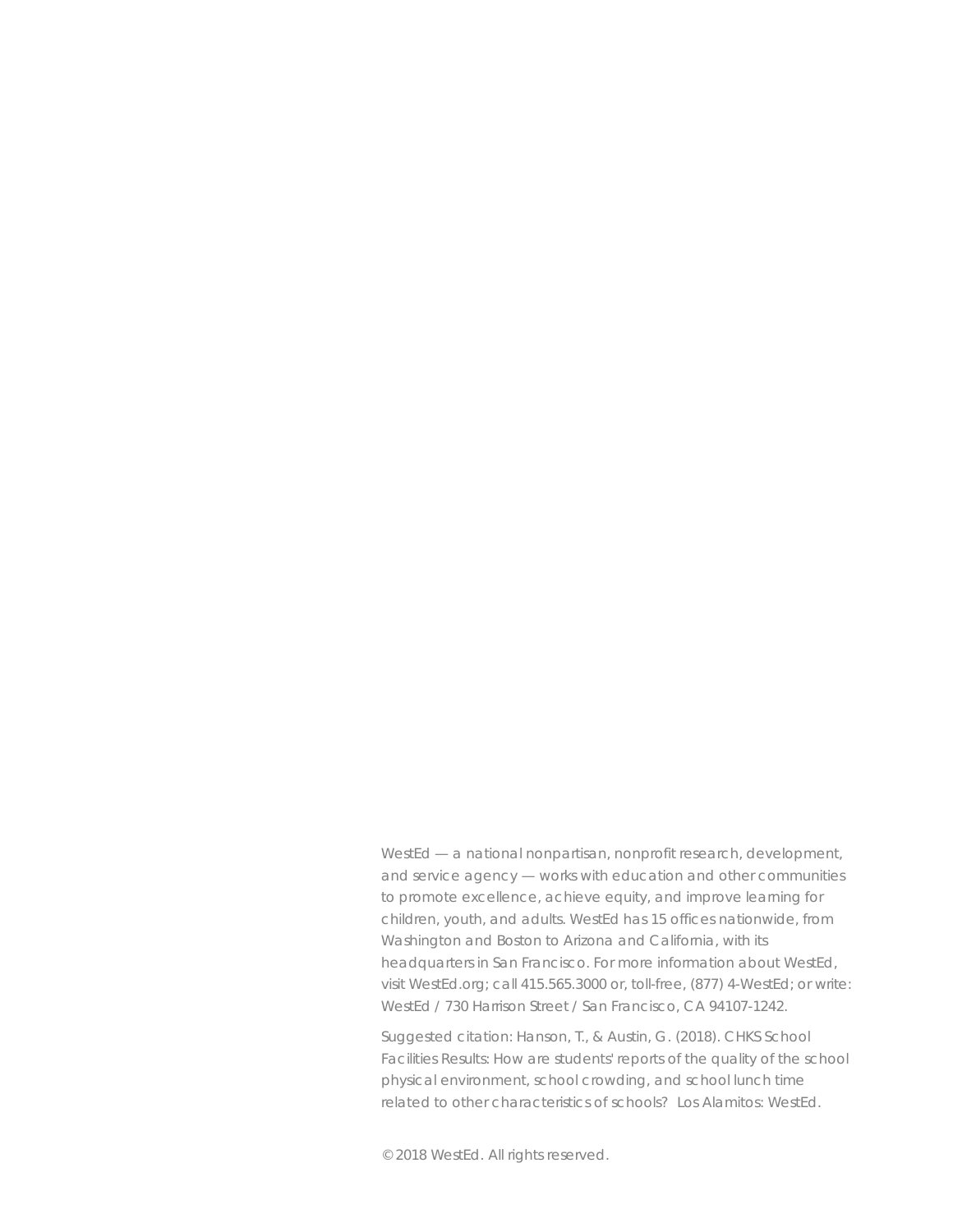# Table of Contents

| Relationships of perceptions of school physical environment to other school                                                           |
|---------------------------------------------------------------------------------------------------------------------------------------|
|                                                                                                                                       |
|                                                                                                                                       |
| Relationships of perceptions of school physical environment to other school                                                           |
| Relationships of perceptions of school crowding to other characteristics 7                                                            |
| Relationships of perceptions of time for school lunch to other characteristics8                                                       |
| Frequency Distributions of Quality of School Physical Environment                                                                     |
| Relationships of Quality of Physical Environment to other School                                                                      |
| Relationships of Student Perceptions of School Crowding to other                                                                      |
| Relationships of Student Perceptions of School Lunch Time to other                                                                    |
| Appendix A: Relationships of Perceptions of Quality of Physical<br>Environment, School Crowding, and Lunch Time to other School<br>47 |
| 54                                                                                                                                    |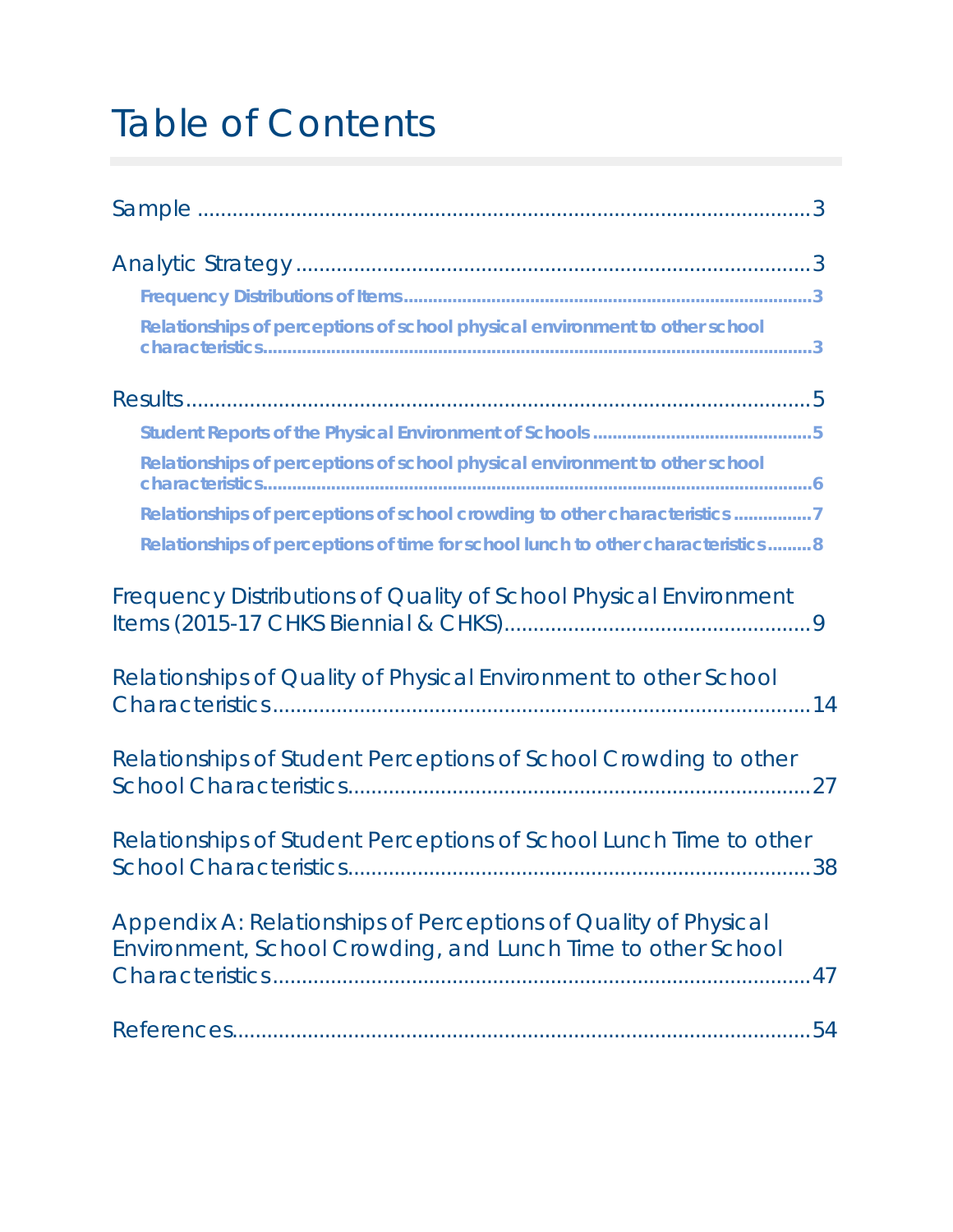## Purpose

The California Department of Education's (CDE) California Healthy Kids Survey (CHKS) was designed to assess every domain of school climate identified by the US Department of Education, including (a) student engagement and bonding to school; (b) caring and respectful relationships among and between students, staff, and parents; (c) safety and order, and (d) a well-maintained physical environment (Jennings, 2010; O'Malley, Renshaw, Ritchey, & Furlong, 2011). The physical environment is a critical, but often overlooked, aspect of school climate. The physical environment is the physical space of the school, including facility quality and upkeep, ambient noise, density of students, and classroom temperature. These aspects of a school's physical environment are associated with academic performance and other school climate domains (Evans, 2006; Plank, Bradshaw, & Young, 2009). Middle school students who attend schools that are crowded, and/or unkempt and in disrepair report less positive relationships with teachers and other students, lower perceptions of safety, and higher perceptions of social disorder (e.g., fighting, verbal abuse, substance use) at school (Plank et al. 2009).

Starting in the 2015/16 academic year, WestEd worked with the CDE Facilities Management Office staff to add to the CHKS Core Module one question to assess students' perceptions of the physical environment of their school. Two questions assessing the school physical environment were also retained on the supplementary School Climate Module (SCM). In addition, three other questions were added to the SCM, one that assesses overcrowding in school classrooms and two questions that assess student perceptions of the school lunch schedule (see Exhibit 1).

|        |                                                                    |                       | <b>Local California Healthy Kids</b><br><b>Administration (2015-17)</b> |                 | <b>Biennial California</b><br><b>Healthy Kids (2015-17)</b> |                 |
|--------|--------------------------------------------------------------------|-----------------------|-------------------------------------------------------------------------|-----------------|-------------------------------------------------------------|-----------------|
| Item # | <b>Survey Item</b>                                                 | <b>Module</b>         | <b>Schools</b>                                                          | <b>Students</b> | <b>Schools</b>                                              | <b>Students</b> |
| A26.   | My school is usually clean and tidy.                               | Core                  | 2.774                                                                   | 895,913         | 108                                                         | 45,264          |
| W41.   | The schoolyard and buildings are clean<br>and in good condition.   | <b>School Climate</b> | 840                                                                     | 227,090         |                                                             |                 |
| W45.   | The school grounds are kept clean.                                 | <b>School Climate</b> | 840                                                                     | 227,390         |                                                             |                 |
| W42.   | My classroom is so crowded it is hard to<br>concentrate and learn. | <b>School Climate</b> | 839                                                                     | 226,693         |                                                             |                 |
| W43.   | I eat my lunch at the right time of day.                           | <b>School Climate</b> | 839                                                                     | 227,063         |                                                             |                 |
| W44.   | I have plenty of time to eat my lunch.                             | School Climate        | 839                                                                     | 226,680         |                                                             |                 |

#### **Exhibit 1. CHKS questions used to assess quality of school environment**

Source: *Biennial and Local Administration of CHKS, 2015-17.* Items range from 1 (strongly disagree) to 5 (strongly agree).

This document describes the results of descriptive analyses conducted on these items. The results are based on two distinct samples of students: (1) a random sample of 108 middle and high schools that participated in the 2015-17 Biennial California Healthy Kids Survey and (2) data collected from the 2015-16 and 2016-17 local administrations of the California Healthy Kids Survey (CHKS) by 2,774 schools in 677 districts. Tabular and graphical results are presented showing the frequency distributions of the physical environment questions for students in  $7<sup>th</sup>$ ,  $9<sup>th</sup>$ , and  $11<sup>th</sup>$  grades in traditional comprehensive high schools and for students in continuation schools using data from both data sets. In addition, tabular and graphical results are provided showing how  $7<sup>th</sup>$  and  $11<sup>th</sup>$  grade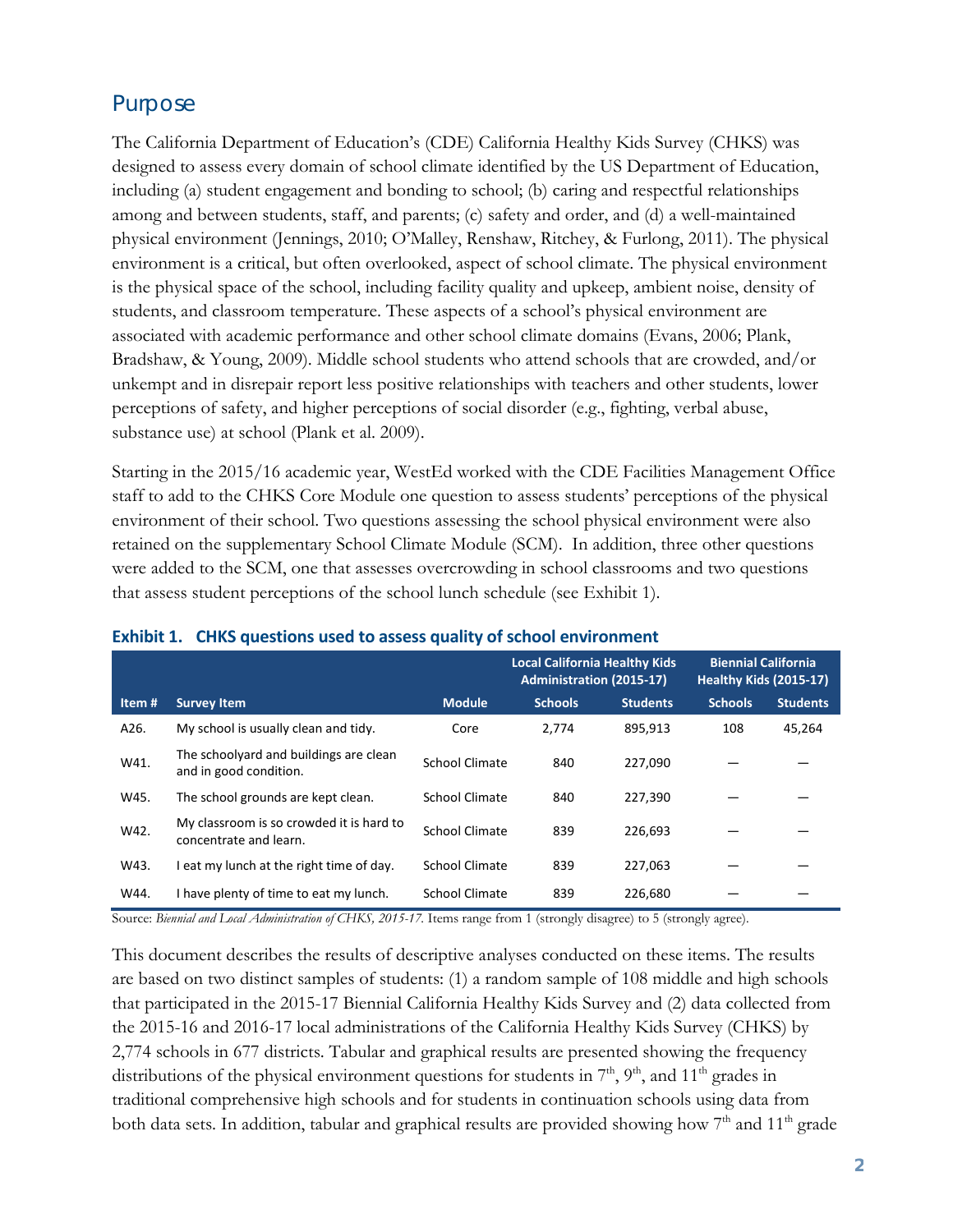students' reports of the quality of the school physical environment, school crowding, and the timing of school lunch are related to other characteristics of schools using data from local administration of the CHKS and data from CDE. Because all districts that administer the CHKS are required to administer the Core module, while only a subset choose to administer the SCM, the analysis of the SCM items are based on a smaller sample of approximately 227,000 students in 840 schools.

## <span id="page-4-0"></span>**Sample**

As described above, the analytic sample was based on Biennial CHKS and local CHKS data collected from all  $7<sup>th</sup>$ ,  $9<sup>th</sup>$ ,  $11<sup>th</sup>$  grade, and continuation school students during the 2015/16 and 2016/17 academic years. Approximately 45,264 students in 108 secondary schools across California participated in the Biennial CHKS, while local CHKS Core module data from 895,913 students in 677 school districts and 2,774 schools was collected. Both samples were heterogeneous with respect to race/ethnicity. For the Biennial CHKS, 54% of the students in the sample reported that they were of Latinx origin, 13% Asian, 7% African American, and 36% white. Females and males were evenly distributed in the sample, while 33% of respondents were  $7<sup>th</sup>$  graders, 34% 9<sup>th</sup> graders, 32% 11<sup>th</sup> graders, and 1% were in continuation schools. Data from the supplementary School Climate Module were available from 227,090 students served by 840 schools in 189 districts.

## <span id="page-4-1"></span>**Analytic Strategy**

## <span id="page-4-2"></span>Frequency Distributions of Items

Simple cross-tabulations of each school physical environment item by school grade were conducted to describe the distribution of item responses for  $7<sup>th</sup>$ ,  $9<sup>th</sup>$ ,  $11<sup>th</sup>$  graders in traditional schools and, separately, for students in continuation schools. The results from the Biennial CHKS are weighted to account for the sampling design and the grade, gender, and racial/ethnic composition of the state. The results based on local CHKS data are not weighted. Frequency distribution results are presented in tables (Exhibits 2 and 3) and in histograms (Exhibits 4-9).

## <span id="page-4-3"></span>Relationships of perceptions of school physical environment to other school characteristics

To ascertain the extent to which student perceptions of the quality of their school's physical environment and lunch scheduling are related to other school characteristics, schools were classified into four groups based on the average percentage of students in the school who agreed or strongly agreed on the items shown in Exhibit 1.

Data were aggregated to the school level. In schools serving  $7<sup>th</sup>$  grade students, the percentage of  $7<sup>th</sup>$ graders who agreed or strongly agreed on each item was used to classify schools by level (see Box 1). The same procedure was used to classify schools serving  $11<sup>th</sup>$  graders, but with the percentage of  $11<sup>th</sup>$ graders who agreed or strongly agreed used to classify schools.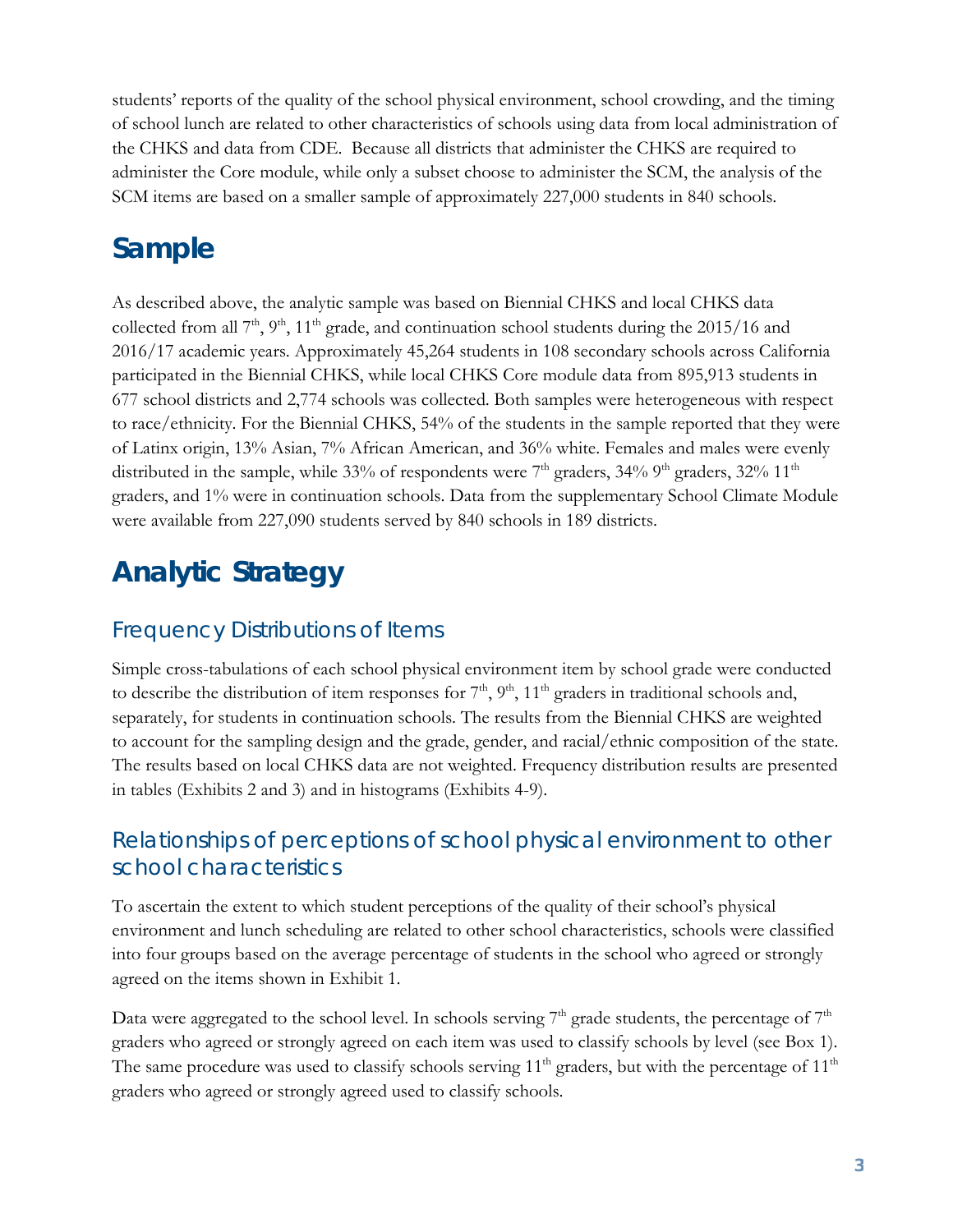#### **Box 1. Classification of schools by student perceptions of school environment and lunch time**

A26. My school is usually clean and tidy.

- < 25% students agreed or strongly agreed (low quality)
- 25-50% of students agreed or strongly agreed
- 50-75% of students agreed or strongly agreed
- > 75% of students agreed or strongly agreed (high quality)

W41. The schoolyard and buildings are clean and in good condition.

- $\leq$  25% students agreed or strongly agreed (low quality)
- 25-45% of students agreed or strongly agreed
- 45-60% of students agreed or strongly agreed
- > 60% of students agreed or strongly agreed (high quality)

W45. The school grounds are kept clean.

- $\bullet$  < 25% students agreed or strongly agreed (low quality)
- 25-45% of students agreed or strongly agreed
- 45-60% of students agreed or strongly agreed
- $\bullet$  > 60% of students agreed or strongly agreed (high quality)

W42. My classroom is so crowded it is hard to concentrate and learn.

- $\bullet$  < 10% students agreed or strongly agreed (low quality)
- 10-15% of students agreed or strongly agreed
- 15-20% of students agreed or strongly agreed
- $>$  20% of students agreed or strongly agreed (high quality)

W43. I eat my lunch at the right time of day.

- $\leq$  30% students agreed or strongly agreed (low quality)
- 30-45% of students agreed or strongly agreed
- 45-55% of students agreed or strongly agreed
- $\bullet$  > 55% of students agreed or strongly agreed (high quality)

W44. I have plenty of time to eat my lunch.

- < 25% students agreed or strongly agreed (low quality)
- 25-35% of students agreed or strongly agreed
- 35-50% of students agreed or strongly agreed
- > 50% of students agreed or strongly agreed (high quality)

Once aggregated at the school level, the CHKS dataset was matched with a variety of CDE schoollevel data sets, including collections of demographic data, chronic absenteeism rate information, expulsion and suspension rate data, graduation and dropout rate data, physical fitness (Fitnessgram) data, and Smarter Balanced test score data. In addition, other CHKS data were aggregated at the school level and merged with the school-level physical environment data to examine the extent to which schools with more- and less positive student-reported physical environments differed on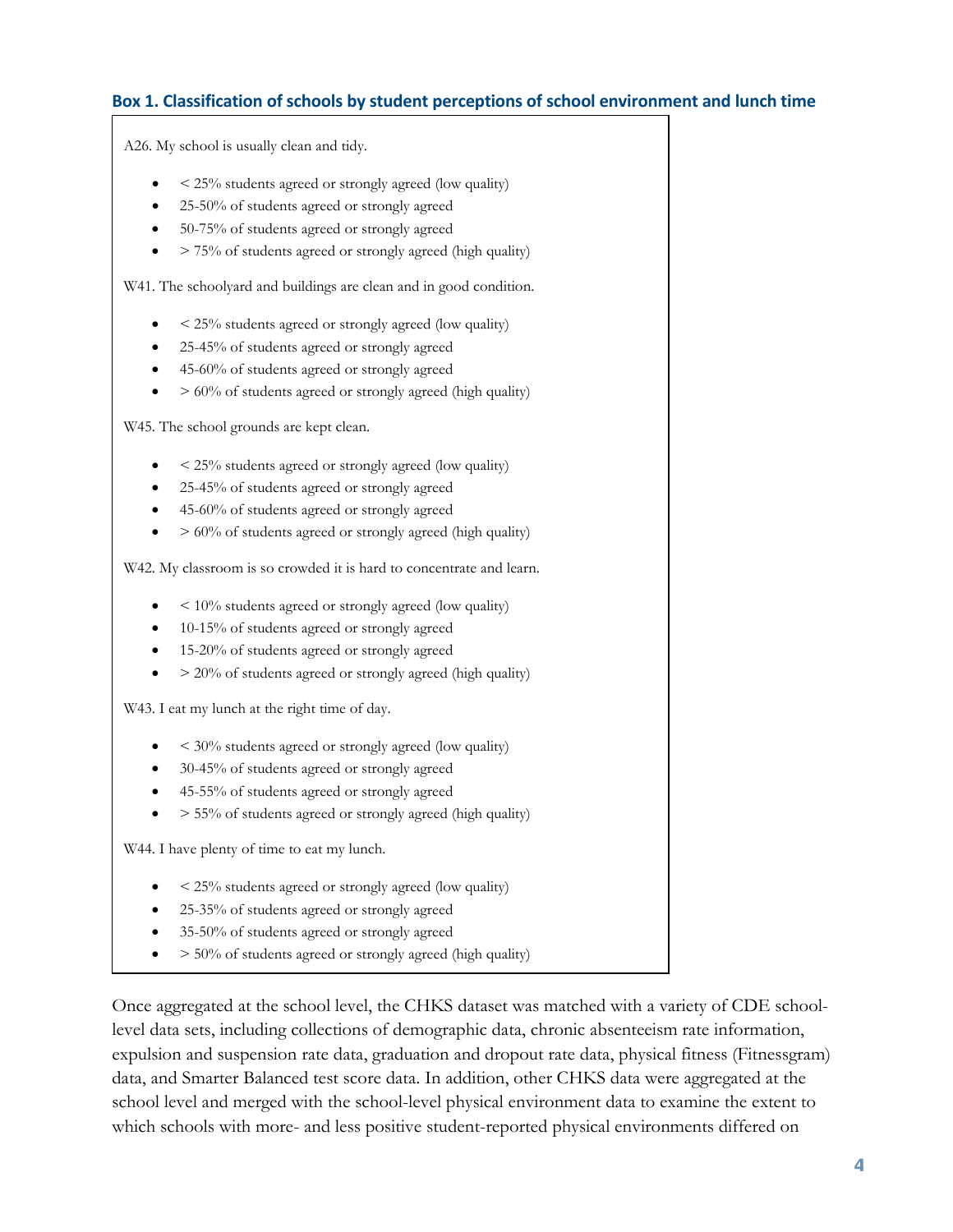other aspects of student-reported school climate. These other aspects of school climate include school safety and violence, school connectedness, caring relationships with staff, exposure to high expectations messages from staff, parent involvement in school, teacher respect, the quality of student peer relationships, and chronic sadness. Tabular results showing the relationship of student perceptions of the school physical environment, school crowding, and school lunch time to other school characteristics are presented in tables (Exhibits 10, 15, 25, 36, 41, 46, 56, 61, and 68) and in bar graphs (Exhibits 11-14, 16-24, 26-35, 37-40, 42-45, 47-55, 57-60, 62-67, and 69-73.) The complete results for each item listed in Exhibit 1 are shown in Tables A1-A6 in the Appendix.

## <span id="page-6-0"></span>**Results**

Detailed results are provided in the exhibits that follow. We briefly highlight selected results below.

## <span id="page-6-1"></span>Student Reports of the Physical Environment of Schools

## Quality of Physical Environment

- A large plurality of students between  $40\%$  and  $50\%$  agree or strongly agree that their school is usually clean and tidy, that their schoolyards and buildings are clean and in good condition, and that their school grounds are kept clean (Exhibits 2, 4-6).
- Although a plurality of students report that their school facilities are in good condition, a non-trivial minority of students were dissatisfied with the condition of their school facilities. Between 18% and 31% of students disagree or strongly disagree on the quality of the physical environment items (Exhibits 2, 4-6).
- Student-perceptions of the quality of their schools' physical environment varied substantially across schools.
	- o Ranking schools by perceptions of the quality of the physical environment, in the bottom 20% of schools serving  $7<sup>th</sup>$  graders (mostly middle schools), less than one-third of students agreed or strongly agreed that their school is usually clean and tidy; while in the top 20% of middle schools, more than 63 percent of students agreed or strongly agreed on this item. (These results are not shown in tables.)
	- o Based on the criteria described in the previous bullet, in the bottom 20% of schools serving  $11<sup>th</sup>$  graders, less than 28 percent of students agreed or strongly agreed that their school is usually clean and tidy compared to more than 64% in the top 20% of schools (not shown in tables).

### Classroom Crowding

• Most students do not report that classroom crowding is a problem – but still a substantial minority of students perceived that classroom crowding interferes with their learning.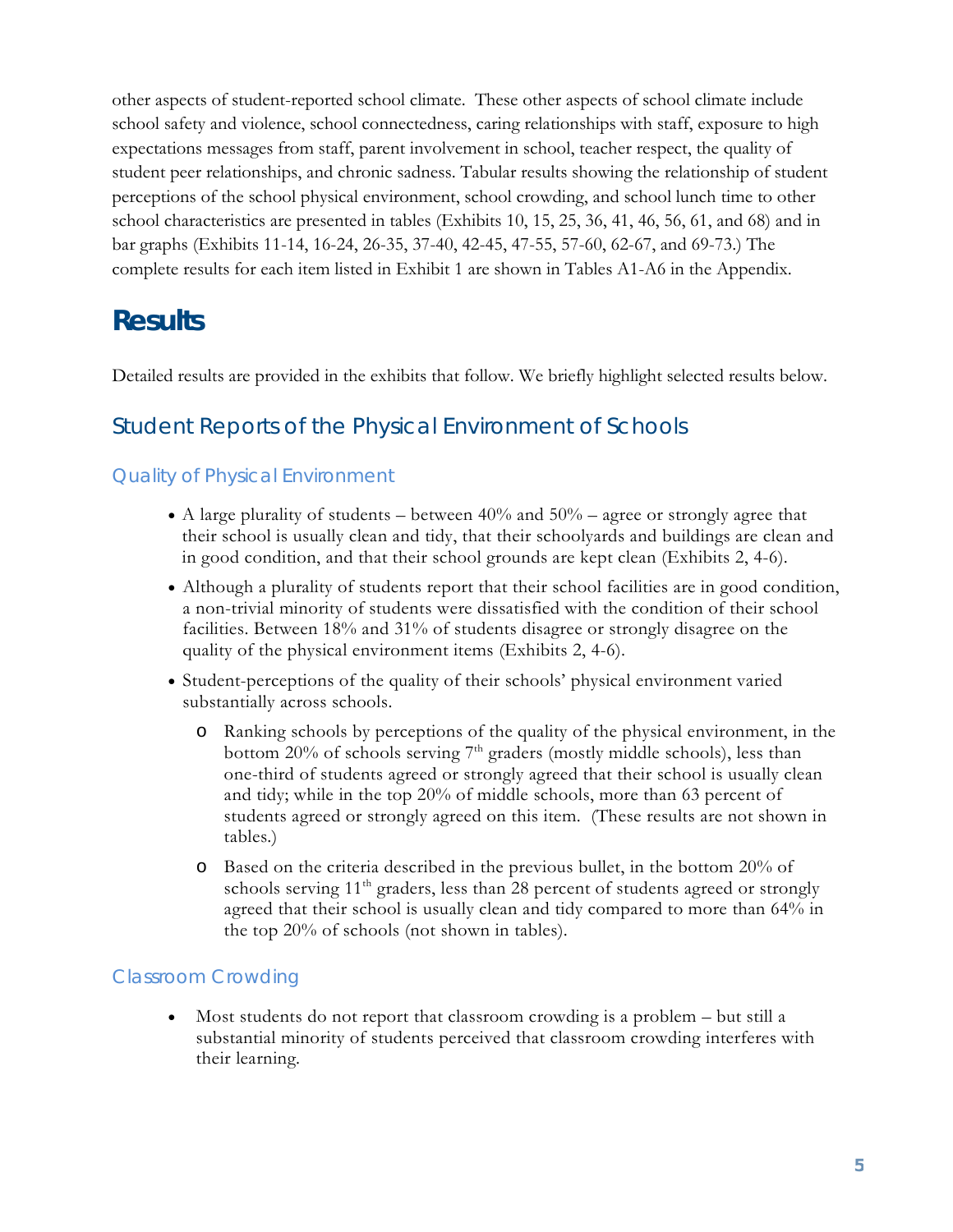- o Between 12% and 19% of students agree or strongly agree that their classrooms are so crowded it is hard to concentrate and learn, while between 46% and 53% of students disagreed or strongly disagreed on this item (Exhibits 2 and 7).
- o Approximately 14% of middle schools and 4% of high schools had more than 25 percent of students agree or strongly agree that classroom crowding was a problem (not shown in tables).

### School Lunch Time

- A plurality of students report that lunch is served at the right time of day and that there is sufficient time to eat lunch. Between 37% and 58% agreed or strongly agreed on the two lunch time items (Exhibits 3, 8-9).
- However, significant numbers of students also report that lunch is not served at the right time of day and that they do not have enough time to eat. Between 19% and 34% of students disagreed or strongly disagreed on the lunch items (Exhibits 3, 8-9).
- Middle school students are substantially more likely to report that they have enough time to eat lunch than students in high schools. Among  $7<sup>th</sup>$  graders, 54% agree or strongly agree that they have enough time to eat lunch, compared to  $43\%$  of  $9<sup>th</sup>$ graders, 37% of 11<sup>th</sup> graders, and 38% of students in continuation schools. Eleventh graders are the least likely to agree that they have adequate time to eat lunch (Exhibits 3 and 9).

## <span id="page-7-0"></span>Relationships of perceptions of school physical environment to other school characteristics

- Student-perceptions of the quality of their schools' physical environment are strongly related to the demographic composition of schools.
	- o School-level racial and socio-economic disparities in student perceptions of their schools' physical environment are consistent with racial and socio-economic disparities in academic achievement noted in other research (e.g. Berliner, 2009). Lower-rated schools have greater percentages of students eligible for free/reduced-price meals, greater percentages of African American and Latinx students, and lower percentages of Asian and white students than higher-rated schools (Exhibits 10-13, 15).
- School chronic absentee rates, expulsion rates, and suspension rates are substantially higher in schools with lower-rated physical environments than in schools with higher-rated physical environments (Exhibits 15-18).
- School graduation rates increase as student perceptions of the quality of their school's physical environments increase (Exhibits 15, 19-20).
- Student perceptions of the quality of their schools' physical environment are strongly related to student achievement. Both English language arts and math scores are highest in schools with higher student-rated physical environments and decrease in a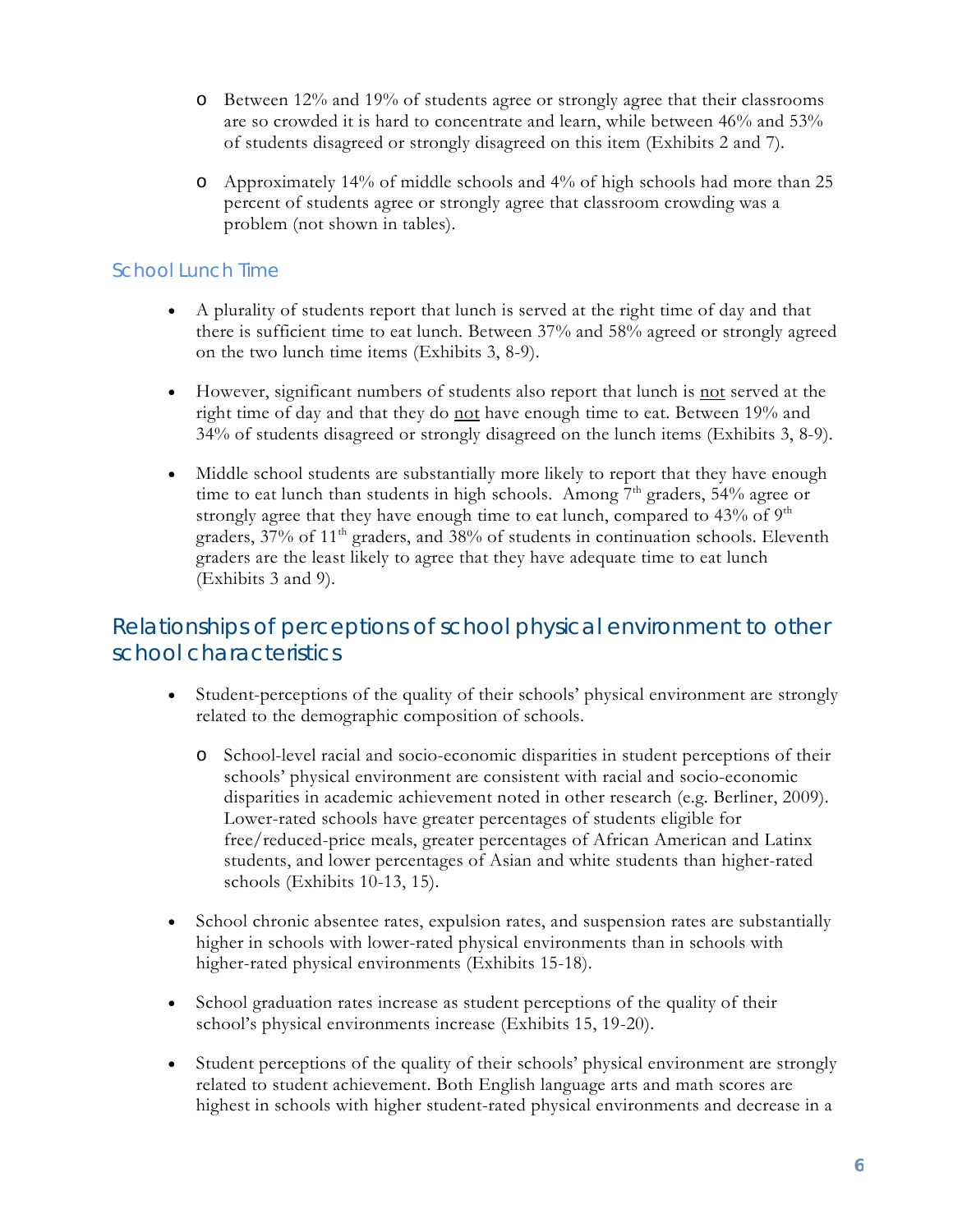stepwise fashion as student-reported school environmental quality goes down (Exhibits 15, 22-23).

- Student perceptions of the quality of their schools' physical environment are also strongly related to students' physical fitness levels, as assessed by the Fitnessgram. Fitness scores are highest in schools with higher student-rated physical environments and decrease as student-reported school environmental quality goes down (Exhibits 15 and 24).
- School safety, school connectedness, caring relationships with staff, high expectations messages from staff, teacher respect, positive relationships with peers, and parent involvement are all related to student-rated school environmental quality in expected ways – the higher the percentage of students who agree that their school is usually clean and tidy, the higher the percentage of students who report high levels on these factors (Exhibits 25-34).
- Particularly in middle schools, student reports of chronic sadness are highest in schools with low student-reported environmental quality, and reported sadness goes down as environmental quality goes up (Exhibit 35).

## <span id="page-8-0"></span>Relationships of perceptions of school crowding to other characteristics

- Student perceptions of school crowding are not as strongly related to other school characteristics examined in this report than student perceptions of the quality of school facilities.
- School enrollment is related to student reports of school crowding as enrollment increases so does student reports of school crowding (Exhibit 36 and 37).
- For middle schools only, schools with higher levels of student-reported crowding have greater percentages of students eligible for free/reduced-price meals, greater percentages of Latinx students, and lower percentages of white students than higherrated schools (Exhibits 36, 38-40).
- School chronic absentee rates are substantially higher in schools with higher studentreported crowding (Exhibits 41 and 42).
- School dropout rates decrease as student perceptions of school crowding decrease (Exhibit 41).
- School crowding is strongly related to student achievement and physical fitness, particularly in middle school. (Exhibits 41, 43-45).
- School safety, school connectedness, caring relationships with staff, high expectations messages from staff, teacher respect, positive relationships with peers, and parent involvement are related to student-rated school crowding, but not nearly as strongly as is the case for physical environment quality (Exhibits 46-47, 50-54).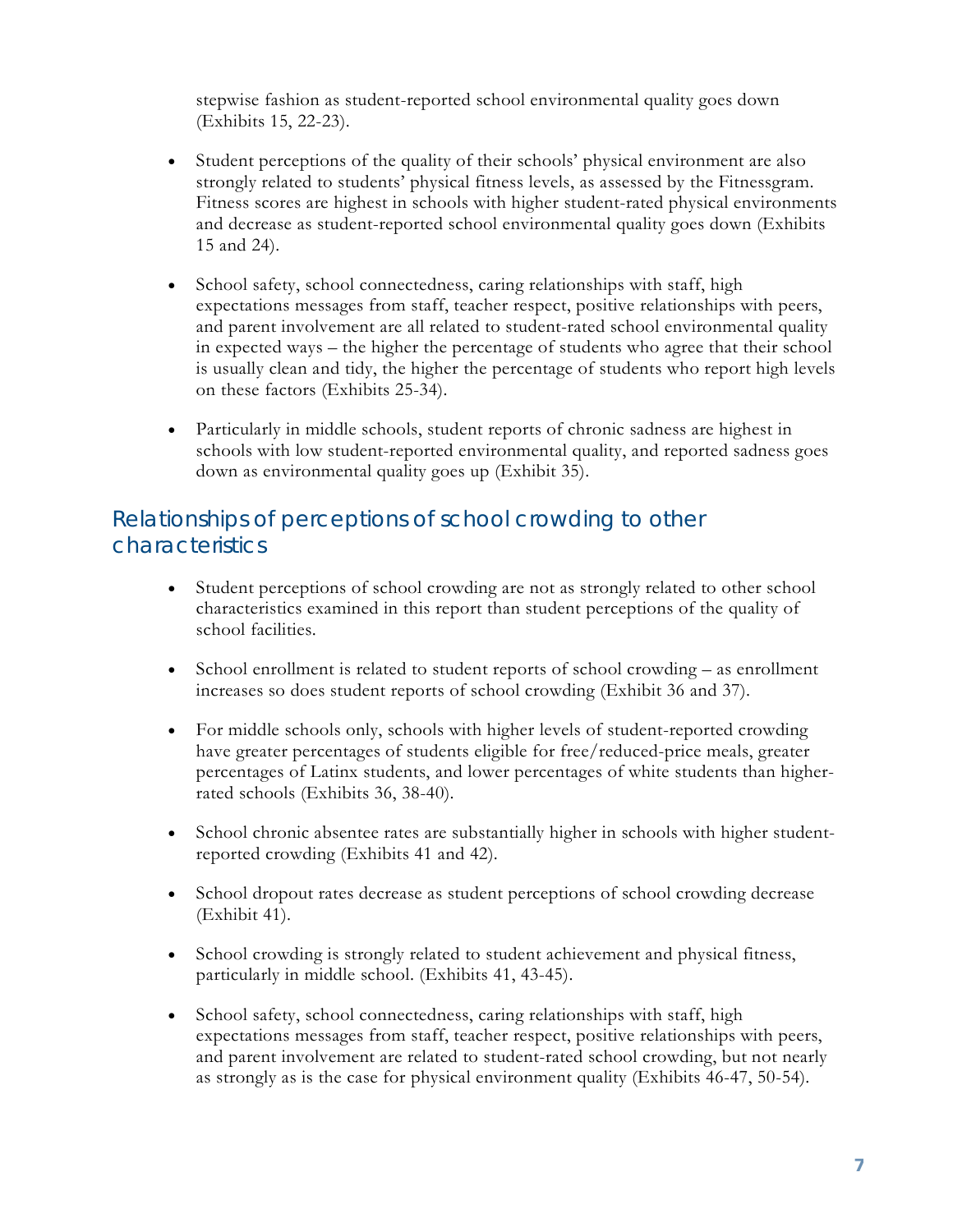## <span id="page-9-0"></span>Relationships of perceptions of time for school lunch to other characteristics

- Total school enrollment is <u>not</u> systematically related to student reports of eating lunch at the right time of day (Exhibit 56 and 57).
- Schools with higher numbers of students who report eating lunch at the right time of day have lower percentages of students eligible for free/reduced-price meals, lower percentages of Latinx students, and higher percentages of white students (Exhibits 56, 58-60).
- Dropout rates, academic performance, and physical fitness are strongly related to students' lunch-time schedules (Exhibits 61, 64-67).
- As with student perceptions of the quality of facilities and school crowding, student reports of eating lunch at the right time are moderately related to school safety, school connectedness, caring relationships with staff, high expectations messages from staff, teacher respect, positive relationships with peers, and parent involvement (Exhibits 68-69, 71-72).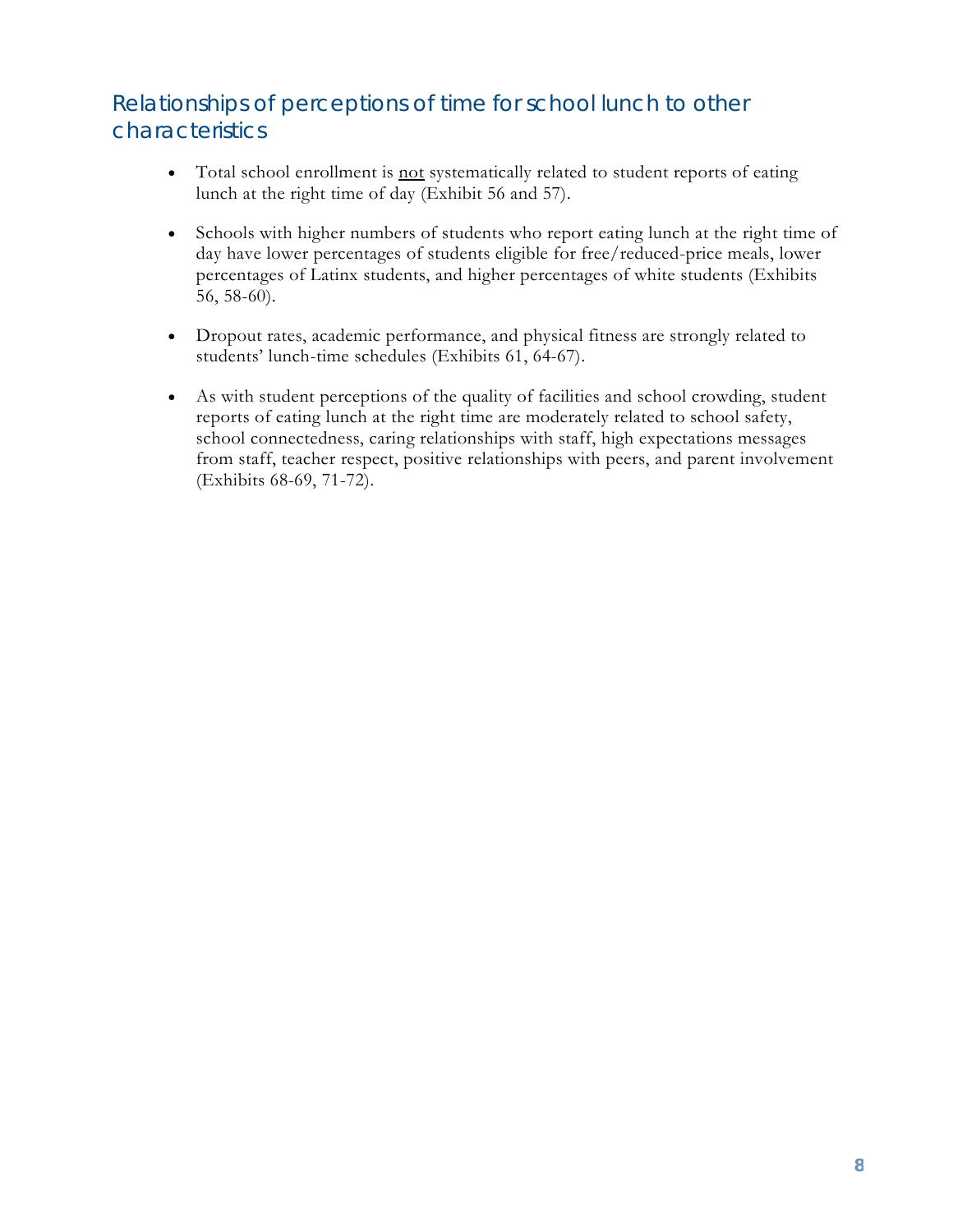## <span id="page-10-0"></span>**Frequency Distributions of Quality of School Physical Environment Items (2015-17 CHKS Biennial & CHKS)**

| <b>Survey Item</b>                                                             | Grade 7        | Grade 9 | Grade 11 | <b>Continuation</b> | <b>Total</b> |
|--------------------------------------------------------------------------------|----------------|---------|----------|---------------------|--------------|
| My school is usually clean and tidy <sup>A</sup>                               |                |         |          |                     |              |
| Strongly disagree                                                              | 8%             | 10%     | 11%      | 10%                 | 10%          |
| Disagree                                                                       | 15             | 18      | 20       | 10                  | 17           |
| Neither disagree nor agree                                                     | 27             | 31      | 31       | 28                  | 30           |
| Agree                                                                          | 35             | 31      | 30       | 40                  | 32           |
| Strongly agree                                                                 | 15             | 9       | 8        | 12                  | 11           |
| The schoolyard and buildings are<br>clean and in good condition <sup>B</sup>   |                |         |          |                     |              |
| Strongly disagree                                                              | 10%            | 9%      | 10%      | 10%                 | 9%           |
| Disagree                                                                       | 12             | 12      | 14       | 8                   | 12           |
| Neither disagree nor agree                                                     | 31             | 36      | 36       | 36                  | 35           |
| Agree                                                                          | 30             | 31      | 31       | 30                  | 31           |
| Strongly agree                                                                 | 17             | 12      | 9        | 15                  | 13           |
| The school grounds are kept clean <sup>B</sup>                                 |                |         |          |                     |              |
| Strongly disagree                                                              | 11%            | 9%      | 10%      | 9%                  | 10%          |
| Disagree                                                                       | 14             | 13      | 14       | $\overline{7}$      | 13           |
| Neither disagree nor agree                                                     | 32             | 36      | 35       | 34                  | 34           |
| Agree                                                                          | 29             | 32      | 32       | 34                  | 31           |
| Strongly agree                                                                 | 15             | 11      | 8        | 15                  | 11           |
| My classroom is so crowded it is<br>hard to concentrate and learn <sup>B</sup> |                |         |          |                     |              |
| Strongly disagree                                                              | 22%            | 16%     | 14%      | 26%                 | 17%          |
| <b>Disagree</b>                                                                | 30             | 31      | 32       | 27                  | 31           |
| Neither disagree nor agree                                                     | 30             | 37      | 38       | 36                  | 35           |
| Agree                                                                          | 12             | 11      | 12       | 8                   | 11           |
| Strongly agree                                                                 | $\overline{7}$ | 5       | 5        | 4                   | 5            |

#### **Exhibit 2. Quality of physical environment by school grade**

Source: *Biennial California Healthy Kids Survey, 2015-17, and California Healthy Kids Survey, 2015-17*.

<sup>A</sup> Biennial California Healthy Kids Survey (45,264 students in 108 randomly selected schools)

B California Healthy Kids Survey School Climate Module (approximately 227,000 students in 840 schools)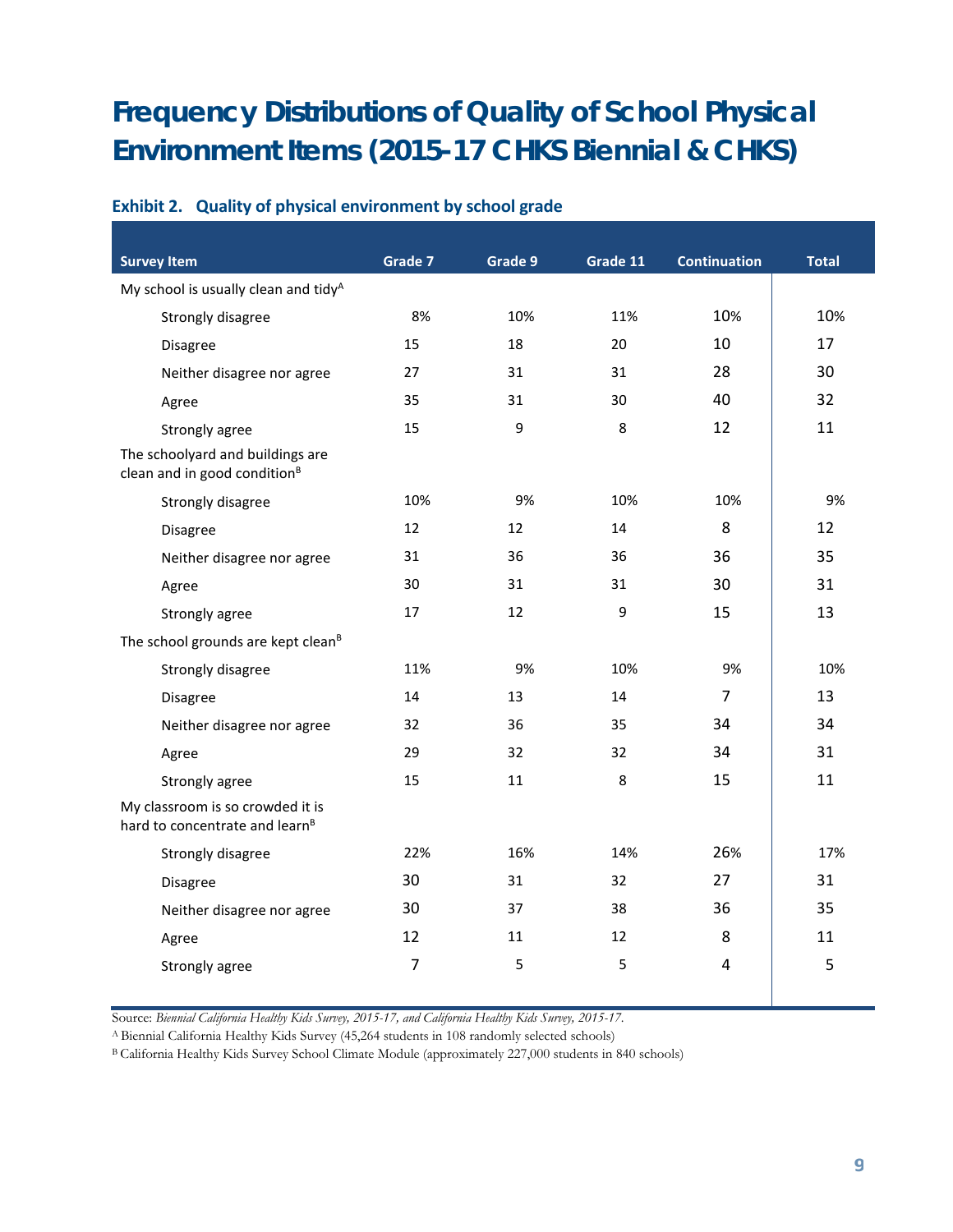| Exhibit 3. School lunch items by school grade |  |  |  |  |  |  |
|-----------------------------------------------|--|--|--|--|--|--|
|-----------------------------------------------|--|--|--|--|--|--|

| <b>Survey Item</b>                                   | Grade 7 | Grade 9 | Grade 11 | <b>Continuation</b> | <b>Total</b> |
|------------------------------------------------------|---------|---------|----------|---------------------|--------------|
| I eat my lunch at the right time of day <sup>B</sup> |         |         |          |                     |              |
| Strongly disagree                                    | 9%      | 10%     | 10%      | 12%                 | 10%          |
| <b>Disagree</b>                                      | 10      | 11      | 12       | 11                  | 11           |
| Neither disagree nor agree                           | 25      | 33      | 34       | 39                  | 31           |
| Agree                                                | 33      | 33      | 34       | 27                  | 33           |
| Strongly agree                                       | 22      | 13      | 10       | 11                  | 15           |
| I have plenty of time to eat my lunch <sup>B</sup>   |         |         |          |                     |              |
| Strongly disagree                                    | 12%     | 15%     | 17%      | 14%                 | 15%          |
| <b>Disagree</b>                                      | 11      | 14      | 17       | 11                  | 14           |
| Neither disagree nor agree                           | 22      | 28      | 29       | 36                  | 27           |
| Agree                                                | 31      | 30      | 28       | 27                  | 30           |
| Strongly agree                                       | 23      | 13      | 9        | 11                  | 15           |
|                                                      |         |         |          |                     |              |

Source: *California Healthy Kids Survey, 2015-17*.

B California Healthy Kids School Climate Module (approximately 227,000 students in 840 schools)



#### **Exhibit 4. School clean and tidy (CHKS Biennial Survey)**

Source: *Biennial California Healthy Kids Survey, 2015-17* (45,264 students in 108 randomly selected schools)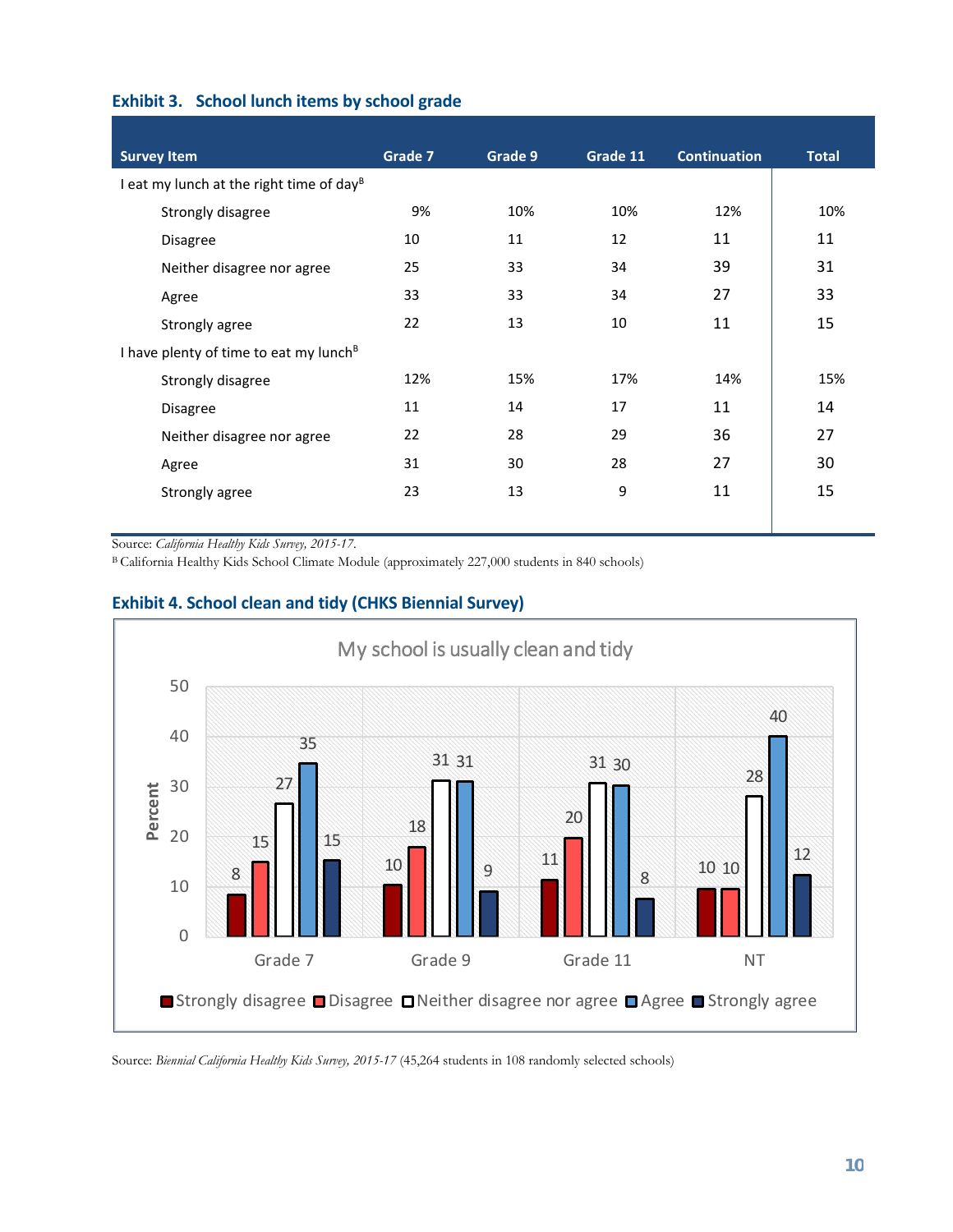

#### **Exhibit 5. Schoolyard and buildings are clean and in good condition (CHKS School Climate Module)**

Source: *California Healthy Kids Survey, 2015-17* (approximately 227,000 students in 840 schools)



#### **Exhibit 6. School grounds kept clean (CHKS School Climate Module)**

Source: *California Healthy Kids Survey, 2015-17* (approximately 227,000 students in 840 schools)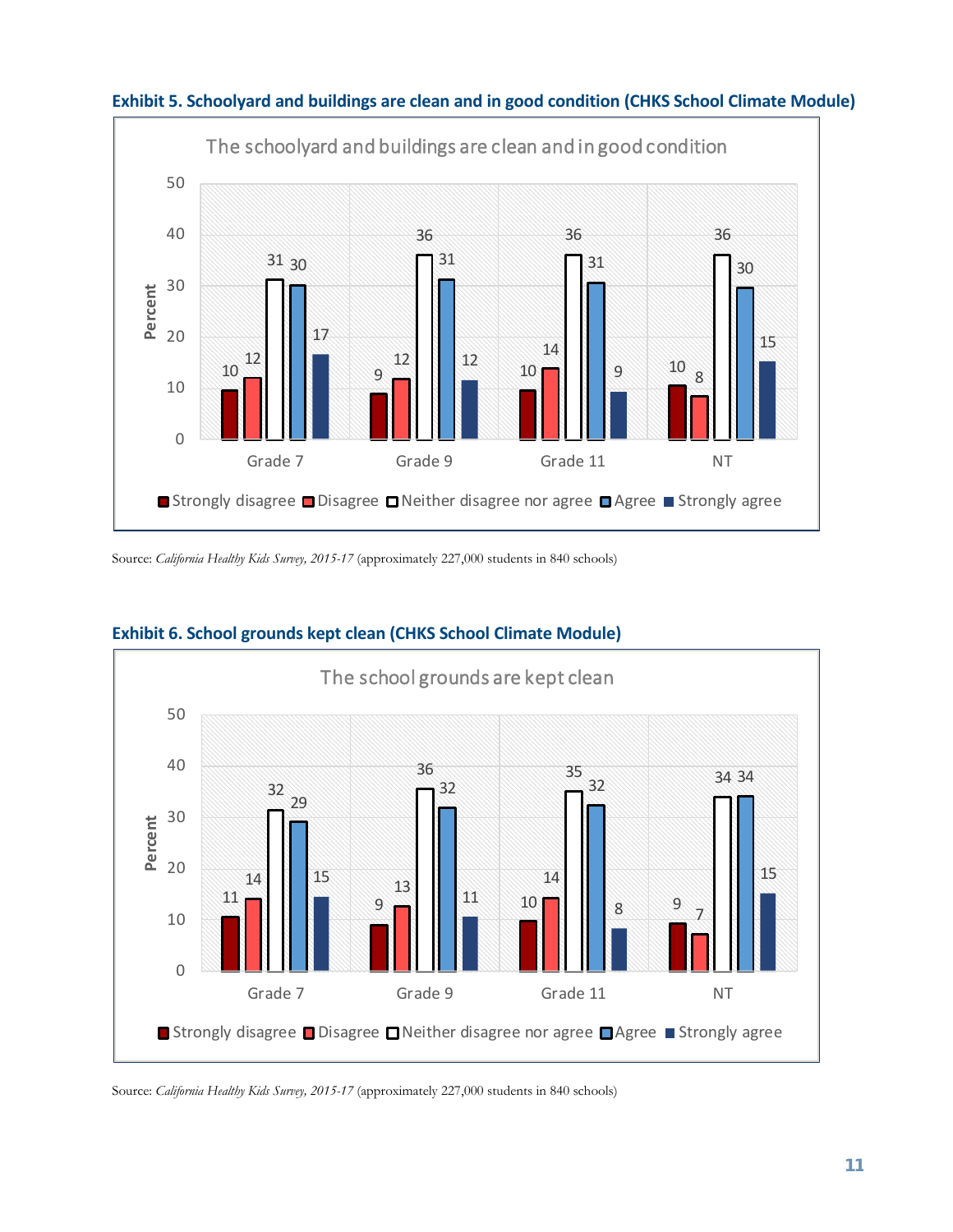



Source: *California Healthy Kids Survey, 2015-17* (approximately 227,000 students in 840 schools)



#### **Exhibit 8. Timing of lunch (CHKS School Climate Module)**

Source: *California Healthy Kids Survey, 2015-17* (approximately 227,000 students in 840 schools)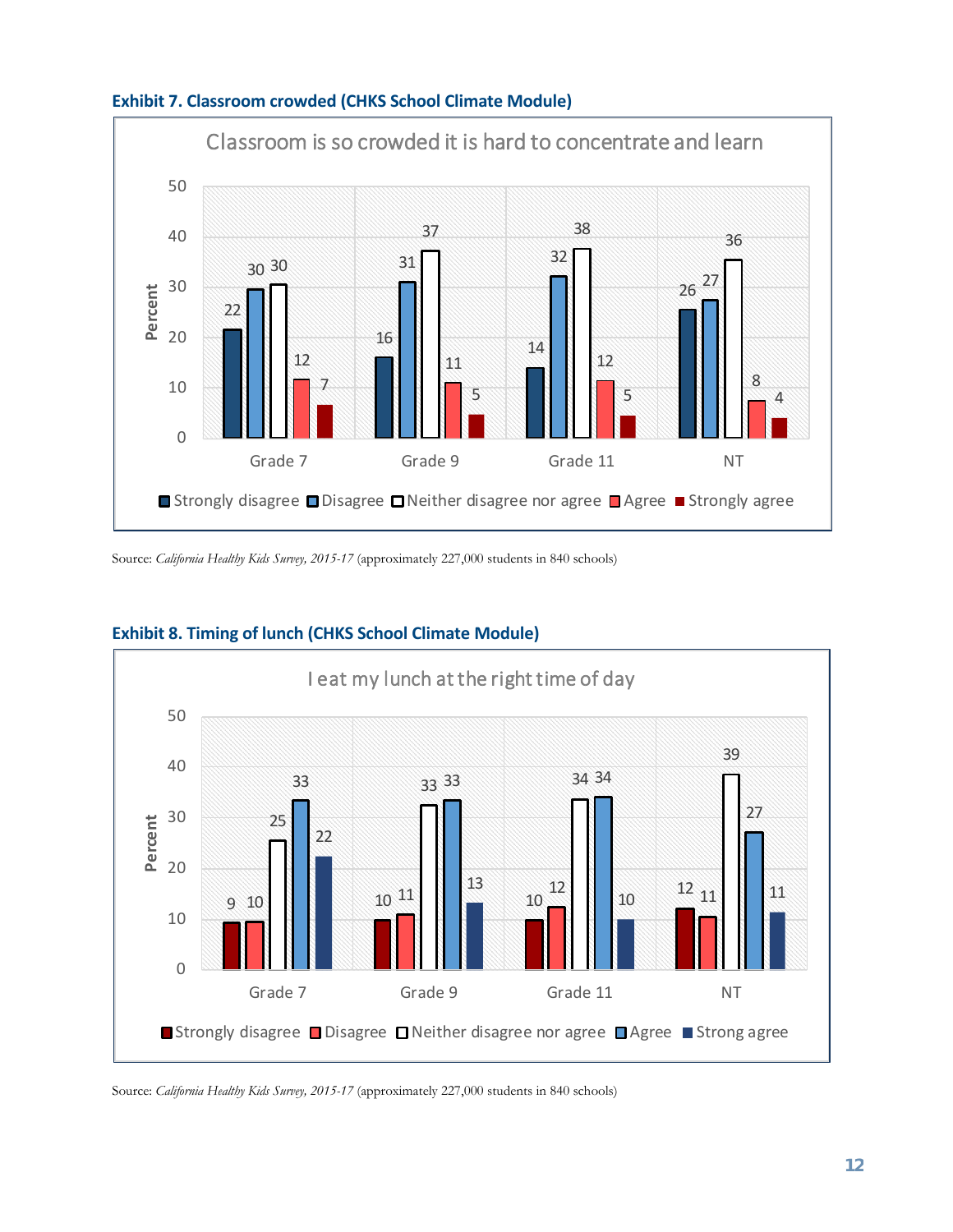

## **Exhibit 9. Enough time for lunch (CHKS School Climate Module)**

Source: *California Healthy Kids Survey, 2015-17* (approximately 227,000 students in 840 schools)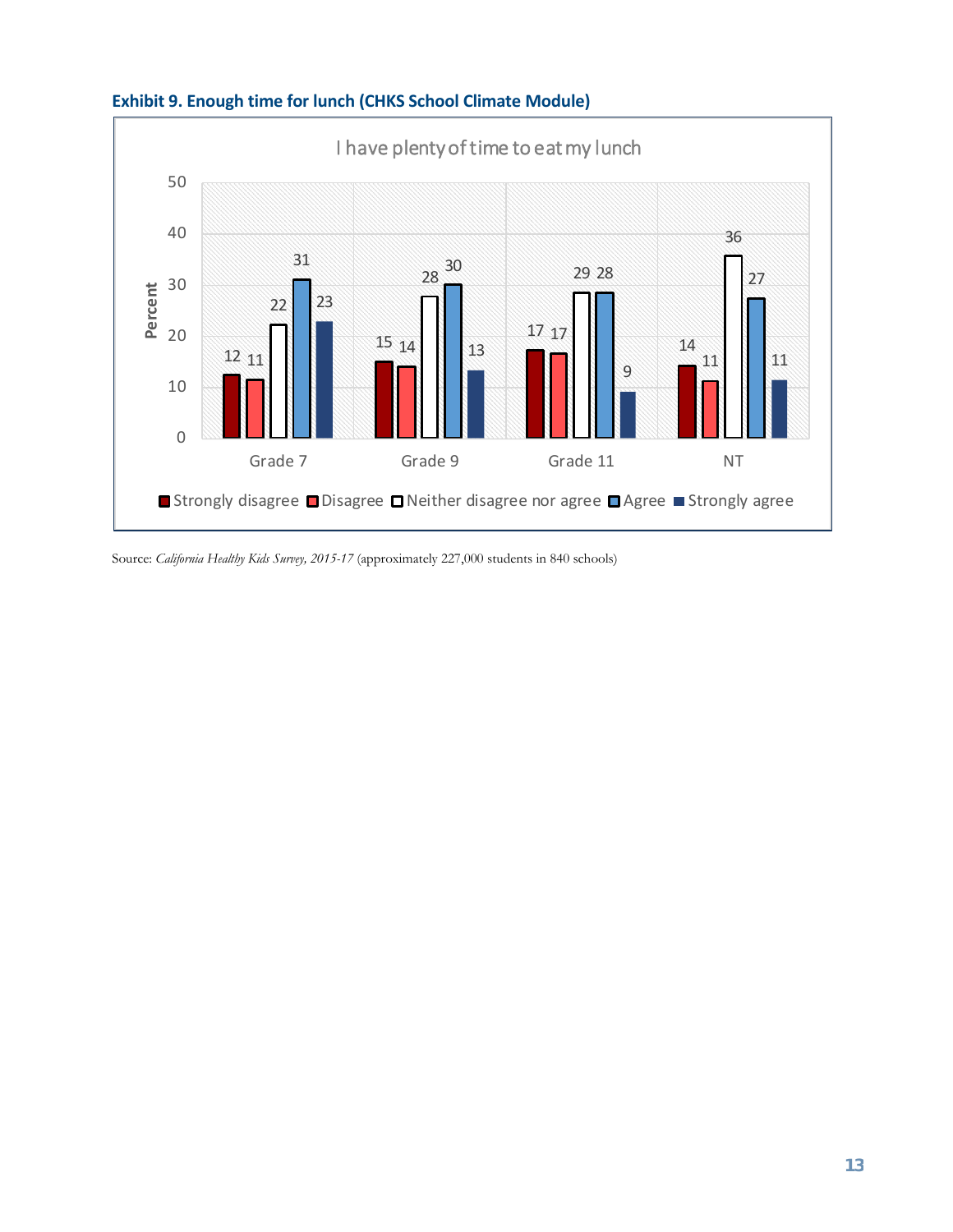## <span id="page-15-0"></span>**Relationships of Quality of School Physical Environment to other School Characteristics**

## **My school is usually clean and tidy 7th grade respondents (% agreement) 11th grade respondents (% agreement) < 25% 25-50% 50-75% > 75% < 25% 25-50% 50-75% > 75%** Enrollment 798 776 722 641 1,742 1,652 1,440 927 Student/staff ratio 21 22 22 22 22 22 23 22 Free/reduced price meals (%)  $\begin{array}{cccc} 77 & 67 & 51 & 32 & 68 & 59 & 43 & 36 \end{array}$ Race/ethnicity African American (%) 13 6 3 2 11 5 3 3 Asian (%) 6 6 9 11 7 7 9 9 Latinx (%) 59 59 47 29 <mark>|</mark> 57 56 42 33 White (%) 12 22 34 49 16 25 38 47

#### **Exhibit 10. Demographic characteristics by quality of school physical environment**

Source: *California Healthy Kids Survey* (2015-16) and demographic data from the California Department of Education.



#### **Exhibit 11. School Enrollment by student-reported quality of school physical environment**

Source: *California Healthy Kids Survey* (2015-17) and demographic data from the California Department of Education. **Reading the figure:** Schools with more students who report high levels of school environmental quality come from schools with lower total enrollments, particularly in high school. In high schools, average enrollment is 1,742 in schools in which less than 25 percent of 11<sup>th</sup> graders agree/strongly agree that their school is usually clean and tidy, while average enrollment is 927 in schools in which more than 75 percent of 11th grade students agree/strongly agree on the item.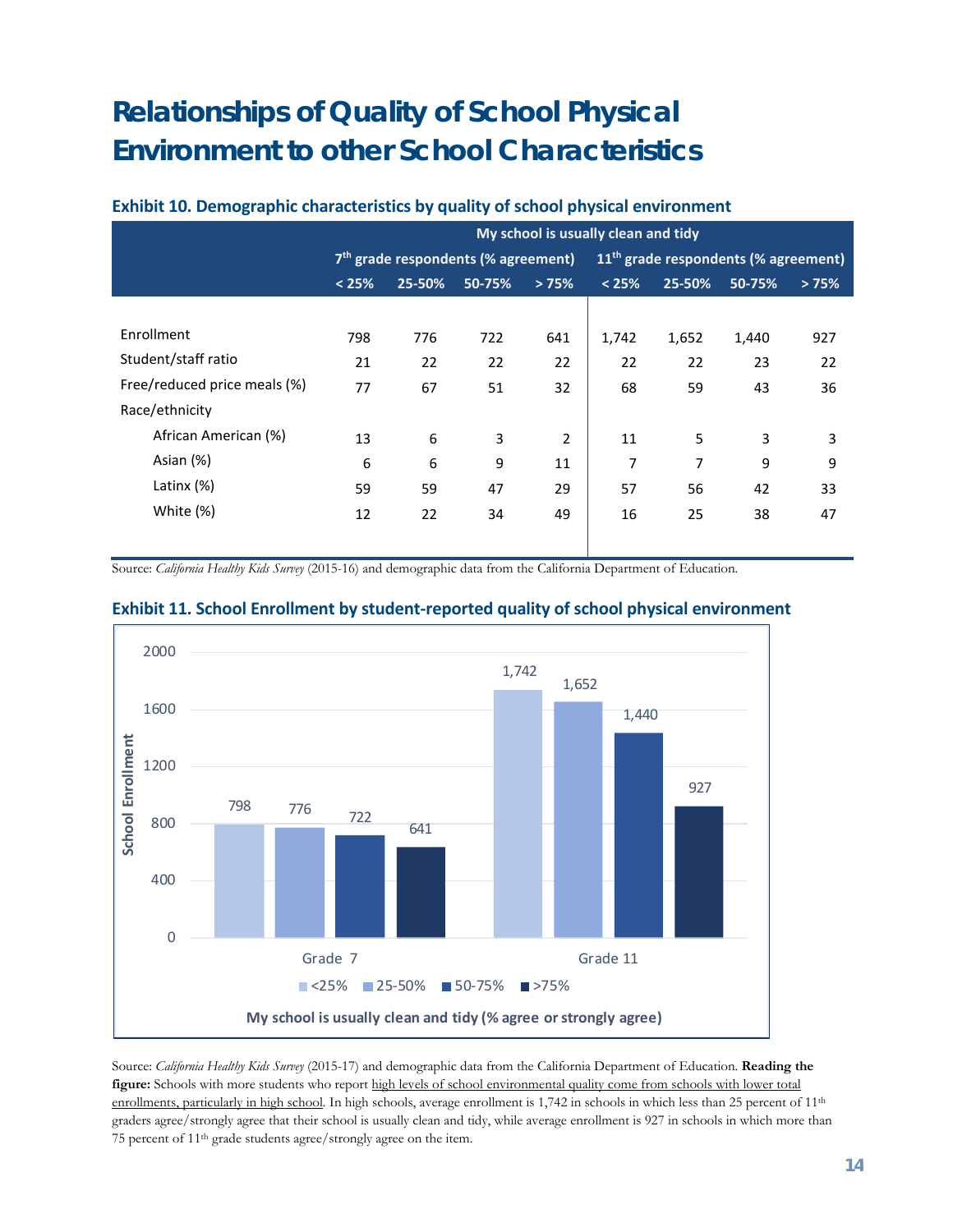

#### **Exhibit 12. Poverty by student-reported quality of school physical environment**

Source: *California Healthy Kids Survey* (2015-17) and demographic data from the California Department of Education. **Reading the figure:** Schools with more students who report high levels of school environmental quality serve lower percentages of students in poverty. On average, 75 percent of students are eligible for free/reduced-priced meals in schools in which less than 25 percent of 7<sup>th</sup> graders agree/strongly agree that their school is usually clean and tidy, while 32 percent of students are eligible for free/reducedpriced meals in schools in which more than 75 percent of 7th grade students agree/strongly agree on the item.



#### **Exhibit 13. Latinx enrollment by student-reported quality of school physical environment**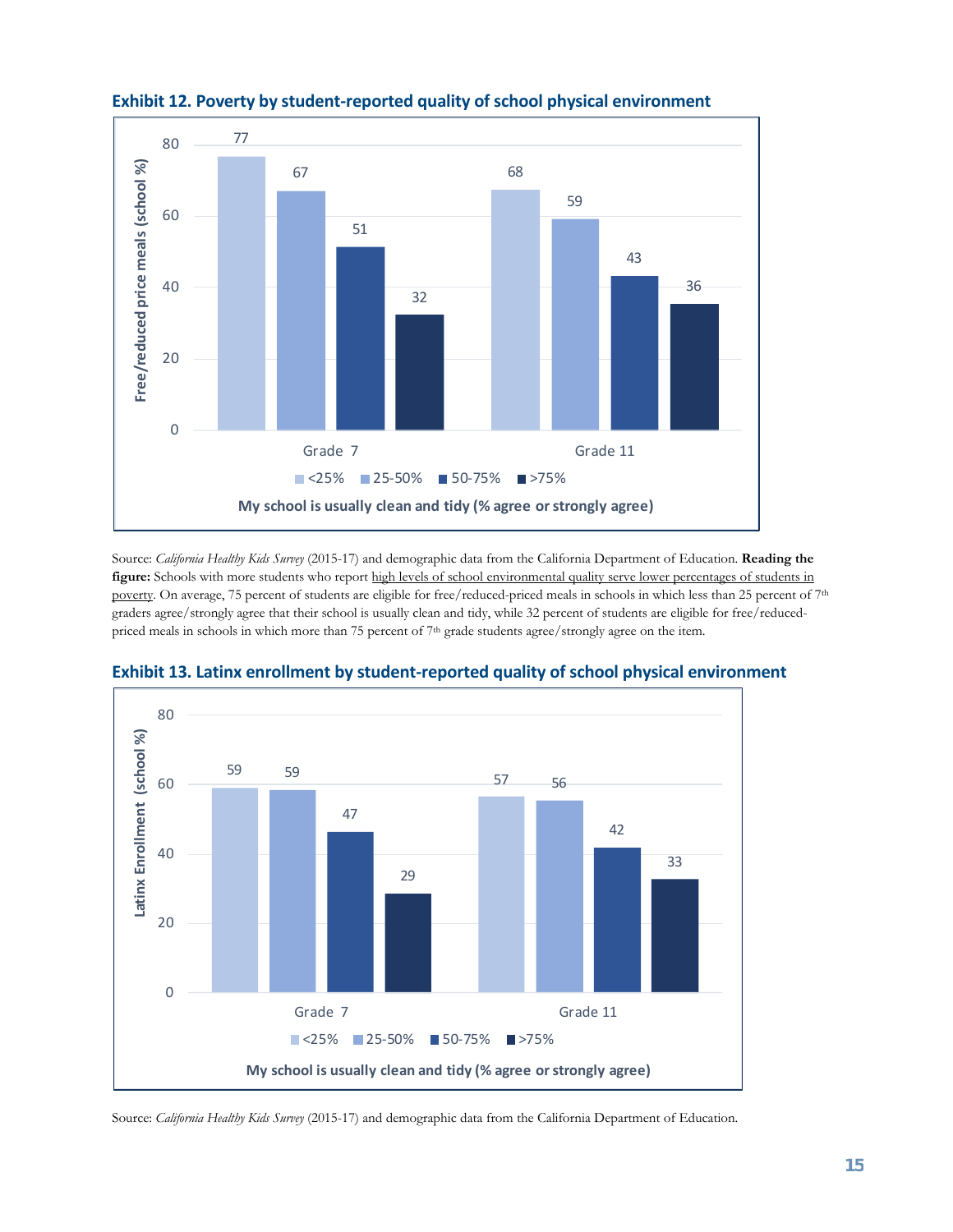

#### **Exhibit 14. Non-Hispanic, white enrollment by student-reported quality of school physical environment**

Source: *California Healthy Kids Survey* (2015-17) and demographic data from the California Department of Education.

#### **Exhibit 15. School discipline, Fitnessgram, and Smarter Balanced Assessment Consortium (SBAC) test scores by quality of school physical environment**

|                             |       | My school is usually clean and tidy |                                                |       |                                                 |        |        |          |
|-----------------------------|-------|-------------------------------------|------------------------------------------------|-------|-------------------------------------------------|--------|--------|----------|
|                             |       |                                     | 7 <sup>th</sup> grade respondents (% disagree) |       | 11 <sup>th</sup> grade respondents (% disagree) |        |        |          |
|                             | < 10% | 10-20%                              | 20-30%                                         | > 30% | < 10%                                           | 10-20% | 20-30% | $> 30\%$ |
|                             |       |                                     |                                                |       |                                                 |        |        |          |
| Chronic absentee rate       | 44.2  | 29.1                                | 22.9                                           | 18.5  | 56.7                                            | 41.5   | 32.6   | 24.4     |
| Expulsion rate (*1,000)     | 11.2  | 12.8                                | 9.7                                            | 3.6   | 21.2                                            | 20.4   | 12.6   | 5.0      |
| Total suspension rate       | 9.3   | 7.1                                 | 5.1                                            | 2.5   | 7.3                                             | 5.8    | 4.3    | 2.4      |
| <b>Graduation rate</b>      |       |                                     |                                                |       | 88.5                                            | 91.5   | 93.3   | 93.1     |
| UC-Eligible graduation rate |       |                                     |                                                |       | 35.4                                            | 40.7   | 50.1   | 48.5     |
| Dropout rate (*10)          |       |                                     |                                                |       | 14.6                                            | 9.5    | 9.3    | 19.1     |
| ELA (% met standard)        | 30.0  | 41.3                                | 53.6                                           | 69.0  | 51.1                                            | 58.4   | 67.3   | 71.5     |
| Math (% met standard)       | 20.1  | 29.5                                | 41.5                                           | 57.1  | 22.3                                            | 29.4   | 39.6   | 44.0     |
| Fitnessgram (% 5-6 HFZs)    | 43.8  | 50.1                                | 59.0                                           | 65.8  | 50.1                                            | 57.4   | 65.5   | 63.8     |
|                             |       |                                     |                                                |       |                                                 |        |        |          |

Source: *California Healthy Kids Survey* (2015-17) and incident/academic performance data from the California Department of Education.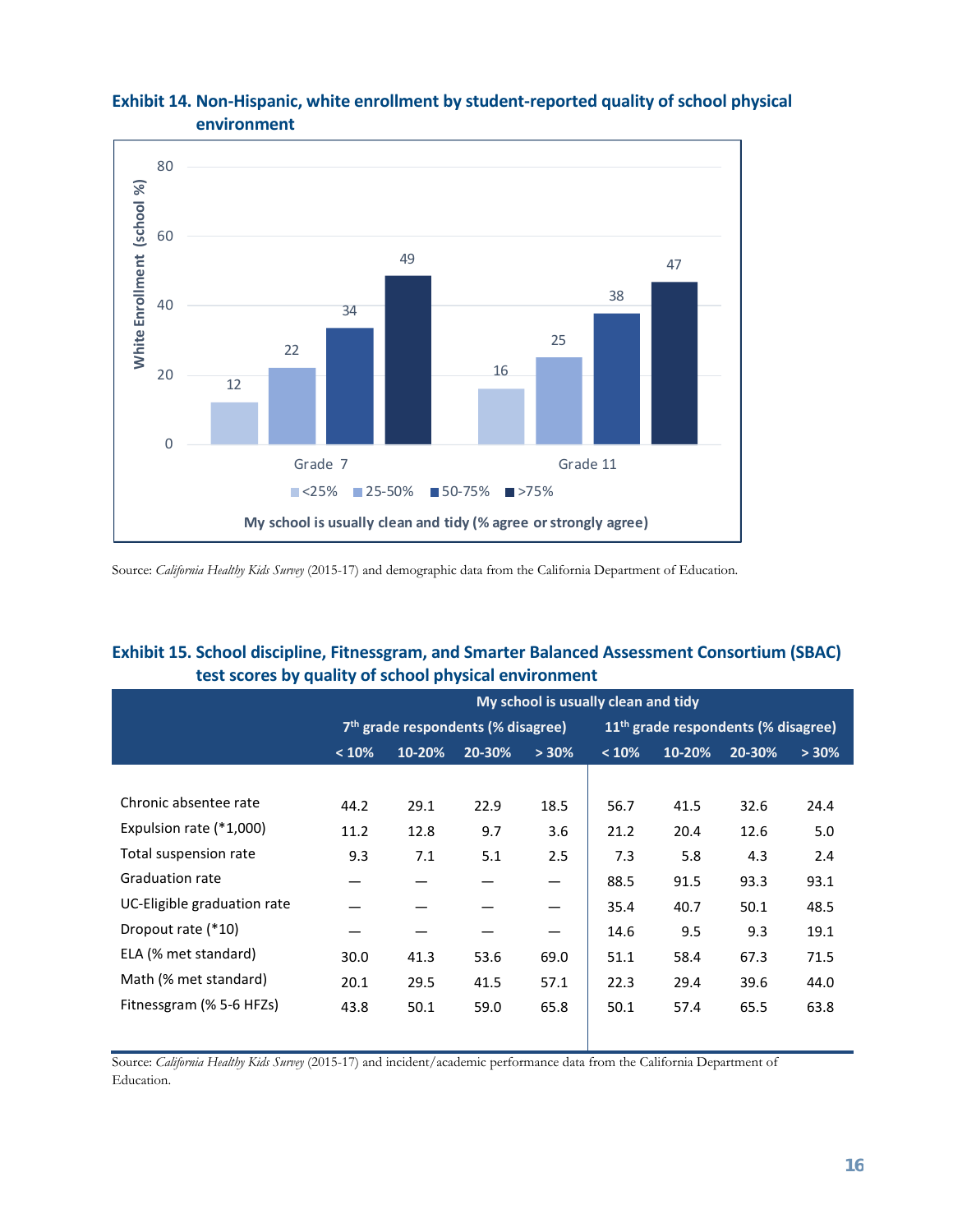



Source: *California Healthy Kids Survey* (2015-17) and chronic absentee rate data from the California Department of Education.



#### **Exhibit 17. Student expulsions by student-reported quality of school physical environment**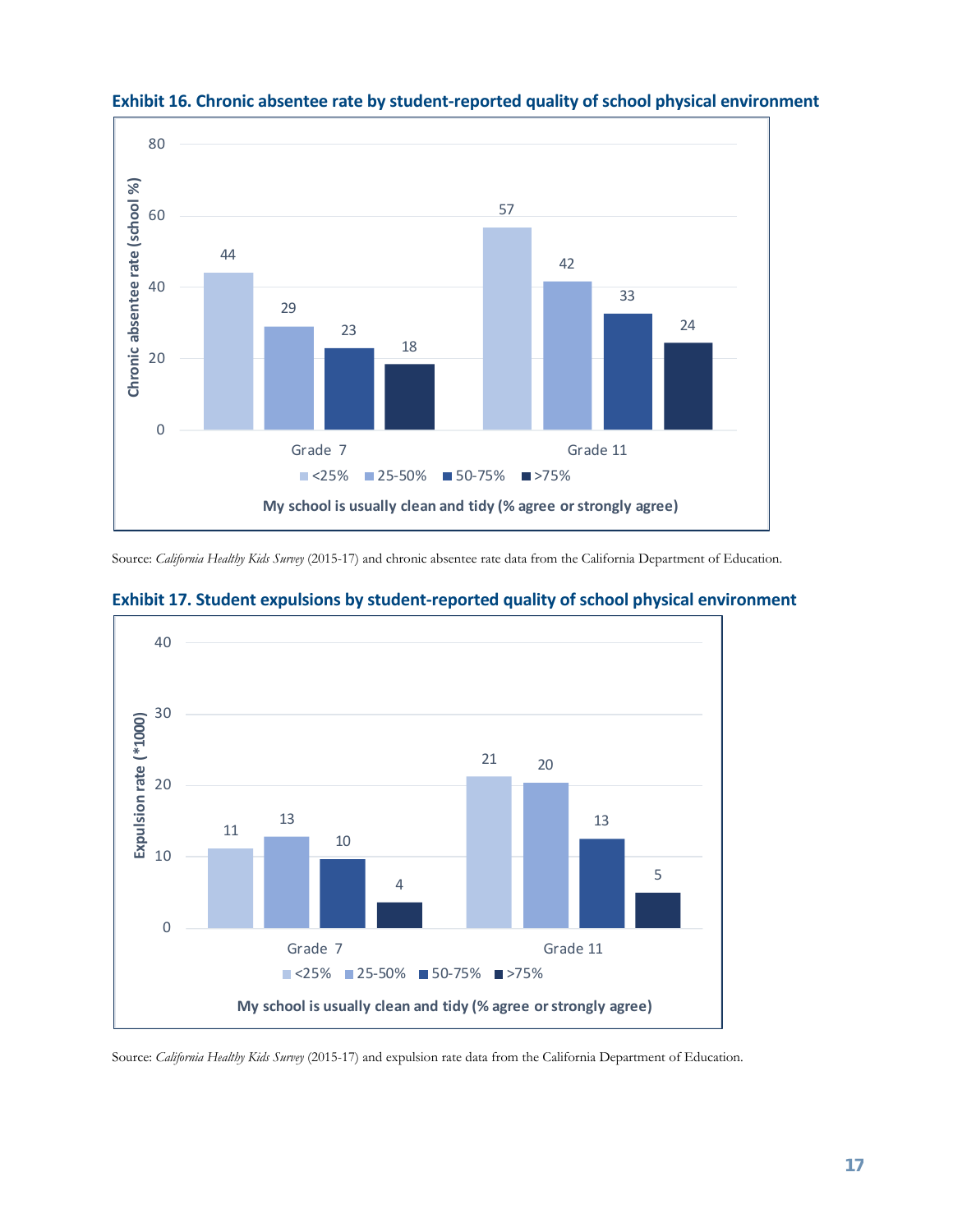

**Exhibit 18. Student suspensions by student-reported quality of school physical environment**

Source: *California Healthy Kids Survey* (2015-17) and expulsion data from the California Department of Education.



**Exhibit 19. Graduation rate by student-reported quality of school physical environment**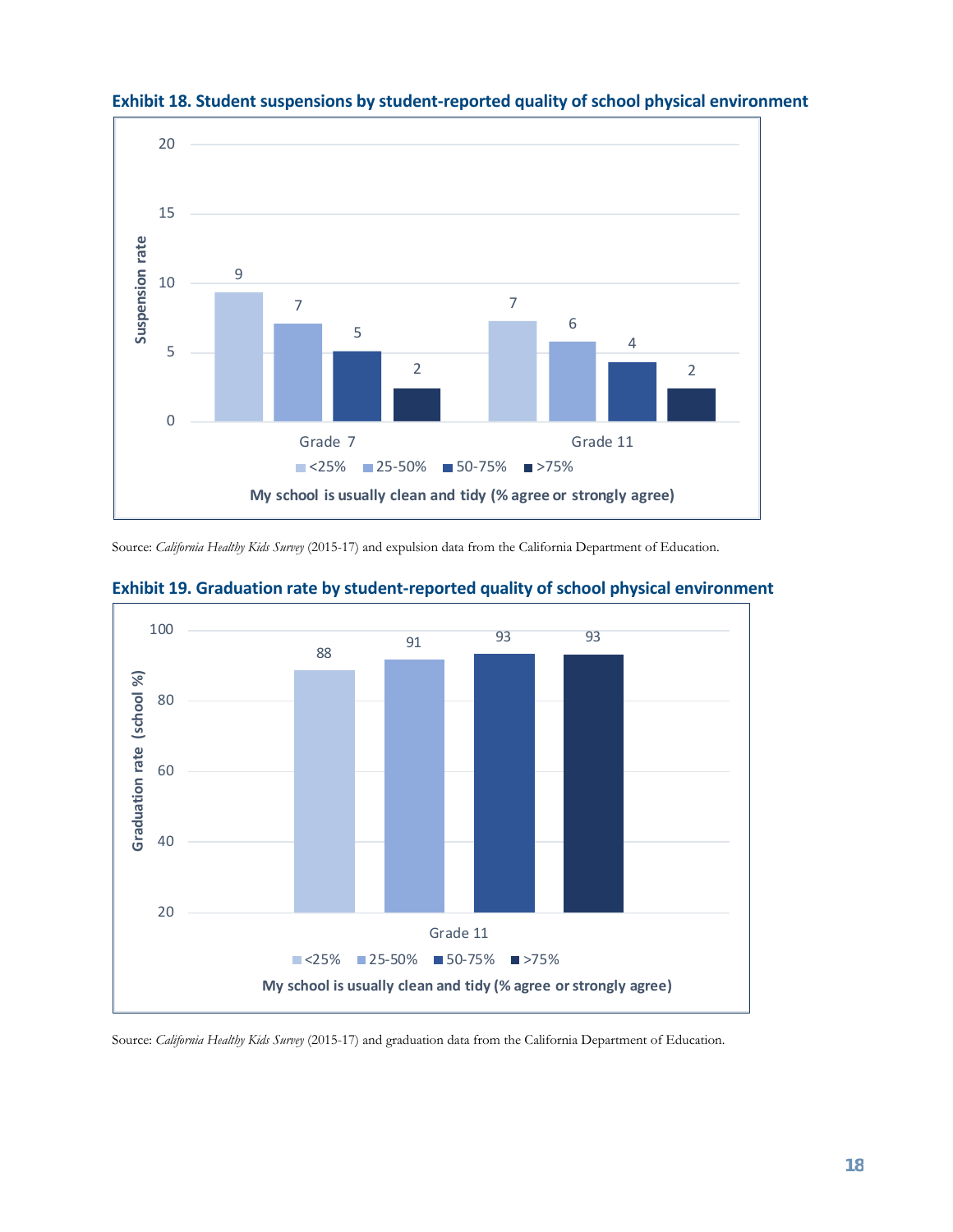

#### **Exhibit 20. UC-Eligible Graduation rate by student-reported quality of school physical environment**

Source: *California Healthy Kids Survey* (2015-17) and graduation data from the California Department of Education.



#### **Exhibit 21. Dropout rate by student-reported quality of school physical environment**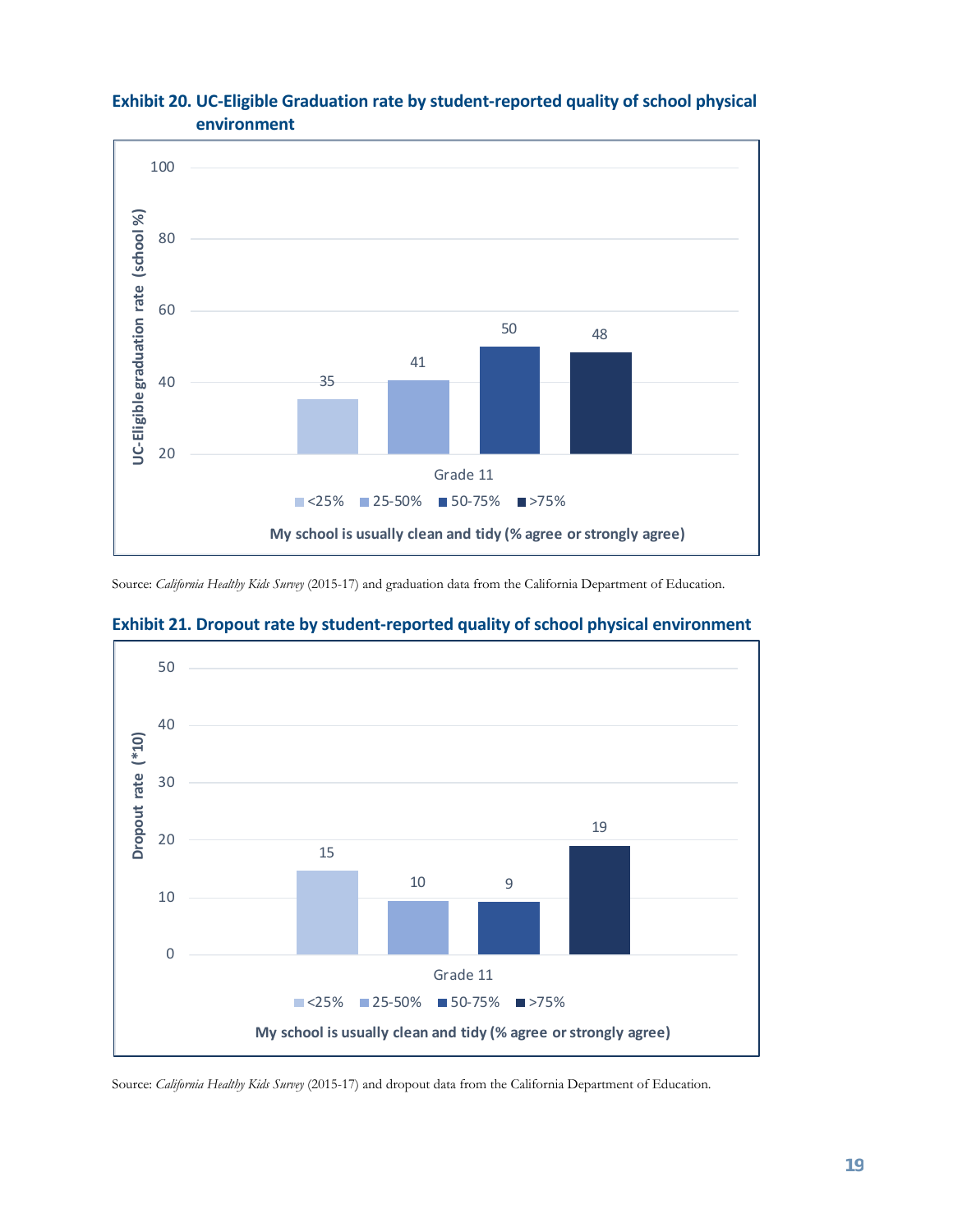

#### **Exhibit 22. English Language Arts performance by student-reported quality of school physical environment**

Source: *California Healthy Kids Survey* (2015-17) and test score data from the California Department of Education.



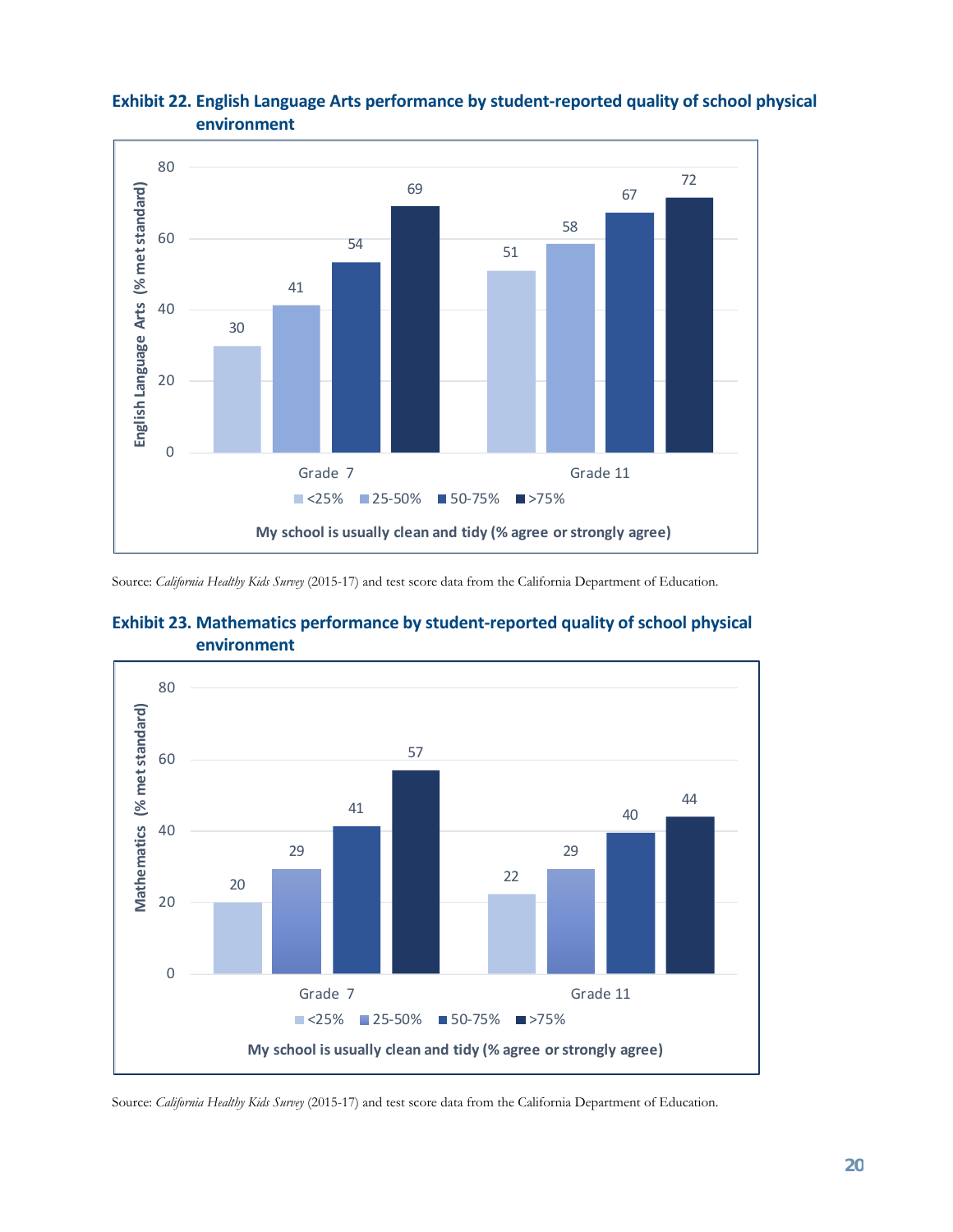

### **Exhibit 24. Physical fitness by student-reported quality of school physical environment**

Source: *California Healthy Kids Survey* (2015-17) and Fitnessgram (percent of students that met Healthy Fitness Zone standards in five or more of the six standards assessed) data from the California Department of Education.

#### **Exhibit 25. School safety, school connectedness, school supports, parent involvement, student mental health, and peer relationships by quality of school physical environment**

|                                  | My school is usually clean and tidy |                                                |        |       |       |                                                 |        |          |  |
|----------------------------------|-------------------------------------|------------------------------------------------|--------|-------|-------|-------------------------------------------------|--------|----------|--|
|                                  |                                     | 7 <sup>th</sup> grade respondents (% disagree) |        |       |       | 11 <sup>th</sup> grade respondents (% disagree) |        |          |  |
|                                  | < 10%                               | 10-20%                                         | 20-30% | > 30% | < 10% | 10-20%                                          | 20-30% | $> 30\%$ |  |
|                                  |                                     |                                                |        |       |       |                                                 |        |          |  |
| Safe at school (% agree)         | 50                                  | 63                                             | 74     | 84    | 47    | 60                                              | 71     | 81       |  |
| Physical fight at school (% any) | 21                                  | 17                                             | 14     | 11    | 9     | $\overline{7}$                                  | 6      | 5        |  |
| Seen weapon at school (% any)    | 19                                  | 17                                             | 14     | 9     | 15    | 13                                              | 11     | 9        |  |
| School connectedness (% agree)   | 53                                  | 63                                             | 71     | 79    | 47    | 55                                              | 61     | 68       |  |
| Caring relationships (% agree)   | 57                                  | 62                                             | 68     | 75    | 58    | 61                                              | 66     | 73       |  |
| High expectations (% agree)      | 72                                  | 76                                             | 80     | 85    | 67    | 70                                              | 73     | 80       |  |
| Teacher respect (% agree)        | 37                                  | 45                                             | 55     | 67    | 31    | 37                                              | 42     | 59       |  |
| Peer relationships (% agree)     | 35                                  | 42                                             | 51     | 65    | 30    | 39                                              | 47     | 57       |  |
| Parent involvement (% agree)     | 50                                  | 58                                             | 66     | 73    | 35    | 42                                              | 47     | 59       |  |
| Chronic sadness (% yes)          | 30                                  | 26                                             | 24     | 19    | 33    | 33                                              | 33     | 35       |  |
|                                  |                                     |                                                |        |       |       |                                                 |        |          |  |

Source: *California Healthy Kids Survey, 2015-17*.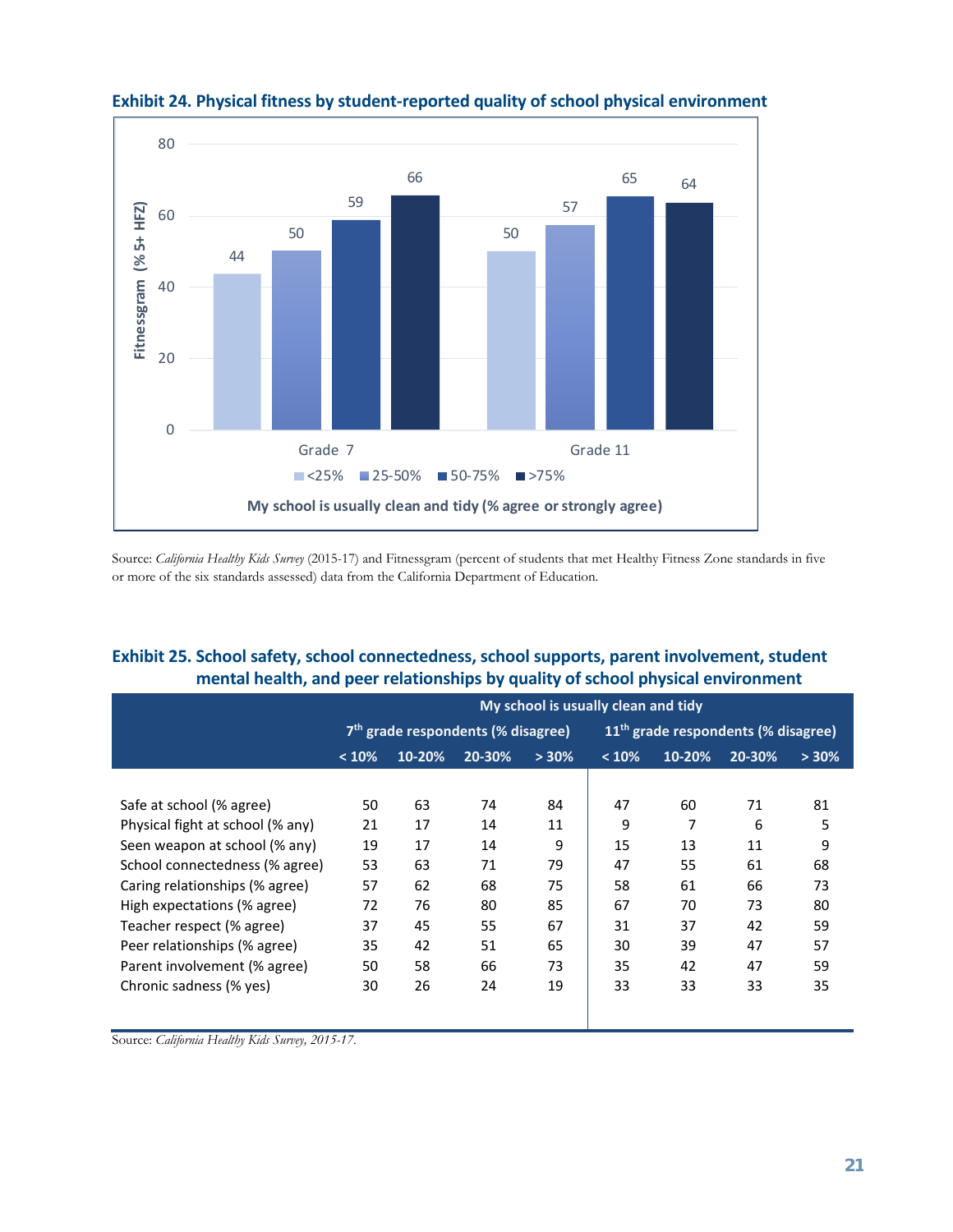

**Exhibit 26. School safety by student-reported quality of school physical environment**

Source: *California Healthy Kids Survey* (2015-17).



#### **Exhibit 27. Fighting at school by student-reported quality of school physical environment**

Source: *California Healthy Kids Survey* (2015-17).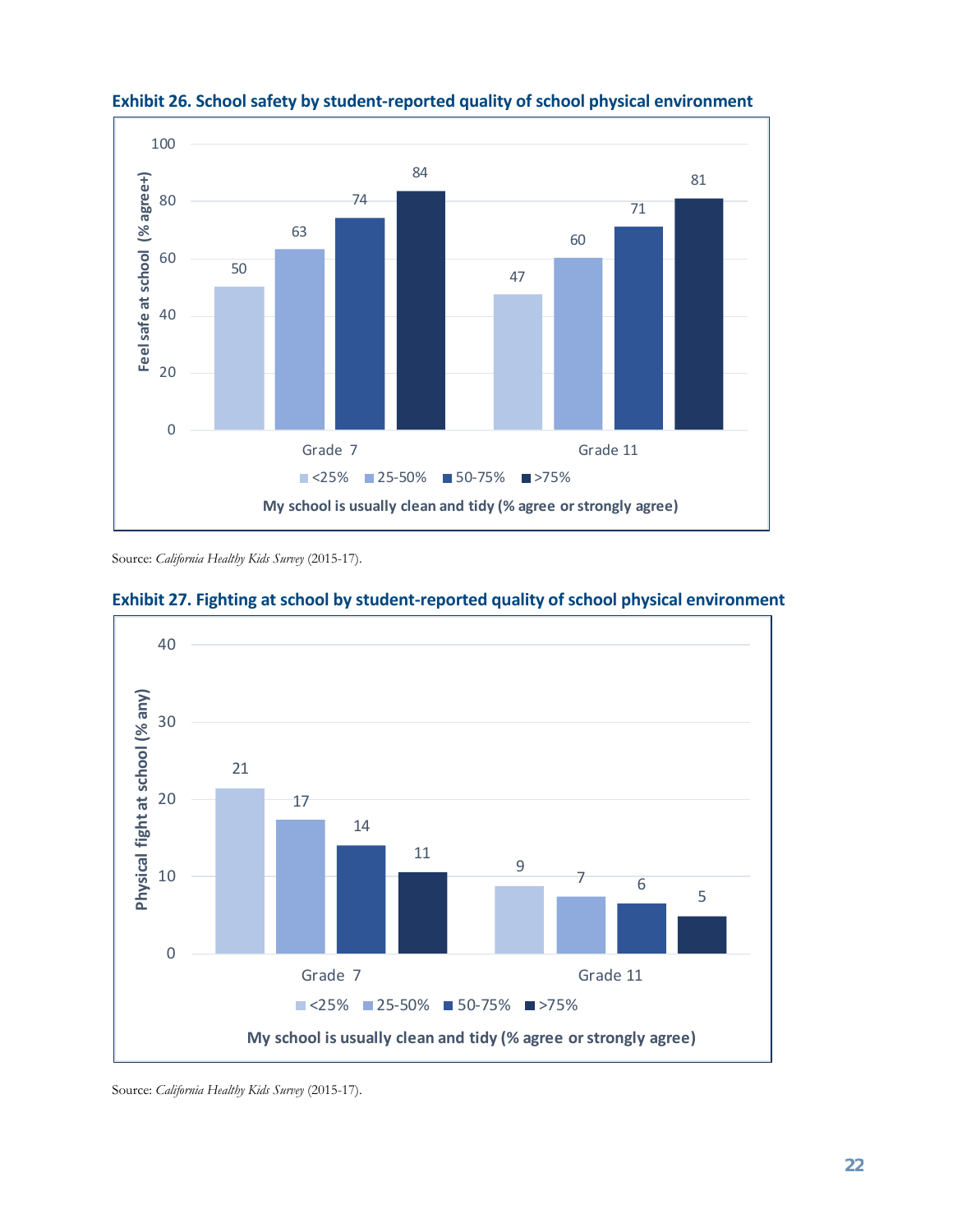



Source: *California Healthy Kids Survey* (2015-17).



#### **Exhibit 29. School connectedness by student-reported quality of school physical environment**

Source: *California Healthy Kids Survey* (2015-17).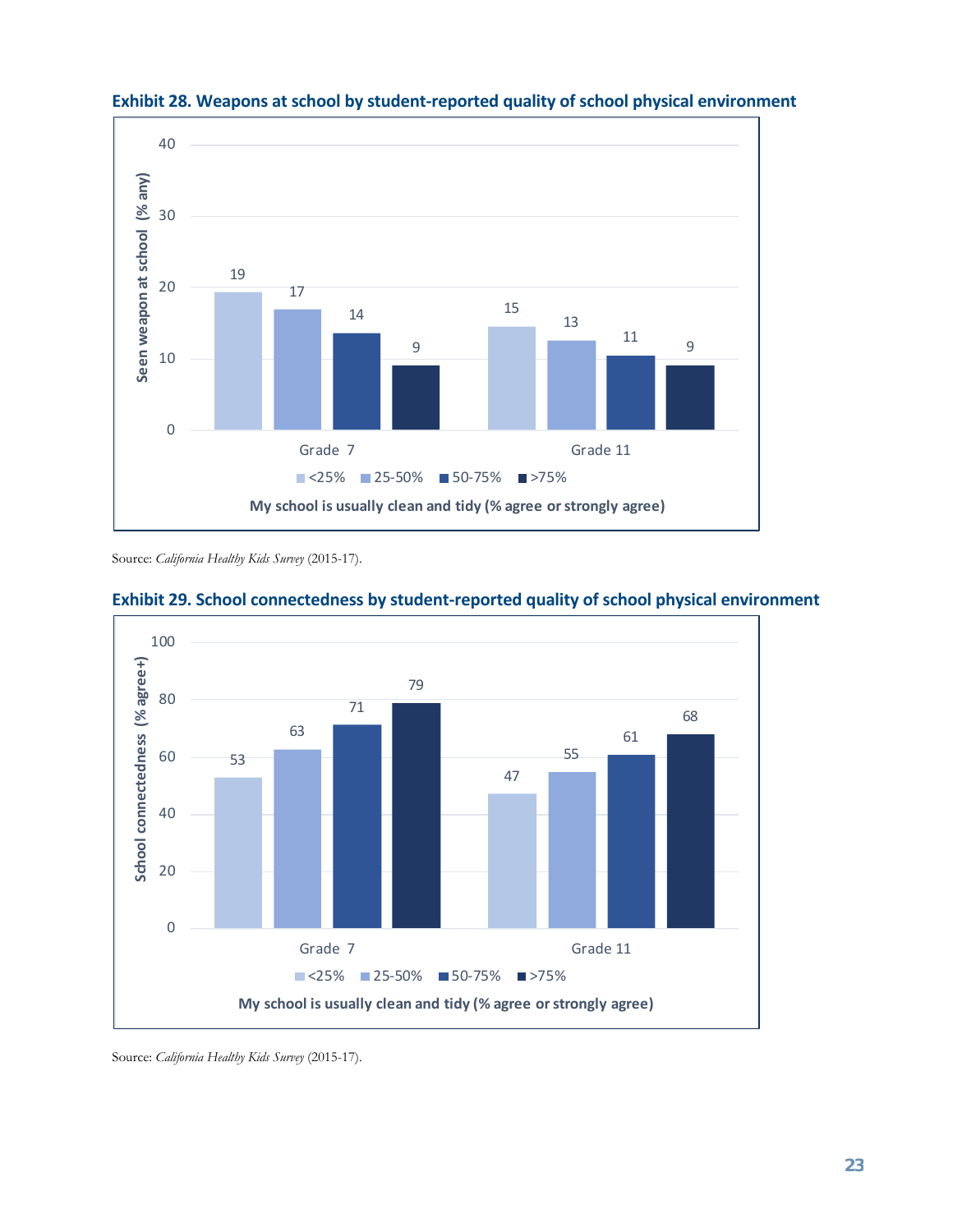

#### **Exhibit 30. Caring staff-student relationships by student-reported quality of school physical environment**

Source: *California Healthy Kids Survey* (2015-17).



**Exhibit 31. Staff high expectations by student-reported quality of school physical environment**

Source: *California Healthy Kids Survey* (2015-17).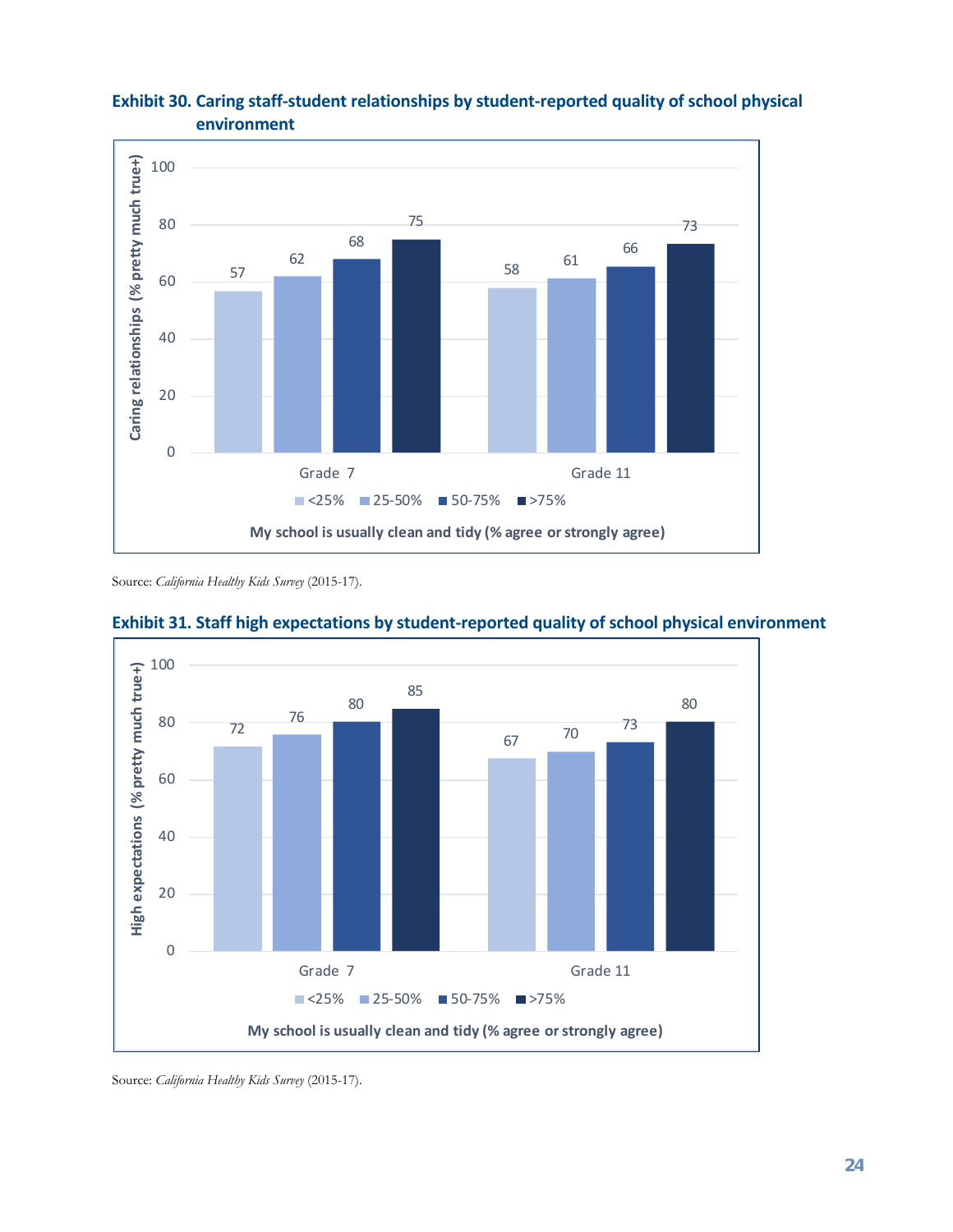

#### **Exhibit 32. Teacher respect by student-reported quality of school physical environment**

Source: *California Healthy Kids Survey* (2015-17).





Source: *California Healthy Kids Survey* (2015-17).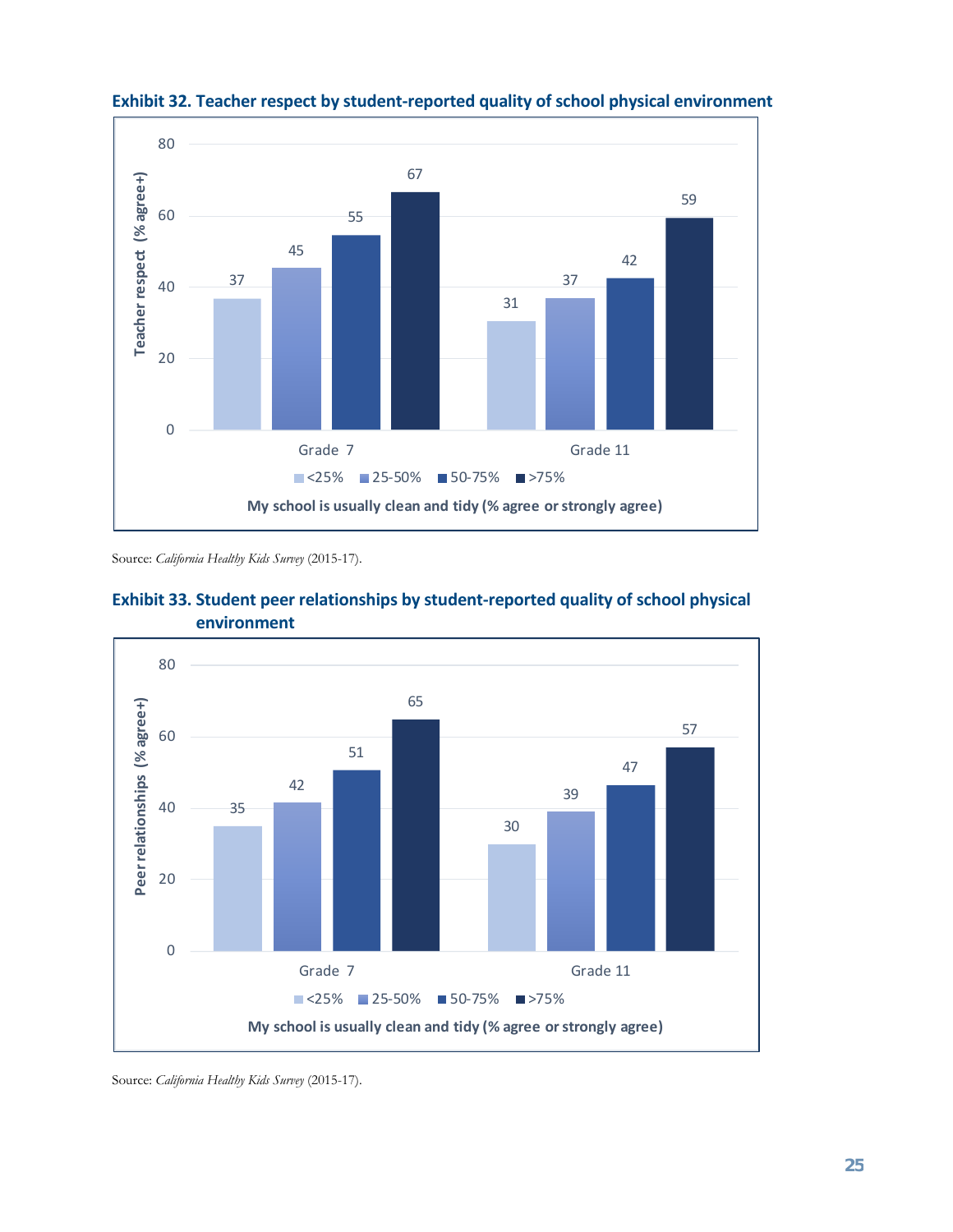

**Exhibit 34. Parent involvement by student-reported quality of school physical environment**

Source: *California Healthy Kids Survey* (2015-17).



#### **Exhibit 35. Chronic sadness by student-reported quality of school physical environment**

Source: *California Healthy Kids Survey* (2015-17).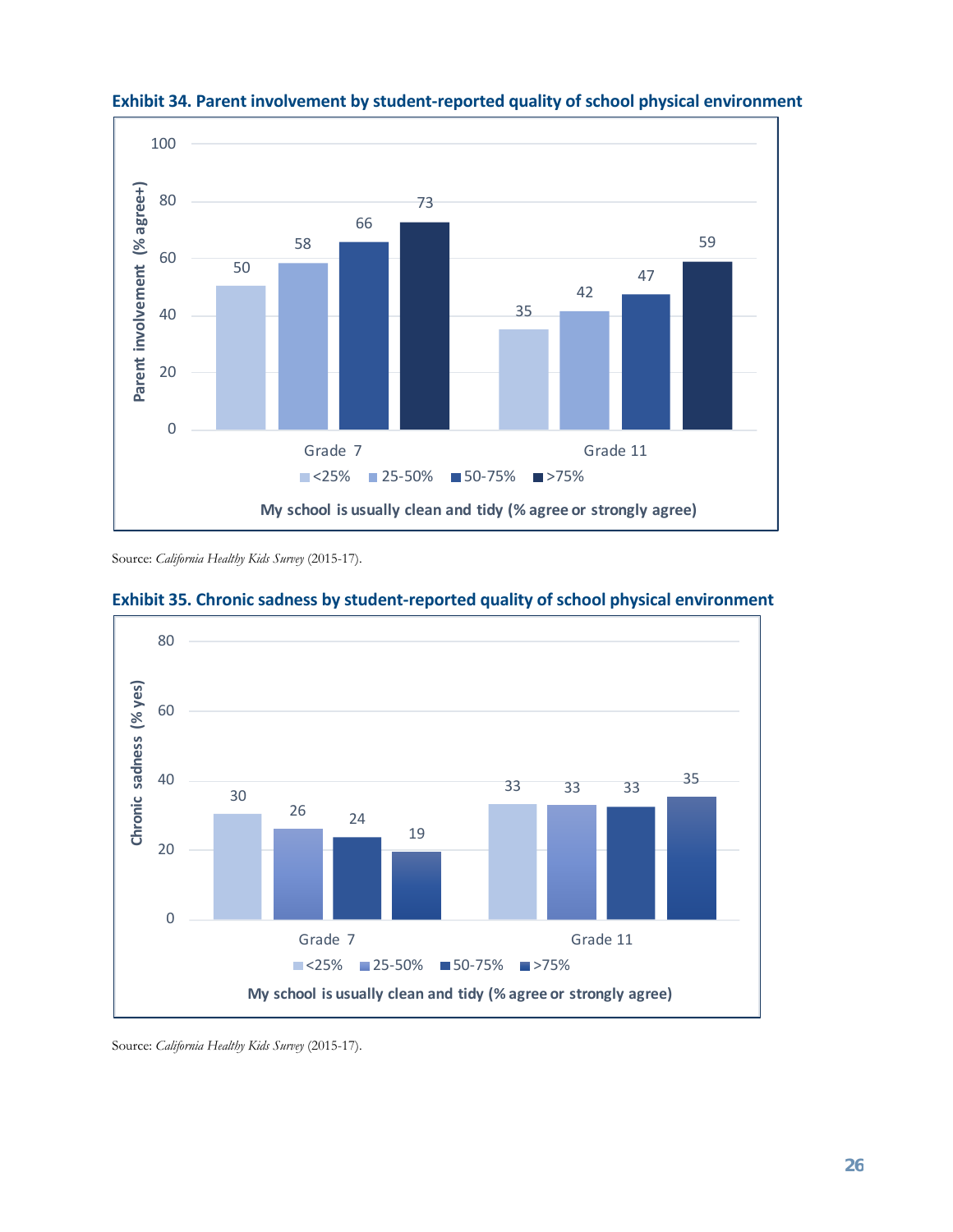## <span id="page-28-0"></span>**Relationships of Student Perceptions of School Crowding to other School Characteristics**

#### **Exhibit 36. Demographic characteristics by school crowding**

|                              | My school is so crowded it is hard to concentrate and learn |                                       |        |       |                                        |        |        |       |
|------------------------------|-------------------------------------------------------------|---------------------------------------|--------|-------|----------------------------------------|--------|--------|-------|
|                              |                                                             | $7th$ grade respondents (% agreement) |        |       | $11th$ grade respondents (% agreement) |        |        |       |
|                              | < 10%                                                       | 10-15%                                | 15-20% | > 20% | < 10%                                  | 10-15% | 15-20% | > 20% |
|                              |                                                             |                                       |        |       |                                        |        |        |       |
| Enrollment                   | 533                                                         | 675                                   | 810    | 720   | 790                                    | 1,502  | 1,675  | 1,551 |
| Student/staff ratio          | 22                                                          | 21                                    | 23     | 21    | 20                                     | 22     | 22     | 23    |
| Free/reduced price meals (%) | 42                                                          | 53                                    | 58     | 67    | 53                                     | 54     | 53     | 52    |
| Race/ethnicity               |                                                             |                                       |        |       |                                        |        |        |       |
| African American (%)         | 3                                                           | $\overline{4}$                        | 5      | 4     | 4                                      | 4      | 4      | 6     |
| Asian (%)                    | 7                                                           | 9                                     | 8      | 6     | 7                                      | 9      | 5      | 7     |
| Latinx $(\%)$                | 38                                                          | 46                                    | 50     | 58    | 41                                     | 48     | 52     | 46    |
| White (%)                    | 43                                                          | 32                                    | 30     | 25    | 40                                     | 31     | 33     | 33    |
|                              |                                                             |                                       |        |       |                                        |        |        |       |

Source: *California Healthy Kids Survey* (2015-17) and demographic data from the California Department of Education.



#### **Exhibit 37. School Enrollment by student-reported school crowding**

Source: *California Healthy Kids Survey* (2015-17) and demographic data from the California Department of Education. **Reading the figure:** Schools with more students who report high levels of school crowding come from schools with higher total enrollments, particularly in high school. In high schools, average enrollment is 790 in schools in which less than 10 percent of 11<sup>th</sup> graders agree/strongly agree that their school is so crowded it is hard to concentrate and learn, while average enrollment is 1,551 in schools in which more than 20 percent of 11<sup>th</sup> grade students agree/strongly agree on the item.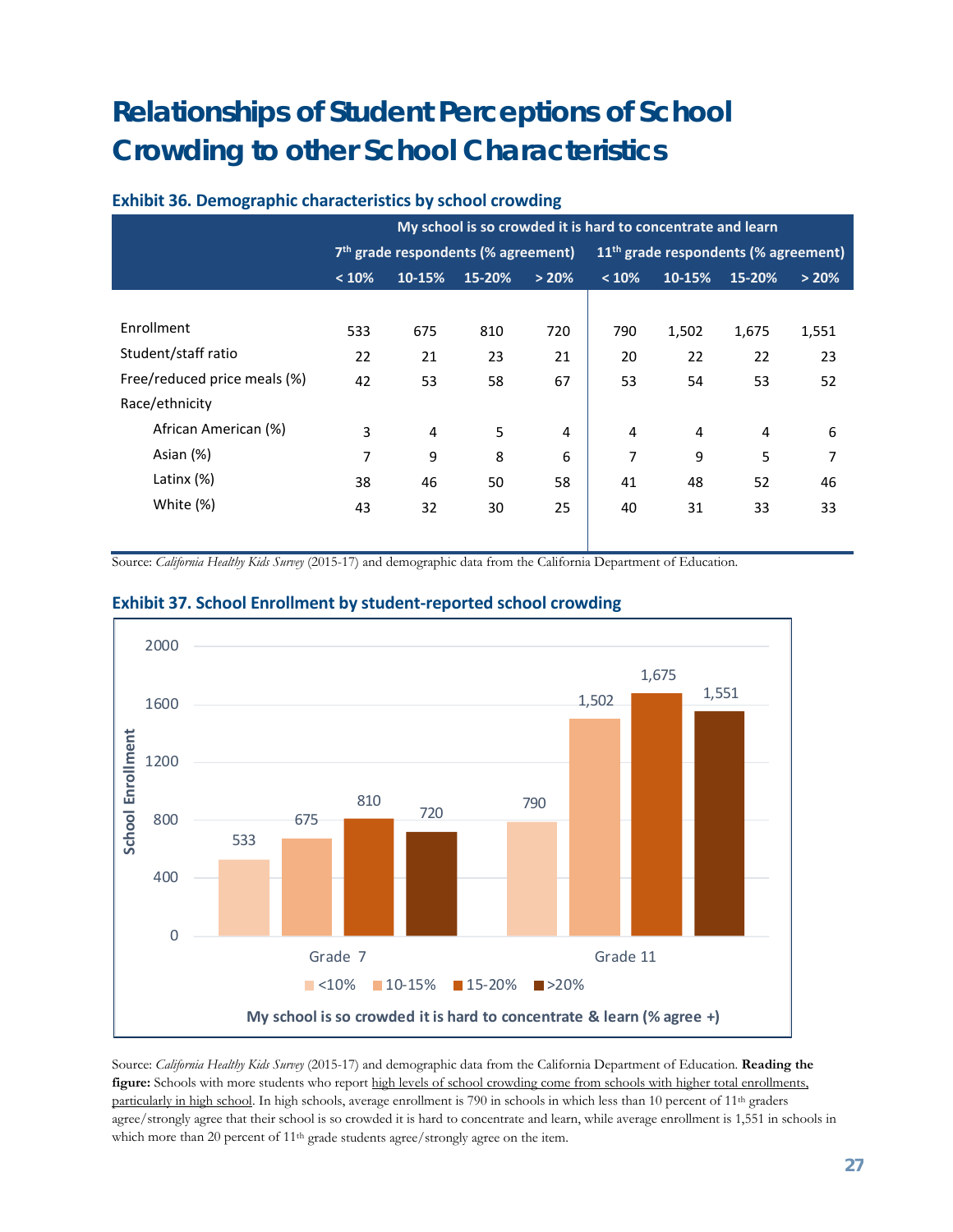

#### **Exhibit 38. Poverty by student-reported school crowding**

Source: *California Healthy Kids Survey* (2015-17) and demographic data from the California Department of Education. **Reading the figure:** Schools with more students who report high levels of school crowding serve higher percentages of students in poverty in middle schools. On average, 42 percent of students are eligible for free/reduced-priced meals in schools in which less than 10 percent of 7<sup>th</sup> graders agree/strongly agree that their school is so crowded it is hard to concentrate and learn, while 67 percent of students are eligible for free/reduced-priced meals in schools in which more than 20 percent of 7<sup>th</sup> grade students agree/strongly agree on the item. There is no relationship between student perceptions of school crowding and poverty in high schools.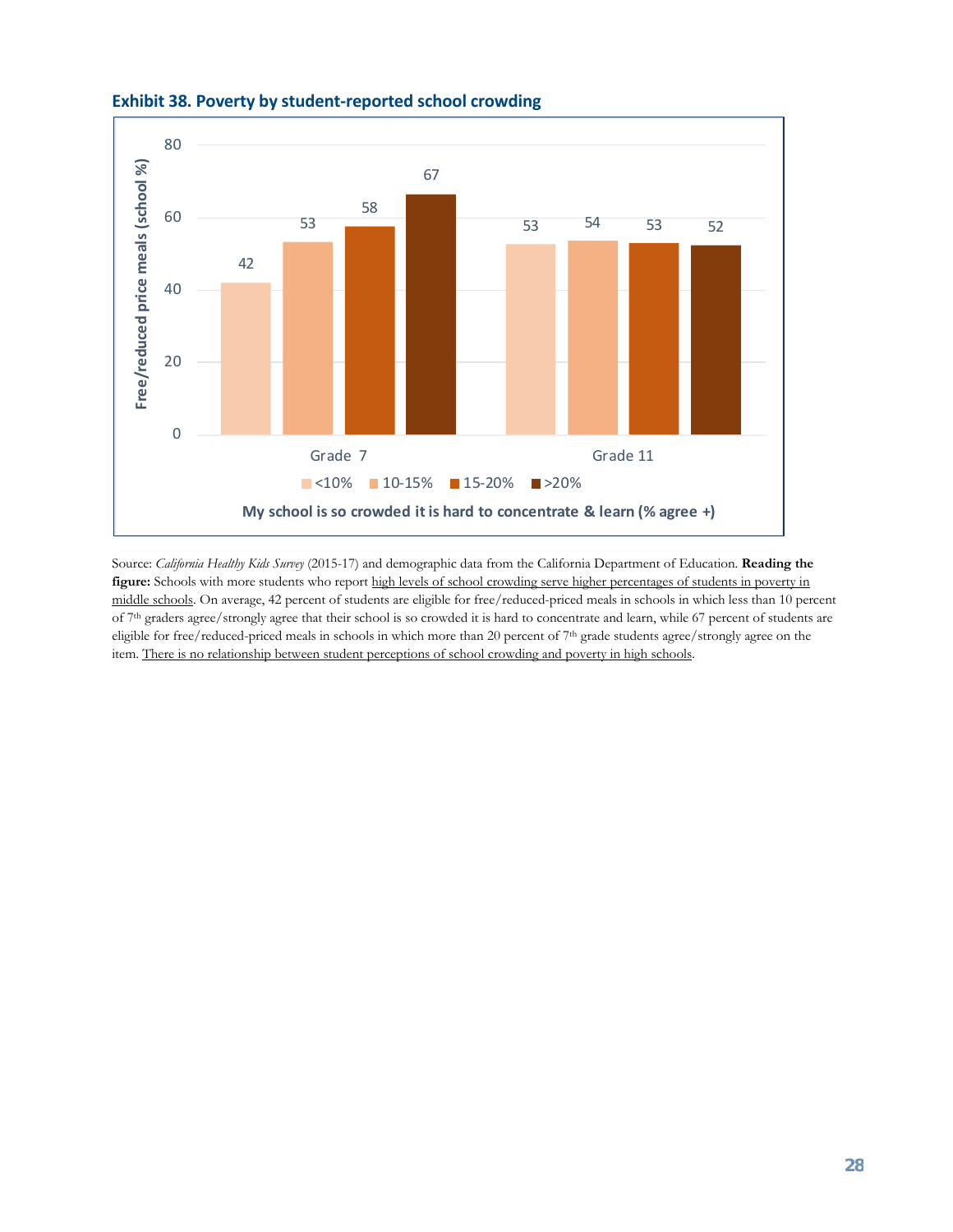

#### **Exhibit 39. Latinx enrollment by student-reported school crowding**

Source: *California Healthy Kids Survey* (2015-17) and demographic data from the California Department of Education.



#### **Exhibit 40. Non-Hispanic, white enrollment by student-reported school crowding**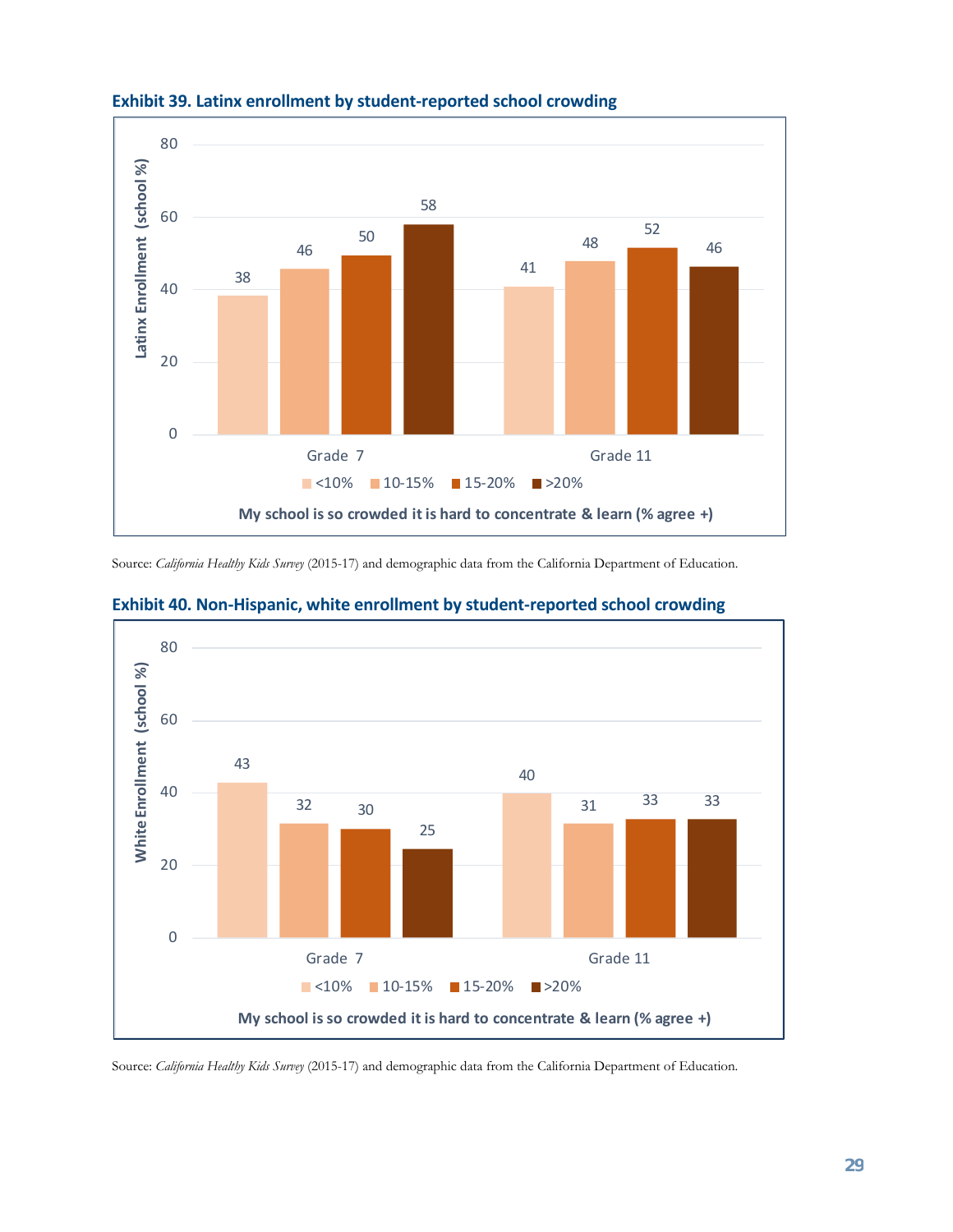|                             | My school is so crowded it is hard to concentrate and learn |        |                                                 |       |                                                  |        |        |       |  |
|-----------------------------|-------------------------------------------------------------|--------|-------------------------------------------------|-------|--------------------------------------------------|--------|--------|-------|--|
|                             |                                                             |        | 7 <sup>th</sup> grade respondents (% agreement) |       | 11 <sup>th</sup> grade respondents (% agreement) |        |        |       |  |
|                             | < 10%                                                       | 10-15% | 15-20%                                          | > 20% | < 10%                                            | 10-15% | 15-20% | > 20% |  |
|                             |                                                             |        |                                                 |       |                                                  |        |        |       |  |
| Chronic absentee rate       | 18.0                                                        | 22.7   | 25.5                                            | 26.6  | 31.8                                             | 34.6   | 36.2   | 45.1  |  |
| Expulsion rate (*1,000)     | 1.5                                                         | 10.1   | 14.2                                            | 12.1  | 20.9                                             | 18.3   | 22.7   | 16.3  |  |
| Total suspension rate       | 3.0                                                         | 5.1    | 7.3                                             | 6.9   | 5.9                                              | 5.3    | 5.6    | 6.5   |  |
| <b>Graduation rate</b>      |                                                             |        |                                                 |       | 91.4                                             | 92.4   | 90.2   | 91.1  |  |
| UC-Eligible graduation rate |                                                             |        |                                                 |       | 41.8                                             | 45.8   | 42.1   | 40.6  |  |
| Dropout rate (*10)          |                                                             |        |                                                 |       | 12.6                                             | 6.9    | 9.4    | 8.3   |  |
| ELA (% met standard)        | 65.0                                                        | 52.5   | 47.6                                            | 40.6  | 63.1                                             | 64.0   | 62.2   | 56.5  |  |
| Math (% met standard)       | 53.6                                                        | 39.7   | 36.0                                            | 27.8  | 32.2                                             | 34.9   | 33.3   | 28.3  |  |
| Fitnessgram (% 5-6 HFZs)    | 62.9                                                        | 56.4   | 56.7                                            | 53.9  | 60.4                                             | 61.1   | 60.6   | 58.6  |  |
|                             |                                                             |        |                                                 |       |                                                  |        |        |       |  |

#### **Exhibit 41. School discipline, Fitnessgram, and Smarter Balanced Assessment Consortium (SBAC) test scores by school crowding**

Source: *California Healthy Kids Survey* (2015-17) and incident/academic performance data from the California Department of Education.



#### **Exhibit 42. Chronic absentee rate by student-reported school crowding**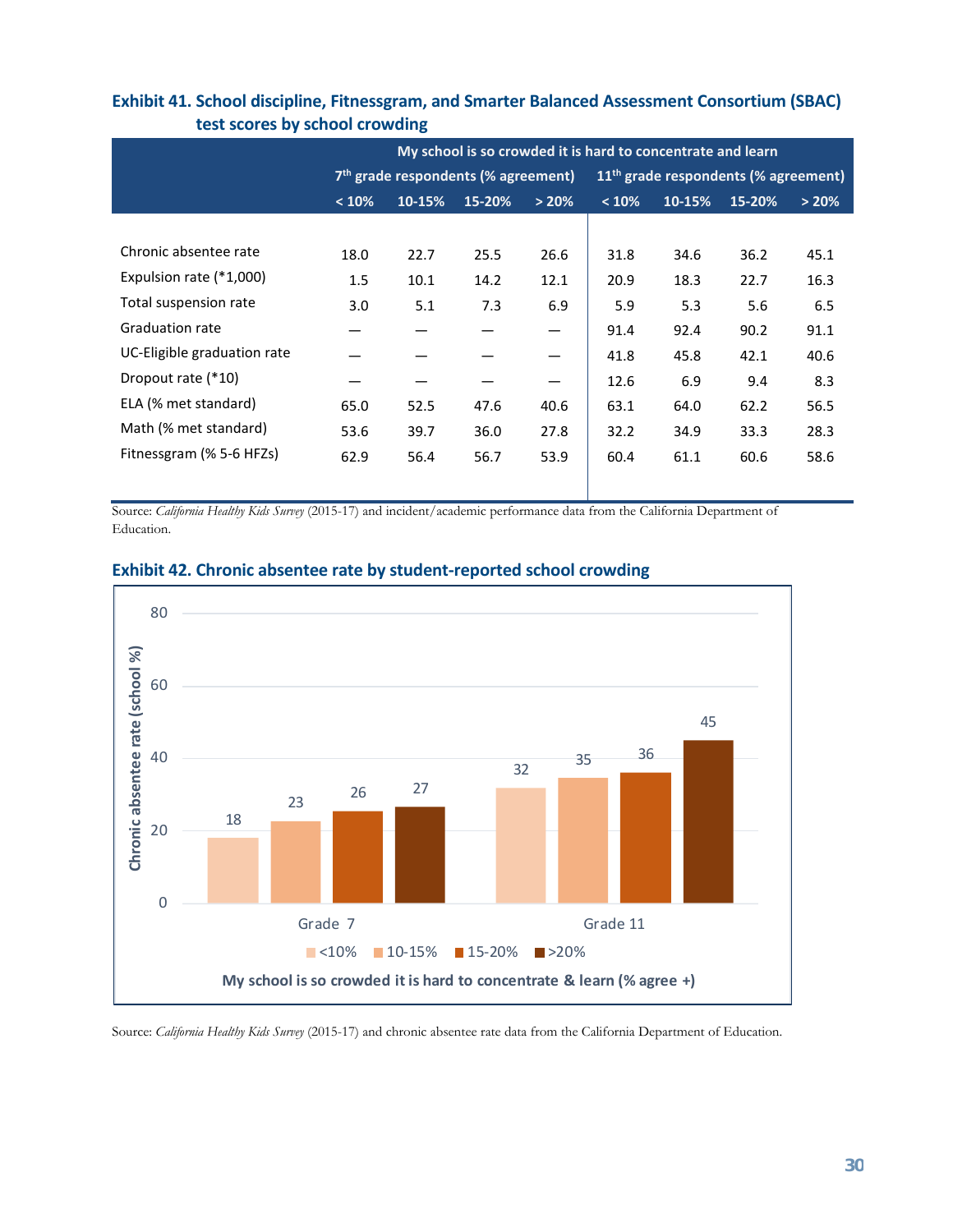



Source: *California Healthy Kids Survey* (2015-17) and test score data from the California Department of Education.



#### **Exhibit 44. Mathematics performance by student-reported school crowding**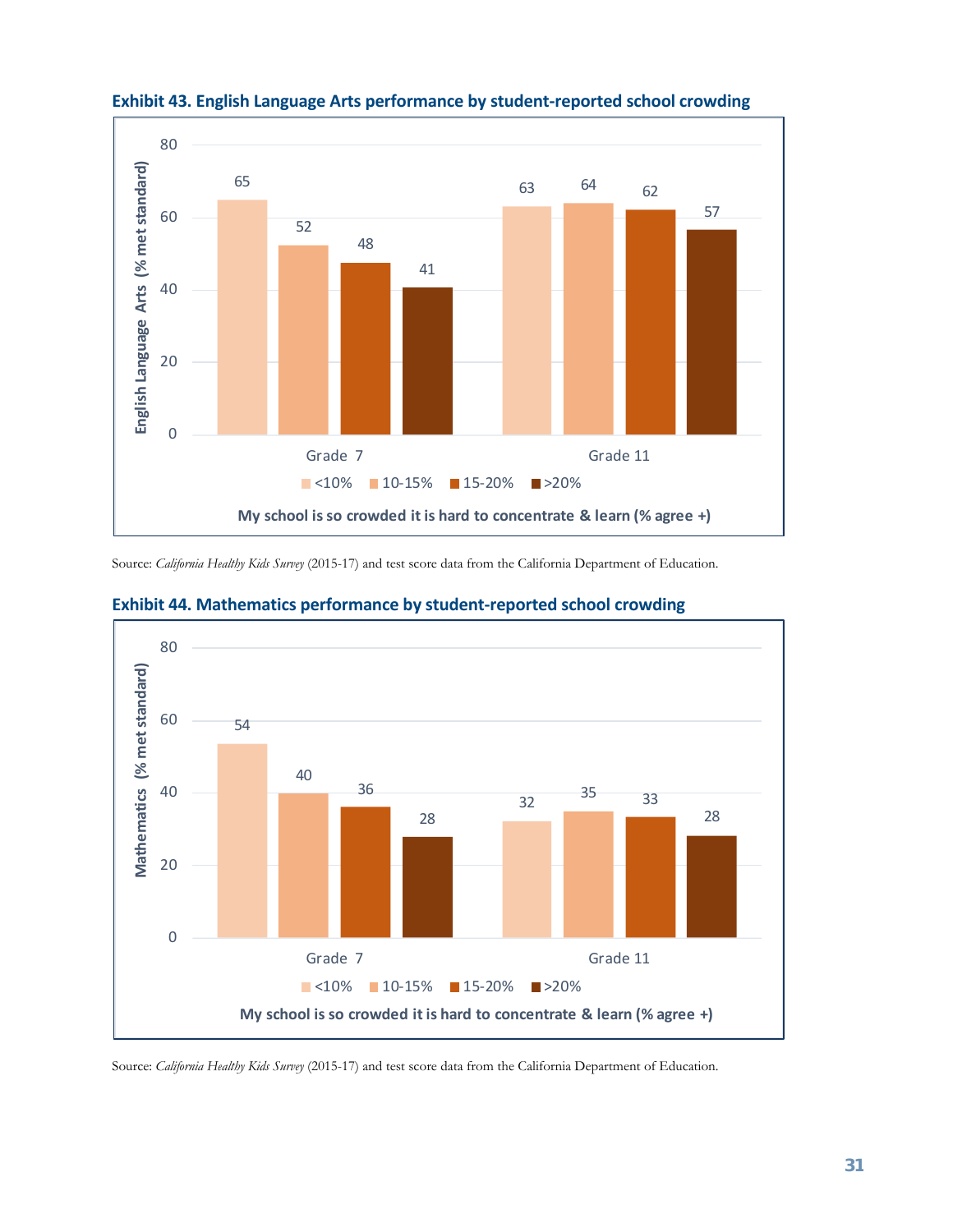

#### **Exhibit 45. Physical fitness by student-reported school crowding**

Source: *California Healthy Kids Survey* (2015-17) and Fitnessgram (percent of students of met Healthy Fitness Zone standards in 5 or more of the six standards assessed) data from the California Department of Education.

#### **Exhibit 46. School safety, school connectedness, school supports, parent involvement, student mental health, and peer relationships by school crowding**

|                                  |       | My school is so crowded it is hard to concentrate and learn |                                                 |       |                                        |        |        |       |  |
|----------------------------------|-------|-------------------------------------------------------------|-------------------------------------------------|-------|----------------------------------------|--------|--------|-------|--|
|                                  |       |                                                             | 7 <sup>th</sup> grade respondents (% agreement) |       | $11th$ grade respondents (% agreement) |        |        |       |  |
|                                  | < 10% | 10-15%                                                      | 15-20%                                          | > 20% | < 10%                                  | 10-15% | 15-20% | > 20% |  |
|                                  |       |                                                             |                                                 |       |                                        |        |        |       |  |
| Safe at school (% agree)         | 80    | 71                                                          | 67                                              | 64    | 68                                     | 65     | 63     | 60    |  |
| Physical fight at school (% any) | 11    | 14                                                          | 15                                              | 18    | 7                                      | 6      | 7      | 9     |  |
| Seen weapon at school (% any)    | 8     | 14                                                          | 15                                              | 17    | 12                                     | 11     | 12     | 14    |  |
| School connectedness (% agree)   | 75    | 69                                                          | 66                                              | 63    | 58                                     | 59     | 57     | 55    |  |
| Caring relationships (% agree)   | 72    | 66                                                          | 65                                              | 63    | 66                                     | 64     | 63     | 62    |  |
| High expectations (% agree)      | 84    | 79                                                          | 78                                              | 76    | 74                                     | 72     | 71     | 70    |  |
| Teacher respect (% agree)        | 56    | 53                                                          | 49                                              | 48    | 43                                     | 40     | 38     | 37    |  |
| Peer relationships (% agree)     | 54    | 49                                                          | 46                                              | 44    | 42                                     | 42     | 41     | 40    |  |
| Parent involvement (% agree)     | 69    | 65                                                          | 60                                              | 60    | 45                                     | 45     | 43     | 41    |  |
| Chronic sadness (% yes)          | 21    | 25                                                          | 26                                              | 27    | 37                                     | 33     | 32     | 34    |  |
|                                  |       |                                                             |                                                 |       |                                        |        |        |       |  |
|                                  |       |                                                             |                                                 |       |                                        |        |        |       |  |

Source: *California Healthy Kids Survey, 2015-17*.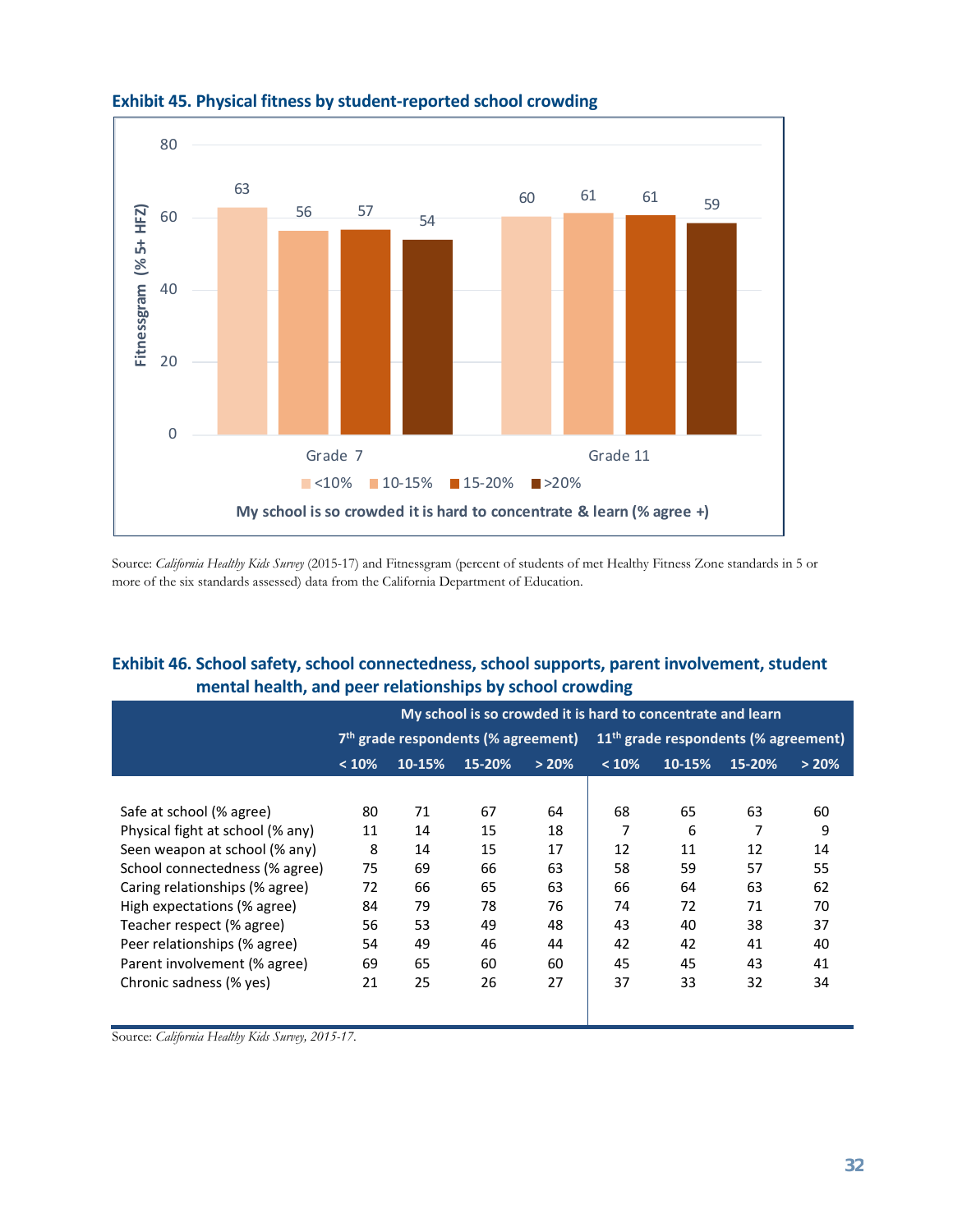

**Exhibit 47. School safety by student-reported school crowding**

Source: *California Healthy Kids Survey* (2015-17).



#### **Exhibit 48. Fighting at school by student-reported school crowding**

Source: *California Healthy Kids Survey* (2015-17).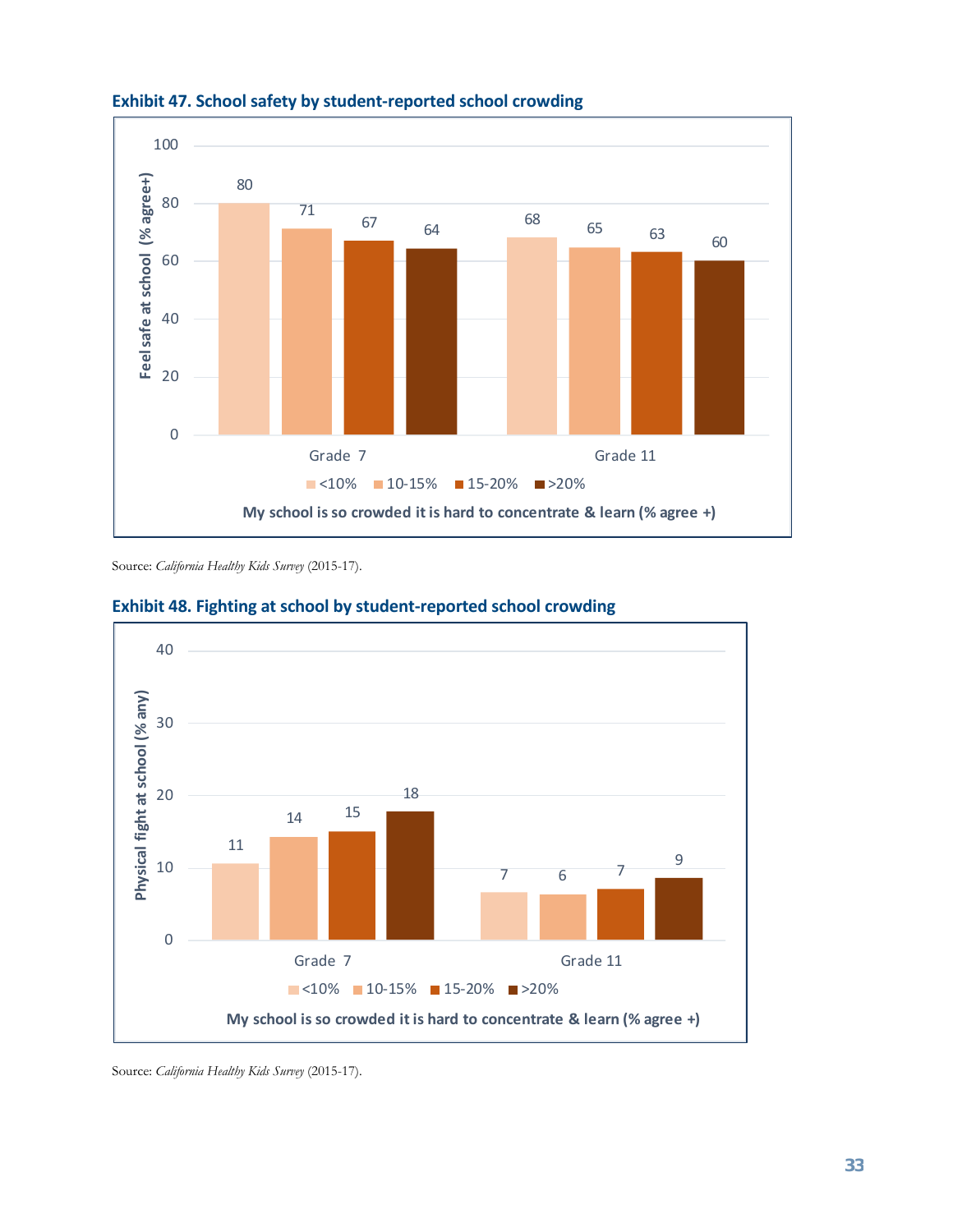

#### **Exhibit 49. Weapons at school by student-reported school crowding**

Source: *California Healthy Kids Survey* (2015-17).



#### **Exhibit 50. School connectedness by student-reported school crowding**

Source: *California Healthy Kids Survey* (2015-17).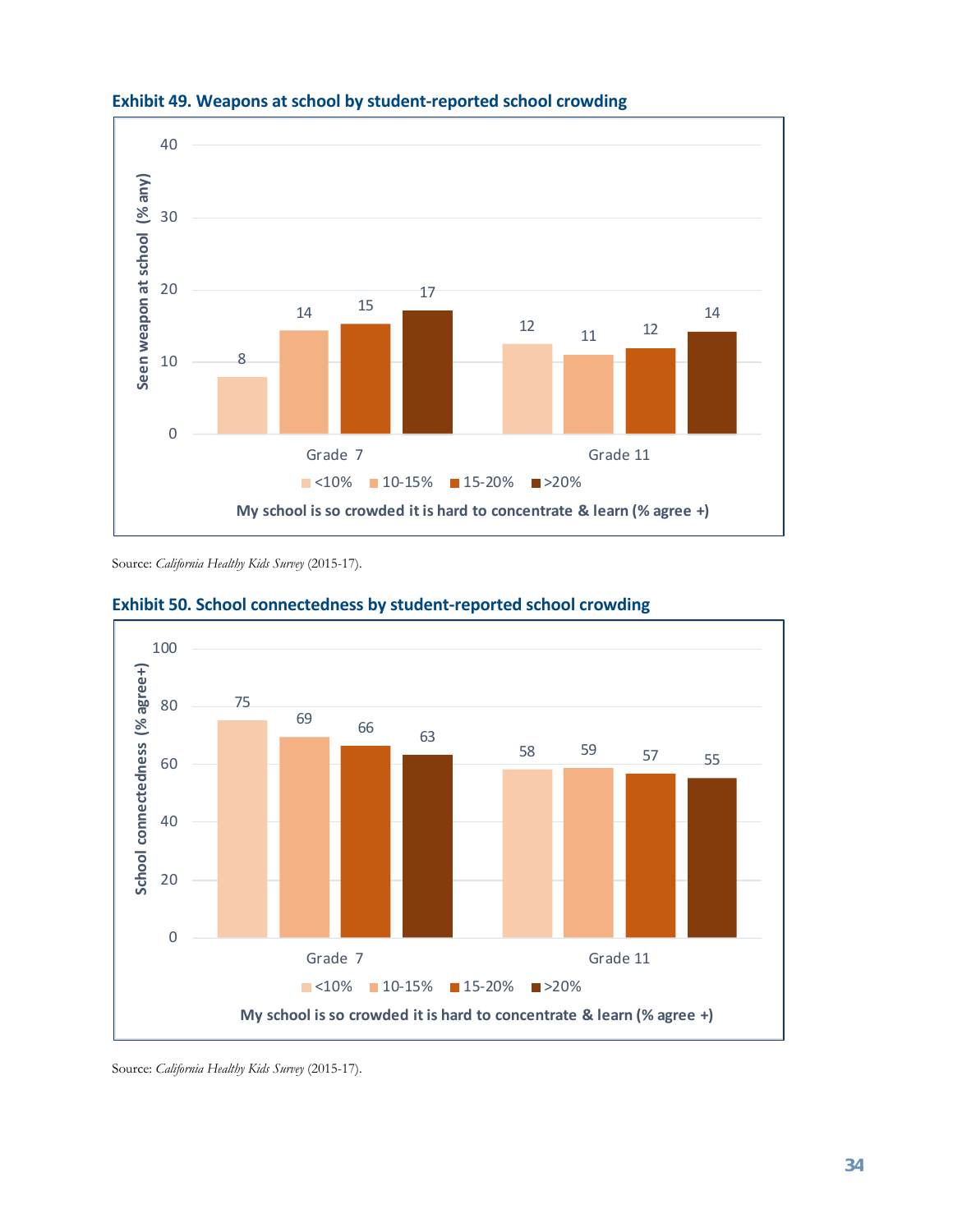

**Exhibit 51. Caring staff-student relationships by student-reported school crowding**

Source: *California Healthy Kids Survey* (2015-17).



#### **Exhibit 52. Teacher respect by student-reported school crowding**

Source: *California Healthy Kids Survey* (2015-17).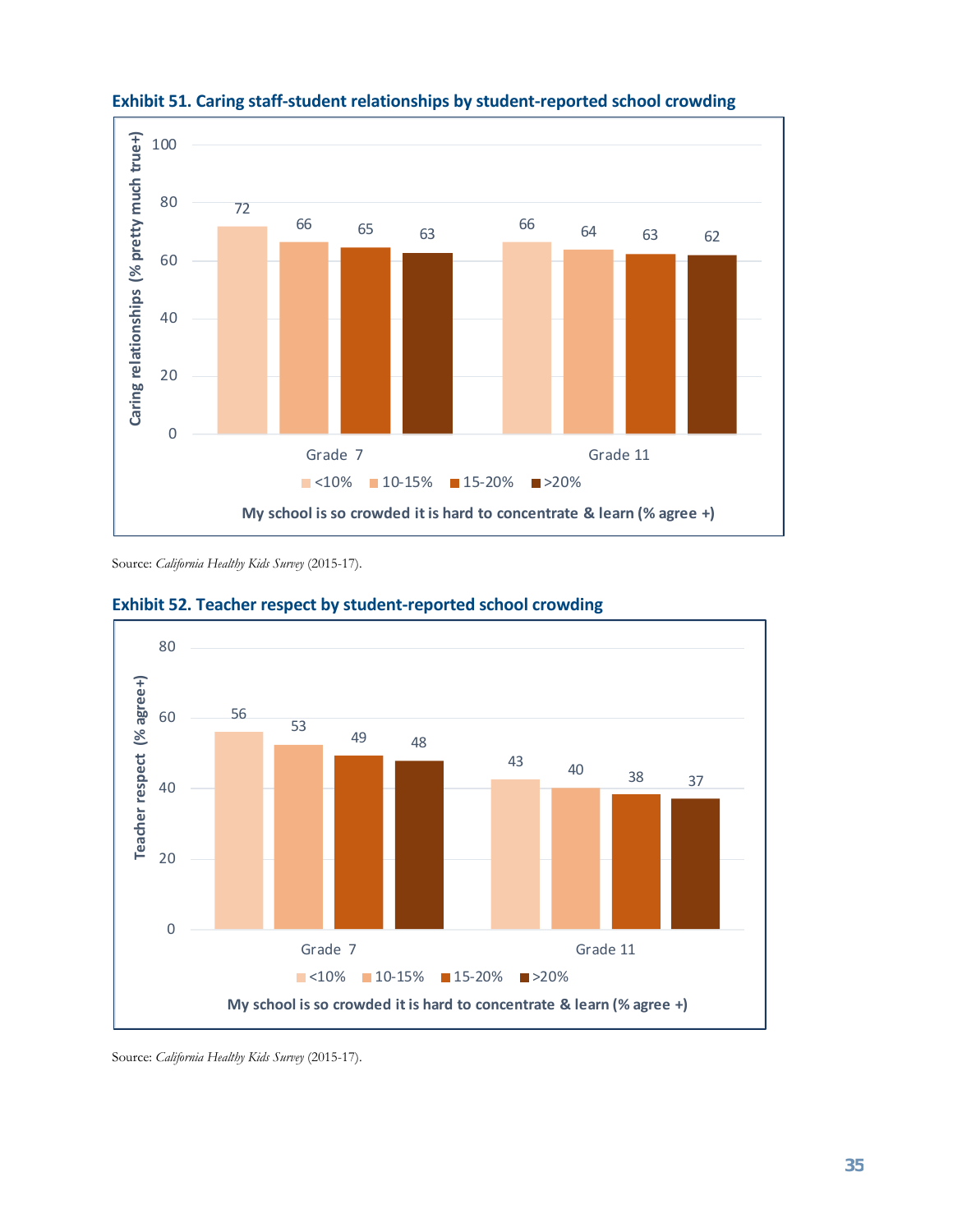

**Exhibit 53. Student peer relationships by student-reported school crowding**

Source: *California Healthy Kids Survey* (2015-17).



**Exhibit 54. Parent involvement by student-reported school crowding**

Source: *California Healthy Kids Survey* (2015-17).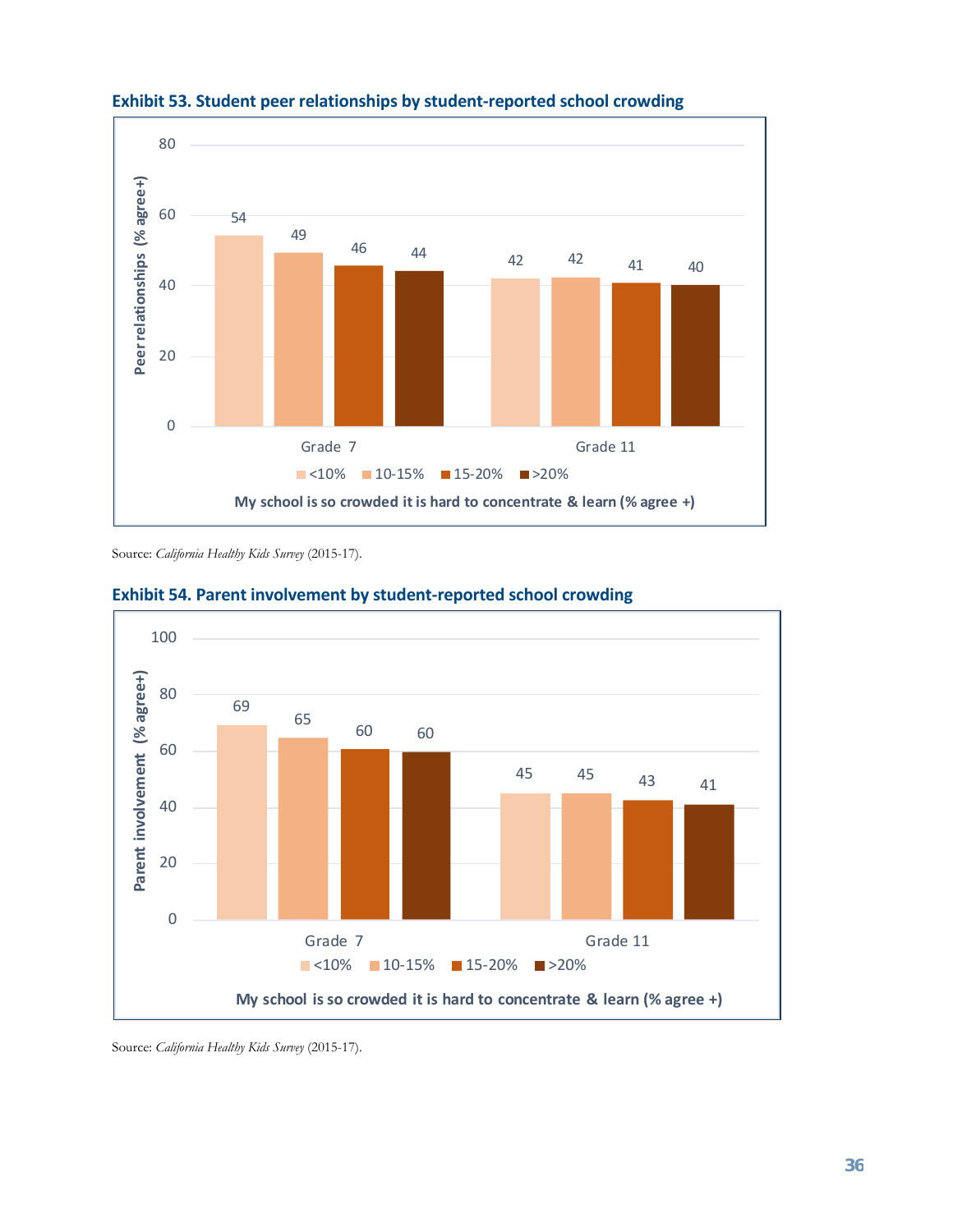

#### **Exhibit 55. Chronic sadness by student-reported school crowding**

Source: *California Healthy Kids Survey* (2015-17).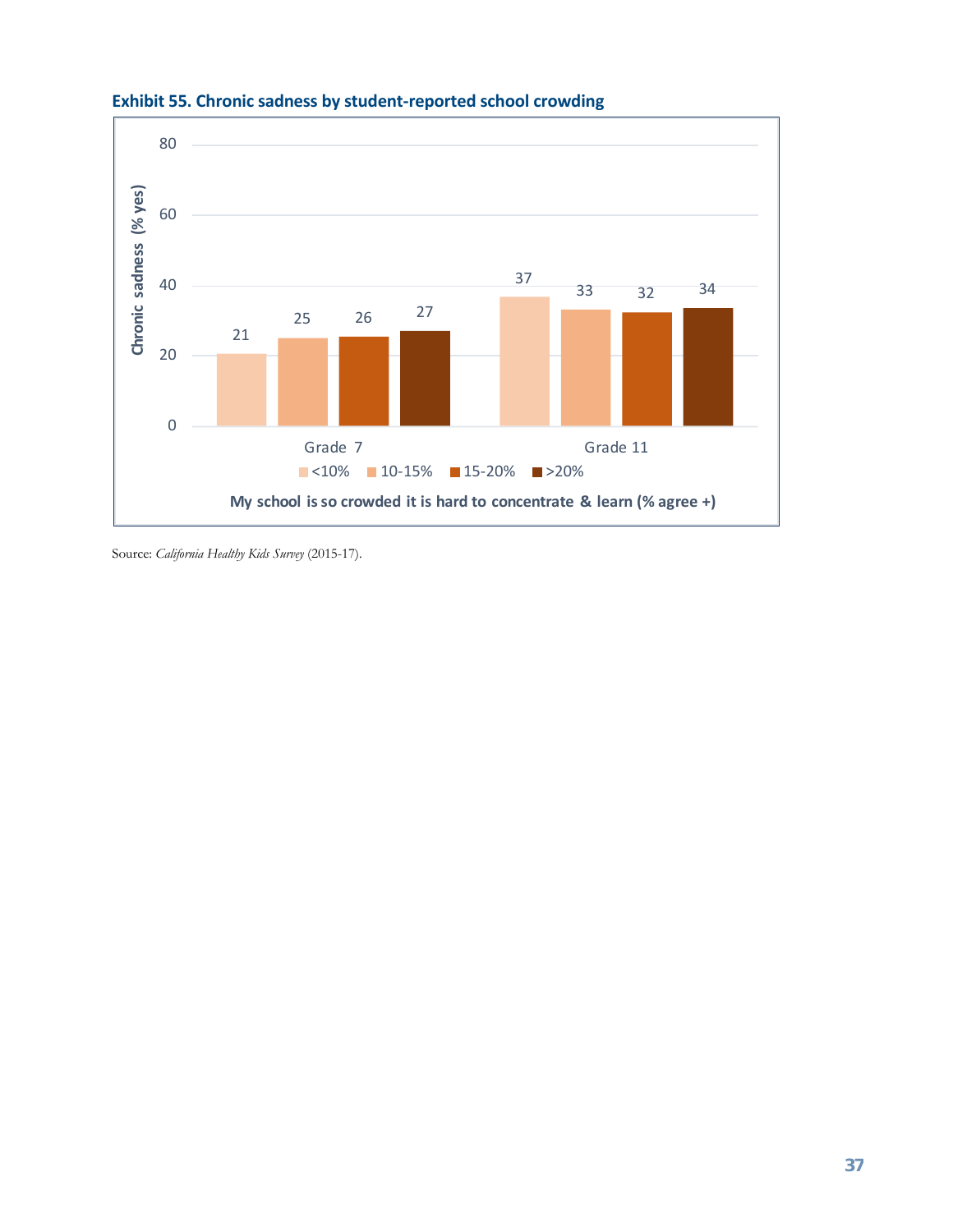## <span id="page-39-0"></span>**Relationships of Student Perceptions of School Lunch Time to other School Characteristics**

|                              | I eat my lunch at the right time of day |                                                 |        |       |                                                  |        |        |       |
|------------------------------|-----------------------------------------|-------------------------------------------------|--------|-------|--------------------------------------------------|--------|--------|-------|
|                              |                                         | 7 <sup>th</sup> grade respondents (% agreement) |        |       | 11 <sup>th</sup> grade respondents (% agreement) |        |        |       |
|                              | < 30%                                   | 30-45%                                          | 45-55% | > 55% | $< 30\%$                                         | 30-45% | 45-55% | > 55% |
|                              |                                         |                                                 |        |       |                                                  |        |        |       |
| Enrollment                   | 555                                     | 681                                             | 799    | 716   | 1,135                                            | 1,498  | 1,617  | 1,130 |
| Student/staff ratio          | 19                                      | 21                                              | 22     | 22    | 21                                               | 22     | 23     | 22    |
| Free/reduced price meals (%) | 77                                      | 75                                              | 70     | 49    | 58                                               | 58     | 47     | 47    |
| Race/ethnicity               |                                         |                                                 |        |       |                                                  |        |        |       |
| African American (%)         | 9                                       | 7                                               | 5      | 3     | 7                                                | 5      | 3      | 2     |
| Asian (%)                    | 6                                       | 5                                               | 6      | 8     | 7                                                | 6      | 7      | 6     |
| Latinx $(\%)$                | 46                                      | 57                                              | 62     | 44    | 54                                               | 50     | 44     | 46    |
| White (%)                    | 21                                      | 22                                              | 20     | 36    | 26                                               | 30     | 37     | 40    |
|                              |                                         |                                                 |        |       |                                                  |        |        |       |

#### **Exhibit 56. Demographic characteristics by school lunch time**

Source: *California Healthy Kids Survey* (2015-17) and demographic data from the California Department of Education.



#### **Exhibit 57. School Enrollment by student-reported school lunch time**

Source: *California Healthy Kids Survey* (2015-17) and demographic data from the California Department of Education. **Reading the figure:** Schools with more students who report that they eat lunch at the right time of day tend to come from schools with higher total enrollments, although the relationship is non-linear. In middle schools, average enrollment is 555 in schools in which less than 30 percent of 7th graders agree/strongly agree that they eat lunch at the right time of day, while average enrollment is 726 in schools in which more than 55 percent of 7<sup>th</sup> grade students agree/strongly agree on the item.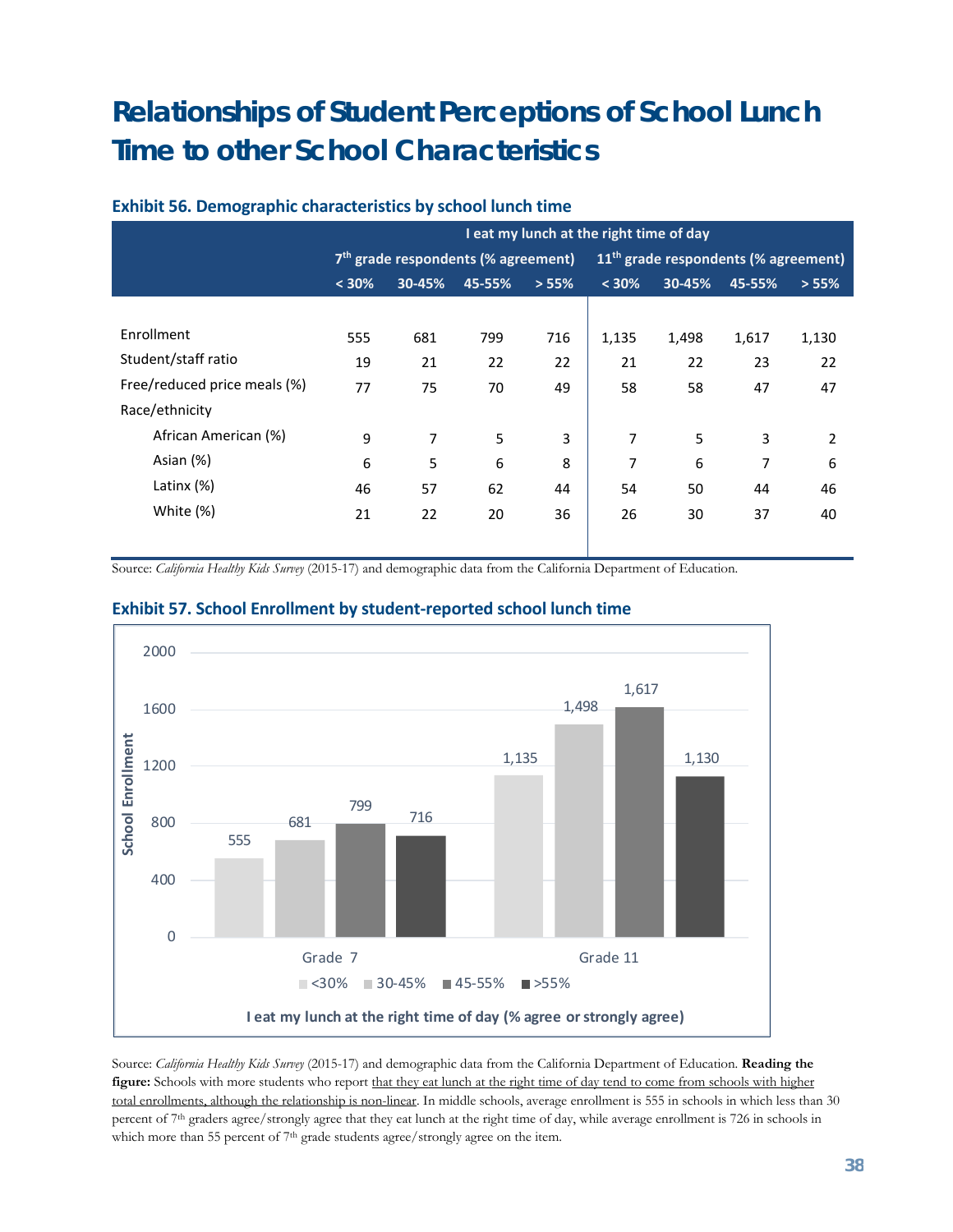

#### **Exhibit 58. Poverty by student-reported school lunch time**

Source: *California Healthy Kids Survey* (2015-17) and demographic data from the California Department of Education. **Reading the figure:** Schools with more students who report that they eat lunch at the right time of day serve lower percentages of students in poverty. On average, 77 percent of students are eligible for free/reduced-priced meals in schools in which less than 30 percent of 7<sup>th</sup> graders agree/strongly agree that they eat lunch at the right time of day, while 49 percent of students are eligible for free/reducedpriced meals in schools in which more than 55 percent of 7<sup>th</sup> grade students agree/strongly agree on the item.



#### **Exhibit 59. Latinx enrollment by student-reported school lunch time**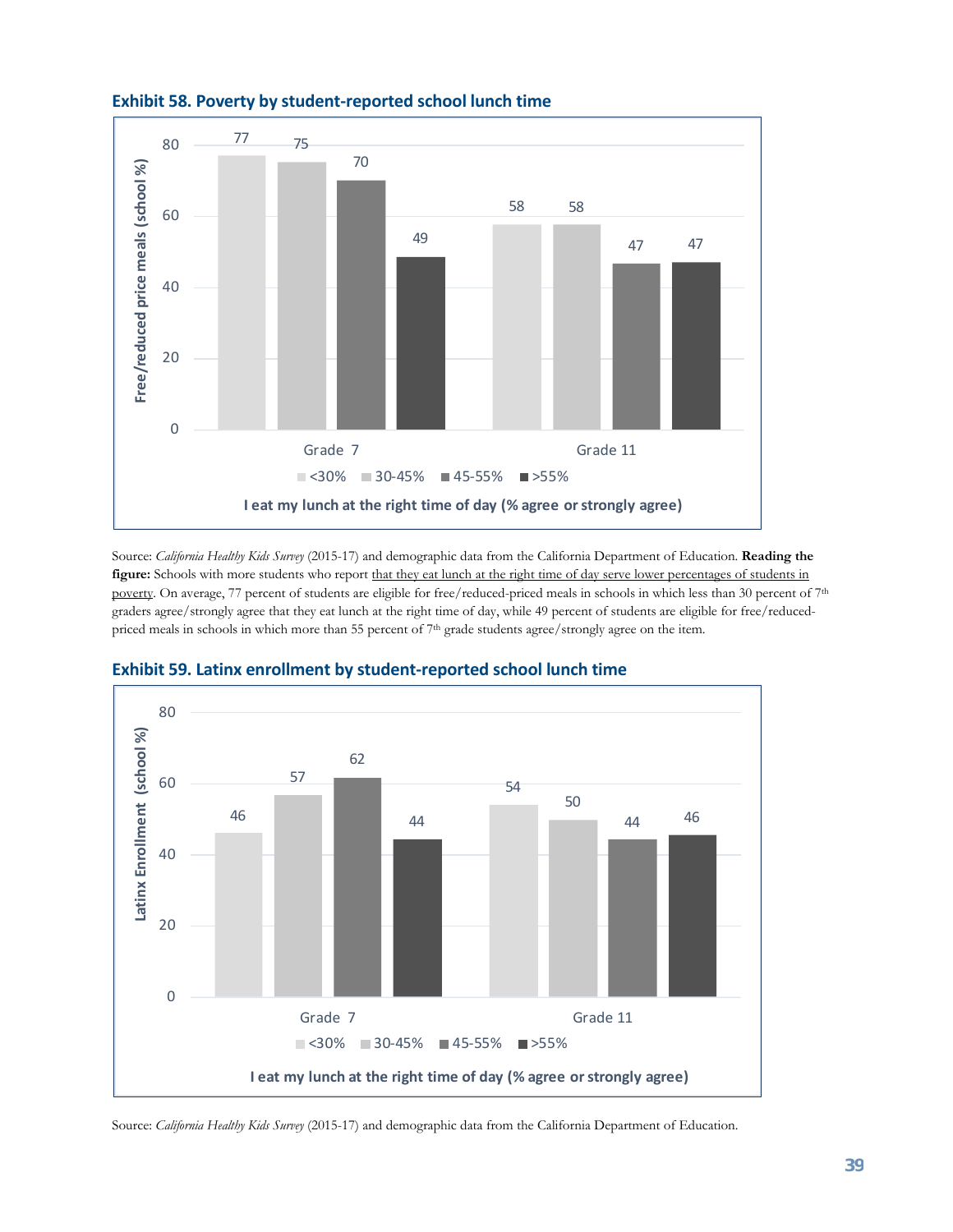

#### **Exhibit 60. Non-Hispanic, white enrollment by student-reported school lunch time**

Source: *California Healthy Kids Survey* (2015-17) and demographic data from the California Department of Education.

#### **Exhibit 61. School discipline, Fitnessgram, and Smarter Balanced Assessment Consortium (SBAC) test scores by school lunch time**

|                             |       | I eat my lunch at the right time of day         |        |       |                                                  |        |        |       |  |
|-----------------------------|-------|-------------------------------------------------|--------|-------|--------------------------------------------------|--------|--------|-------|--|
|                             |       | 7 <sup>th</sup> grade respondents (% agreement) |        |       | 11 <sup>th</sup> grade respondents (% agreement) |        |        |       |  |
|                             | < 30% | 30-45%                                          | 45-55% | > 55% | $< 30\%$                                         | 30-45% | 45-55% | > 55% |  |
|                             |       |                                                 |        |       |                                                  |        |        |       |  |
| Chronic absentee rate       | 28.9  | 32.6                                            | 28.8   | 20.7  | 39.9                                             | 42.1   | 30.8   | 24.1  |  |
| Expulsion rate (*1,000)     | 14.5  | 14.5                                            | 13.7   | 10.1  | 9.3                                              | 23.4   | 18.9   | 12.1  |  |
| Total suspension rate       | 10.4  | 9.4                                             | 7.3    | 5.1   | 3.5                                              | 6.4    | 5.1    | 5.8   |  |
| <b>Graduation rate</b>      |       |                                                 |        |       | 87.3                                             | 89.8   | 93.9   | 94.4  |  |
| UC-Eligible graduation rate |       |                                                 |        |       | 38.6                                             | 40.5   | 47.3   | 47.3  |  |
| Dropout rate (*10)          |       |                                                 |        | —     | 18.8                                             | 9.8    | 5.9    | 4.8   |  |
| ELA (% met standards)       | 28.3  | 34.1                                            | 40.1   | 54.5  | 59.0                                             | 58.4   | 67.0   | 66.0  |  |
| Math (% met standards)      | 16.5  | 23.3                                            | 27.8   | 41.8  | 28.8                                             | 28.7   | 39.0   | 37.3  |  |
| Fitnessgram (% 5-6 HFZs)    | 37.4  | 46.3                                            | 52.1   | 61.0  | 55.6                                             | 58.9   | 62.9   | 63.0  |  |

Source: *California Healthy Kids Survey* (2015-17) and incident/academic performance data from the California Department of Education.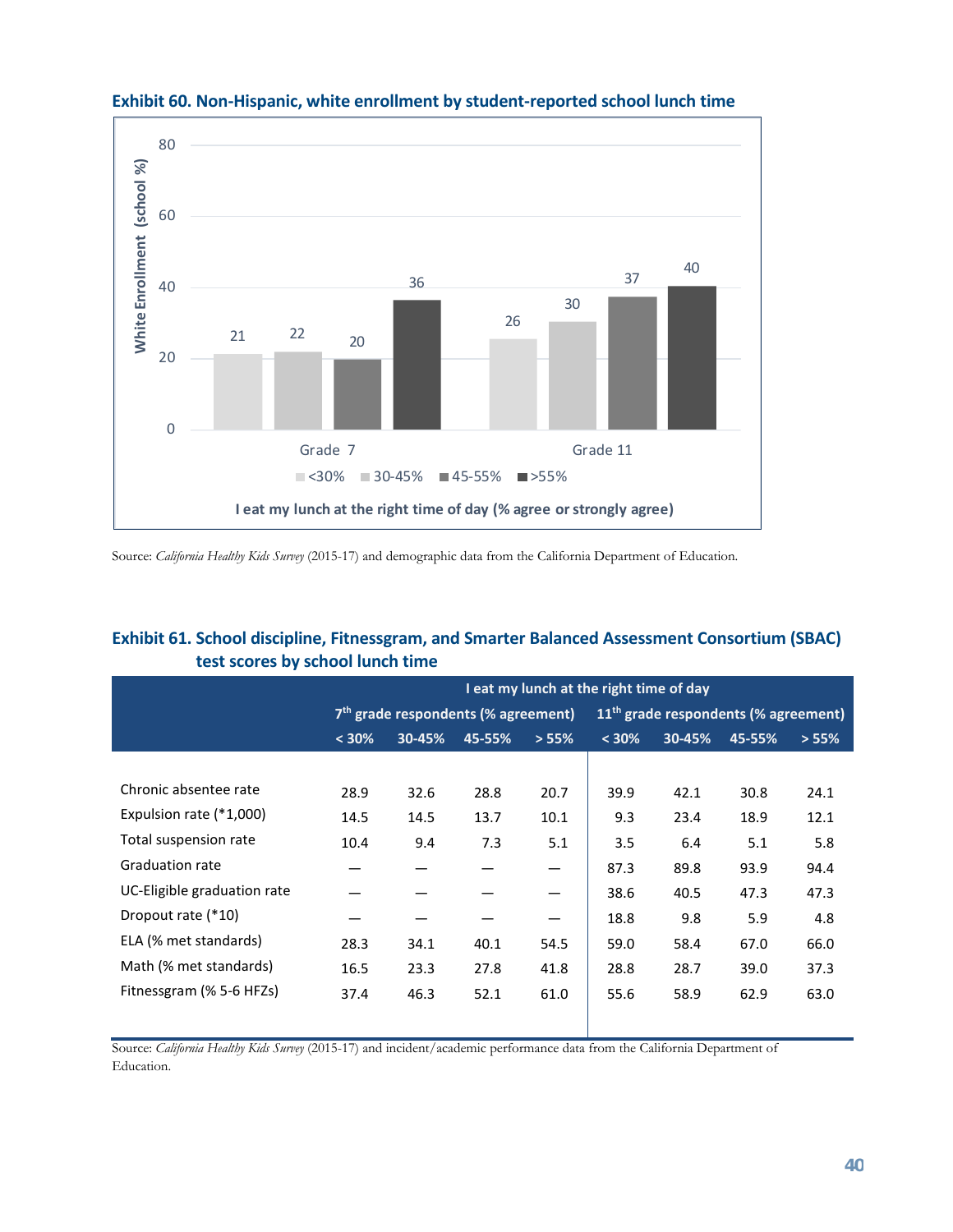

#### **Exhibit 62. Chronic absentee rate by student-reported school lunch time**

Source: *California Healthy Kids Survey* (2015-17) and chronic absentee rate data from the California Department of Education.



#### **Exhibit 63. Student suspensions by student-reported school lunch time**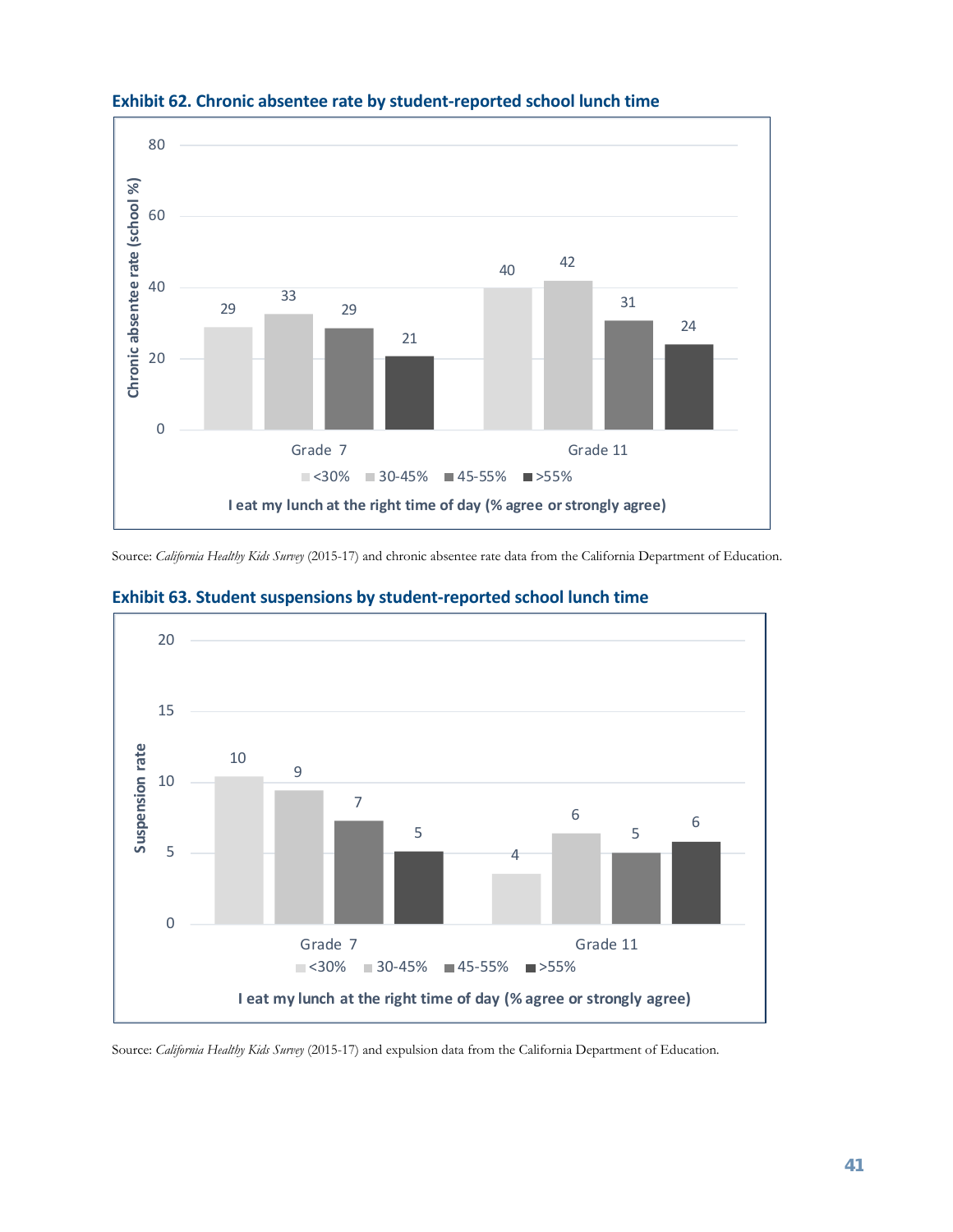

#### **Exhibit 64. Dropout rate by student-reported school lunch time**

Source: *California Healthy Kids Survey* (2015-17) and dropout data from the California Department of Education.



#### **Exhibit 65. English Language Arts performance by student-reported school lunch time**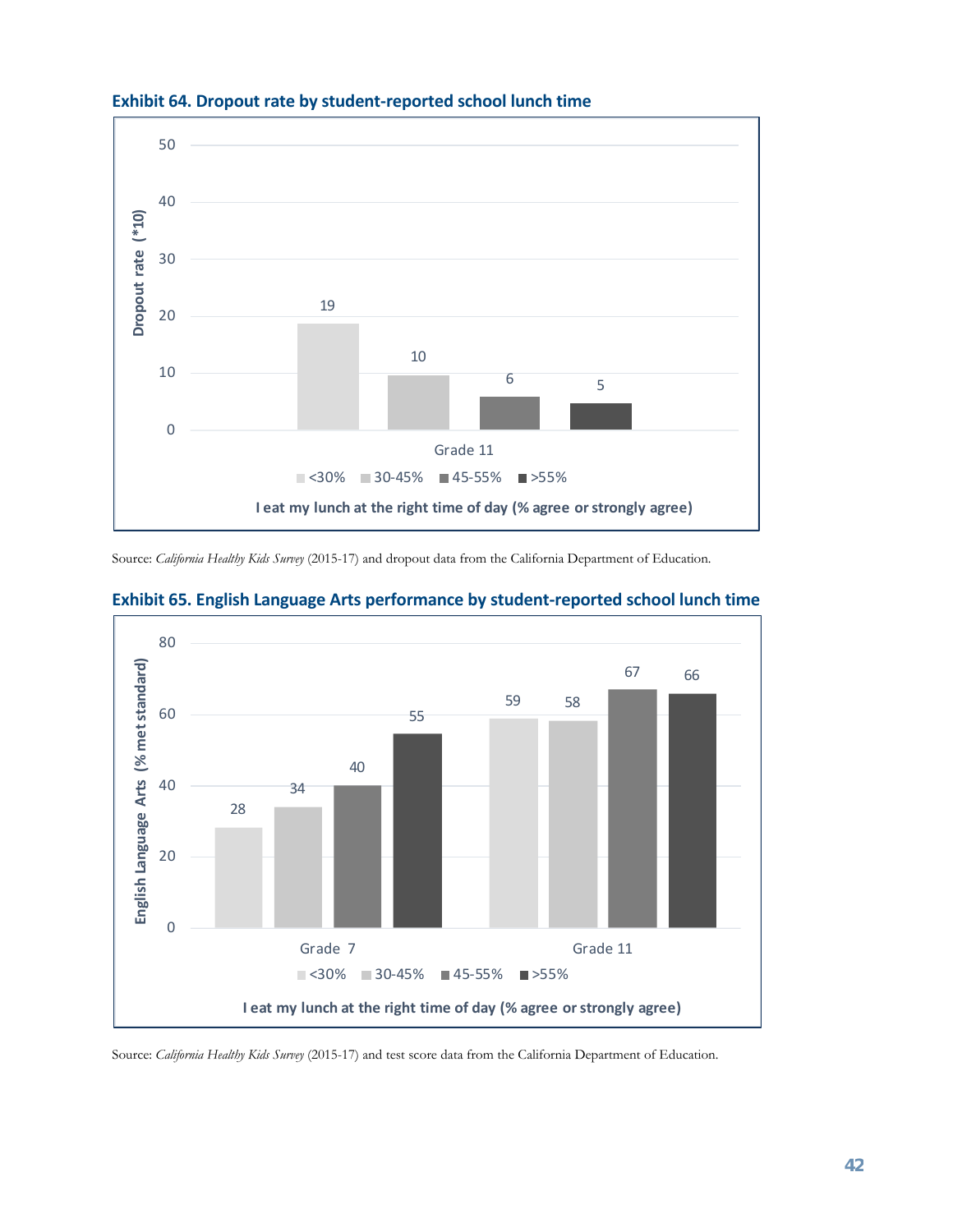

#### **Exhibit 66. Mathematics performance by student-reported school lunch time**

Source: *California Healthy Kids Survey* (2015-17) and test score data from the California Department of Education.



#### **Exhibit 67. Physical fitness by student-reported school lunch time**

Source: *California Healthy Kids Survey* (2015-17) and Fitnessgram (percent of students that met Healthy Fitness Zone standards in five or more of the six standards assessed) data from the California Department of Education.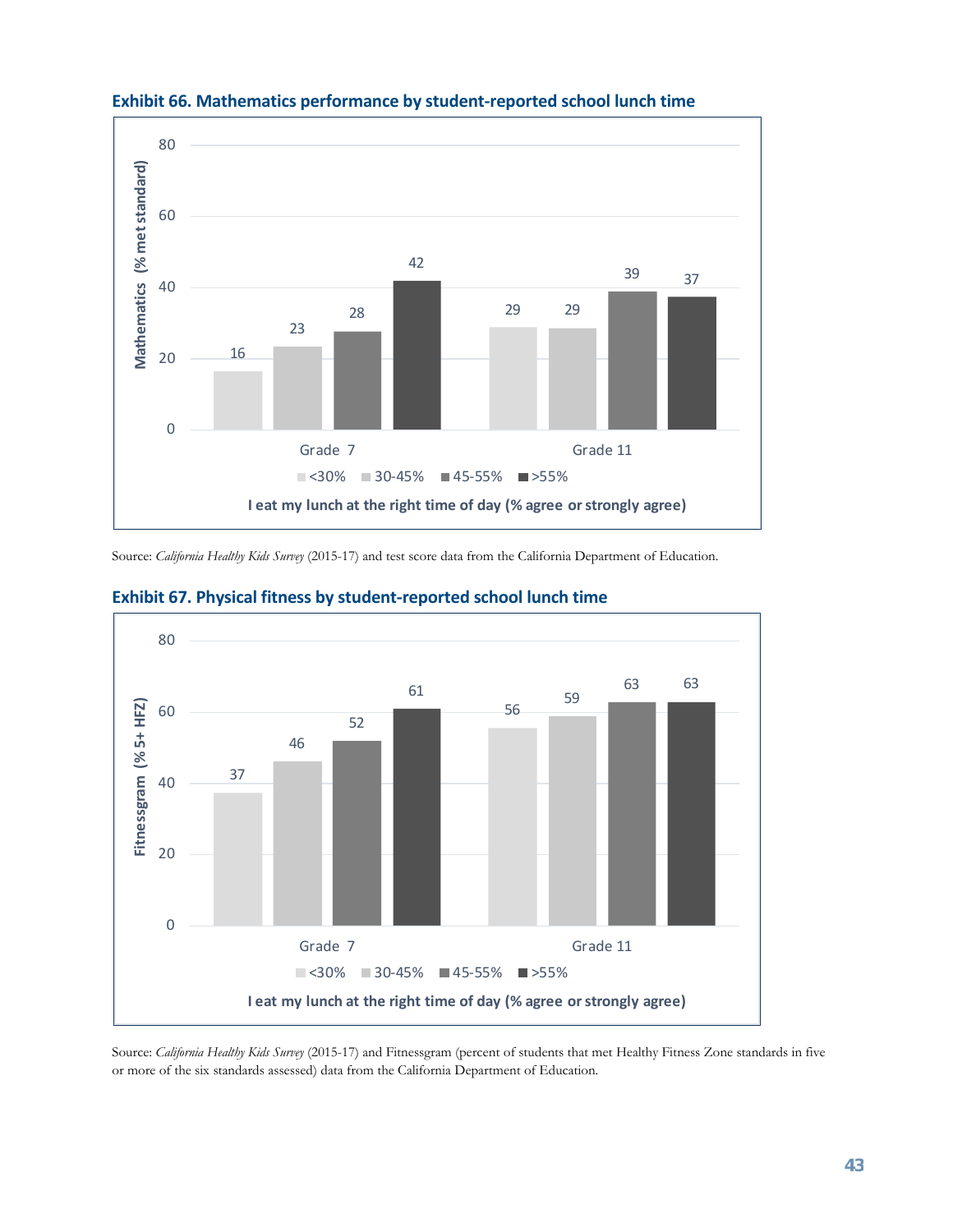|                                  | I eat my lunch at the right time of day         |        |        |       |                                                  |        |        |       |  |  |
|----------------------------------|-------------------------------------------------|--------|--------|-------|--------------------------------------------------|--------|--------|-------|--|--|
|                                  | 7 <sup>th</sup> grade respondents (% agreement) |        |        |       | 11 <sup>th</sup> grade respondents (% agreement) |        |        |       |  |  |
|                                  | < 30%                                           | 30-45% | 45-55% | > 55% | < 30%                                            | 30-45% | 45-55% | > 55% |  |  |
|                                  |                                                 |        |        |       |                                                  |        |        |       |  |  |
| Safe at school (% agree)         | 44                                              | 57     | 63     | 74    | 62                                               | 59     | 69     | 74    |  |  |
| Physical fight at school (% any) | 20                                              | 19     | 17     | 14    | 7                                                | 8      | 7      | 6     |  |  |
| Seen weapon at school (% any)    | 19                                              | 20     | 17     | 13    | 10                                               | 12     | 12     | 13    |  |  |
| School connectedness (% agree)   | 48                                              | 59     | 62     | 71    | 54                                               | 55     | 60     | 63    |  |  |
| Caring relationships (% agree)   | 52                                              | 59     | 61     | 68    | 63                                               | 62     | 65     | 67    |  |  |
| High expectations (% agree)      | 66                                              | 72     | 76     | 80    | 69                                               | 71     | 73     | 75    |  |  |
| Teacher respect (% agree)        | 27                                              | 42     | 45     | 55    | 41                                               | 37     | 41     | 47    |  |  |
| Peer relationships (% agree)     | 26                                              | 37     | 42     | 52    | 38                                               | 38     | 45     | 53    |  |  |
| Parent involvement (% agree)     | 47                                              | 55     | 58     | 65    | 42                                               | 41     | 46     | 47    |  |  |
| Chronic sadness (% yes)          | 31                                              | 29     | 28     | 24    | 39                                               | 33     | 33     | 34    |  |  |
|                                  |                                                 |        |        |       |                                                  |        |        |       |  |  |
|                                  |                                                 |        |        |       |                                                  |        |        |       |  |  |

#### **Exhibit 68. School safety, school connectedness, school supports, parent involvement, student mental health, and peer relationships by school lunch time**

Source: *California Healthy Kids Survey, 2015-17*.



#### **Exhibit 69. School safety by student-reported school lunch time**

Source: *California Healthy Kids Survey* (2015-17).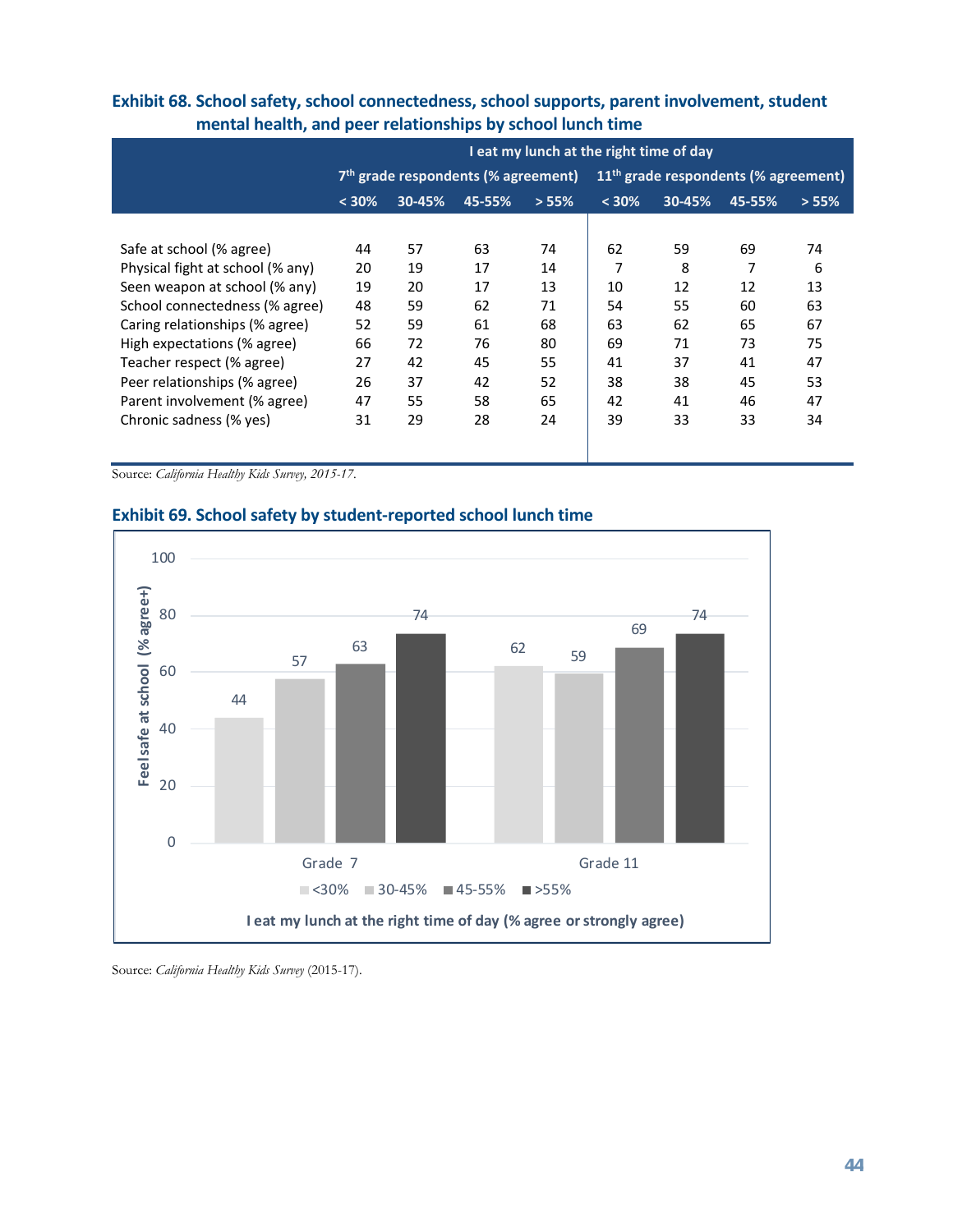

### **Exhibit 70. Fighting at school by student-reported school lunch time**

Source: *California Healthy Kids Survey* (2015-17).



#### **Exhibit 71. School connectedness by student-reported school lunch time**

Source: *California Healthy Kids Survey* (2015-17).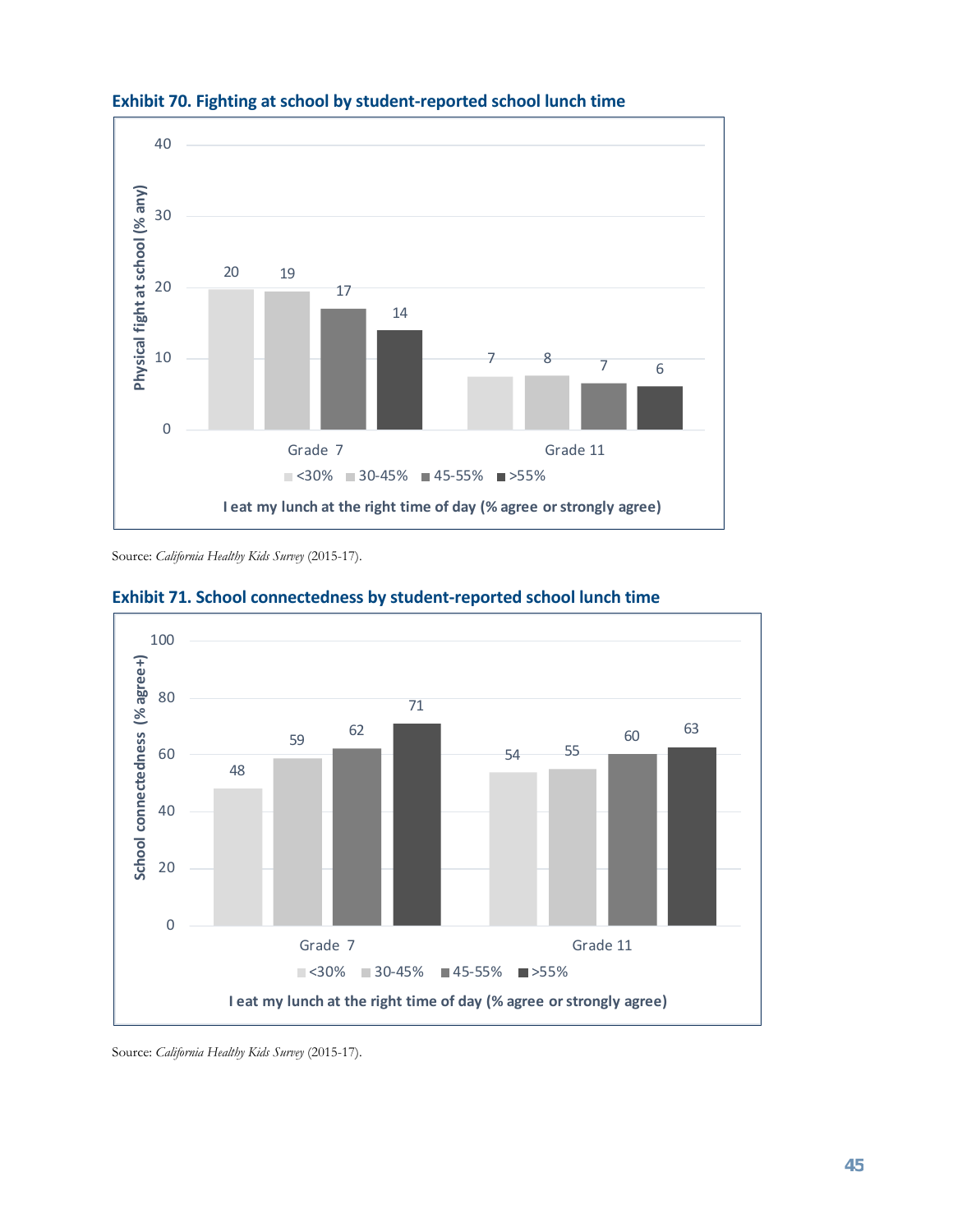

![](_page_47_Figure_1.jpeg)

Source: *California Healthy Kids Survey* (2015-17).

![](_page_47_Figure_3.jpeg)

#### **Exhibit 73. Chronic sadness by student-reported school lunch time**

Source: *California Healthy Kids Survey* (2015-17).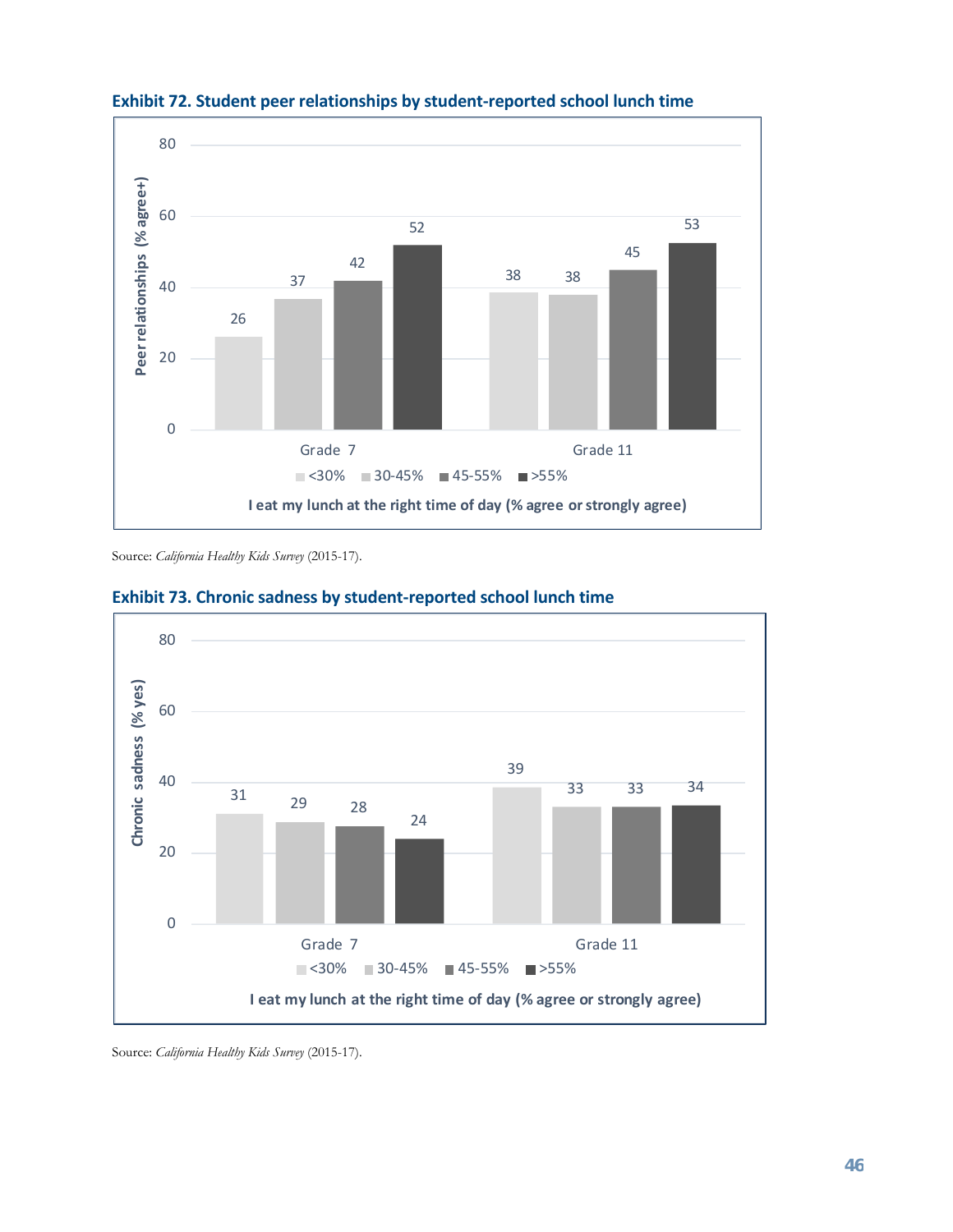<span id="page-48-0"></span>**Appendix A: Relationships of Perceptions of Quality of Physical Environment, School Crowding, and Lunch Time to other School Characteristics**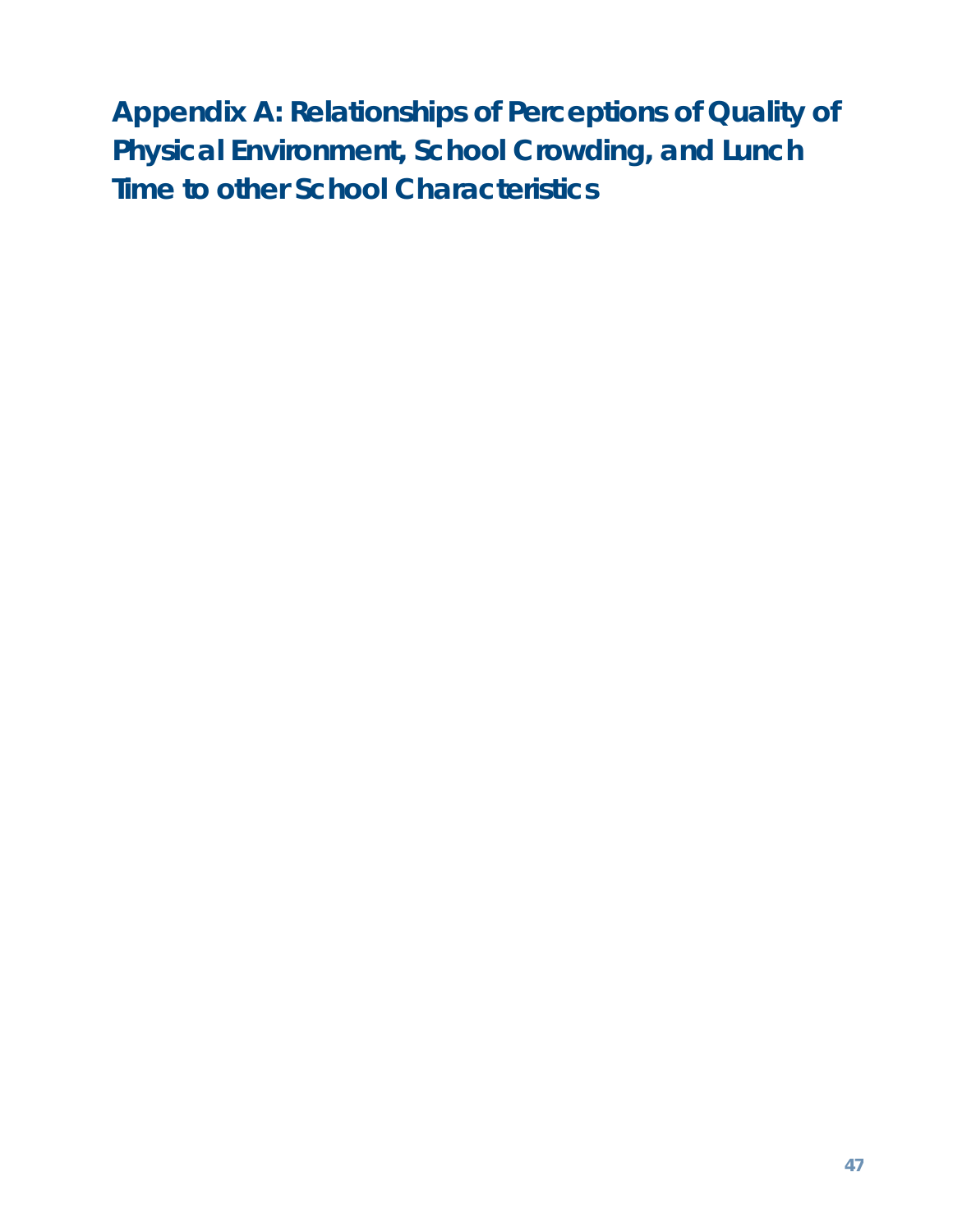|                                                                   |                                                                                                     |        |                          |                          | My school is usually clean and tidy |        |        |       |
|-------------------------------------------------------------------|-----------------------------------------------------------------------------------------------------|--------|--------------------------|--------------------------|-------------------------------------|--------|--------|-------|
|                                                                   | 7 <sup>th</sup> grade respondents (% agreement)<br>11 <sup>th</sup> grade respondents (% agreement) |        |                          |                          |                                     |        |        |       |
|                                                                   | < 25%                                                                                               | 25-50% | 50-75%                   | >75%                     | < 25%                               | 25-50% | 50-75% | > 75% |
|                                                                   |                                                                                                     |        |                          |                          |                                     |        |        |       |
| <b>Demographic Characteristics</b>                                |                                                                                                     |        |                          |                          |                                     |        |        |       |
| Enrollment                                                        | 798                                                                                                 | 776    | 722                      | 641                      | 1,742                               | 1,652  | 1,440  | 927   |
| Student/Staff Ratio                                               | 21.3                                                                                                | 22.2   | 22.3                     | 22.1                     | 21.8                                | 22.2   | 23.1   | 21.7  |
| Free/reduced price meals (%)                                      | 76.9                                                                                                | 67.2   | 51.3                     | 32.3                     | 67.5                                | 59.3   | 43.4   | 35.6  |
| Race/ethnicity                                                    |                                                                                                     |        |                          |                          |                                     |        |        |       |
| African American (%)                                              | 12.8                                                                                                | 5.6    | 3.0                      | 2.2                      | 10.7                                | 5.3    | 3.2    | 2.9   |
| Asian (%)                                                         | $6.2$                                                                                               | 6.2    | 9.2                      | 11.5                     | 7.4                                 | 7.1    | 9.2    | 9.1   |
| Latinx (%)                                                        | 59.2                                                                                                | 58.5   | 46.5                     | 28.7                     | 56.5                                | 55.5   | 42.0   | 32.7  |
| White (%)                                                         | 12.4                                                                                                | 22.1   | 33.6                     | 48.6                     | 16.3                                | 25.2   | 37.9   | 46.9  |
|                                                                   |                                                                                                     |        |                          |                          |                                     |        |        |       |
| <b>Schooling Outcomes</b>                                         |                                                                                                     |        |                          |                          |                                     |        |        |       |
| Chronic absentee rate                                             | 44.2                                                                                                | 29.1   | 22.9                     | 18.5                     | 56.7                                | 41.5   | 32.6   | 24.4  |
| Expulsion rate (*1,000)                                           | 11.2                                                                                                | 12.8   | 9.7                      | 3.6                      | 21.2                                | 20.4   | 12.6   | 5.0   |
| Total suspension rate                                             | 9.3                                                                                                 | 7.1    | 5.1                      | 2.5                      | 7.3                                 | 5.8    | 4.3    | 2.4   |
| Graduation rate                                                   |                                                                                                     |        |                          | -                        | 88.5                                | 91.5   | 93.3   | 93.1  |
| UC-Eligible graduation rate                                       | $\overline{\phantom{m}}$                                                                            | -      |                          | -                        | 35.4                                | 40.7   | 50.1   | 48.5  |
| Dropout rate (*10)                                                | $\qquad \qquad -$                                                                                   | -      | $\overline{\phantom{m}}$ | $\overline{\phantom{0}}$ | 14.6                                | 9.5    | 9.3    | 19.1  |
| ELA (% met standards)                                             | 30.0                                                                                                | 41.3   | 53.6                     | 69.0                     | 51.1                                | 58.4   | 67.3   | 71.5  |
| Math (% met standards)                                            | 20.1                                                                                                | 29.5   | 41.5                     | 57.1                     | 22.3                                | 29.4   | 39.6   | 44.0  |
| Fitnessgram (% 5-6 HFZs)                                          | 43.8                                                                                                | 50.1   | 59.0                     | 65.8                     | 50.1                                | 57.4   | 65.5   | 63.8  |
|                                                                   |                                                                                                     |        |                          |                          |                                     |        |        |       |
| School Safety, School Connectedness, School Supports, and Sadness |                                                                                                     |        |                          |                          |                                     |        |        |       |
| Safe at school (% agree)                                          | 50.4                                                                                                | 63.3   | 74.5                     | 83.9                     | 47.4                                | 60.3   | 71.4   | 81.2  |
| Physical fight at school (% any)                                  | 21.5                                                                                                | 17.3   | 14.1                     | 10.6                     | 8.8                                 | 7.4    | 6.5    | 4.9   |
| Seen weapon at school (% any)                                     | 19.4                                                                                                | 16.9   | 13.7                     | 9.1                      | 14.6                                | 12.6   | 10.5   | 9.2   |
| School connectedness (% agree)                                    | 52.8                                                                                                | 62.7   | 71.2                     | 78.8                     | 47.0                                | 54.8   | 60.9   | 67.9  |
| Caring relationships (% agree)                                    | 56.8                                                                                                | 61.9   | 68.0                     | 74.9                     | 58.0                                | 61.1   | 65.5   | 73.3  |
| High expectations (% agree)                                       | 71.7                                                                                                | 75.7   | 80.3                     | 84.9                     | 67.4                                | 70.0   | 73.2   | 80.3  |
| Teacher respect (% agree)                                         | 36.9                                                                                                | 45.3   | 54.6                     | 66.8                     | 30.6                                | 36.9   | 42.5   | 59.5  |
| Peer relationships (% agree)                                      | 35.1                                                                                                | 41.5   | 50.7                     | 65.0                     | 30.0                                | 38.9   | 46.6   | 57.2  |
| Parent involvement (% agree)                                      | 50.3                                                                                                | 58.4   | 65.8                     | 73.0                     | 35.0                                | 41.5   | 47.4   | 59.0  |
| Chronic sadness (% yes)                                           | 30.4                                                                                                | 26.1   | 23.6                     | 19.5                     | 33.2                                | 32.8   | 32.7   | 35.3  |
|                                                                   |                                                                                                     |        |                          |                          |                                     |        |        |       |

### **Exhibit A1. School characteristics by school is usually clean and tidy**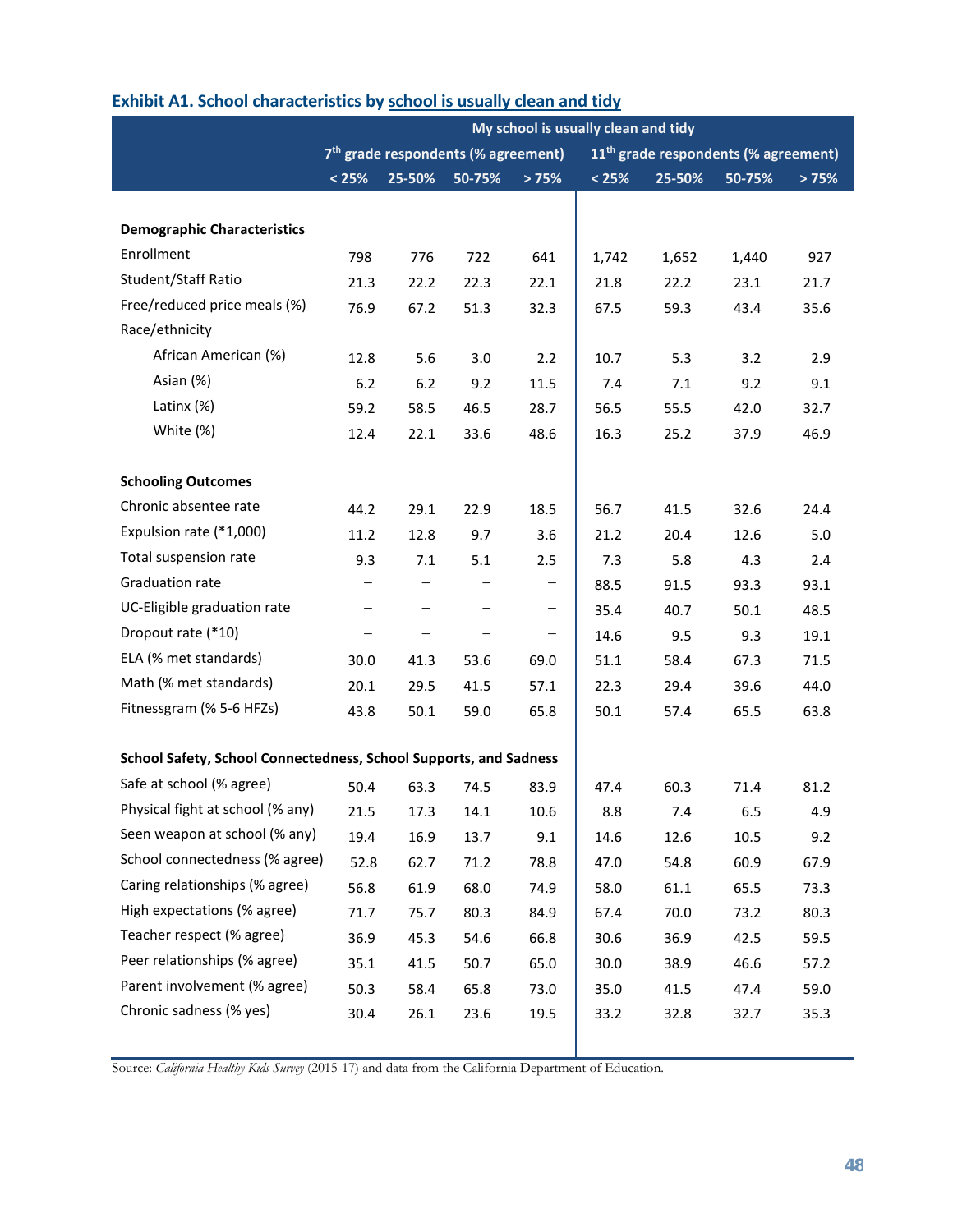|                                                                   | The schoolyard and buildings are clean and in good condition |                          |                                                 |                   |                                                  |        |        |       |  |
|-------------------------------------------------------------------|--------------------------------------------------------------|--------------------------|-------------------------------------------------|-------------------|--------------------------------------------------|--------|--------|-------|--|
|                                                                   |                                                              |                          | 7 <sup>th</sup> grade respondents (% agreement) |                   | 11 <sup>th</sup> grade respondents (% agreement) |        |        |       |  |
|                                                                   | < 25%                                                        | 25-45%                   | 45-60%                                          | >60%              | < 25%                                            | 25-45% | 45-60% | >60%  |  |
|                                                                   |                                                              |                          |                                                 |                   |                                                  |        |        |       |  |
| <b>Demographic Characteristics</b>                                |                                                              |                          |                                                 |                   |                                                  |        |        |       |  |
| Enrollment                                                        | 680                                                          | 754                      | 753                                             | 685               | 1,649                                            | 1,426  | 1,725  | 1,089 |  |
| Student/Staff Ratio                                               | 21.0                                                         | 21.8                     | 21.9                                            | 22.2              | 21.6                                             | 21.8   | 23.4   | 22.1  |  |
| Free/reduced price meals (%)                                      | 77.9                                                         | 69.6                     | 54.1                                            | 43.2              | 61.7                                             | 57.3   | 47.6   | 31.1  |  |
| Race/ethnicity                                                    |                                                              |                          |                                                 |                   |                                                  |        |        |       |  |
| African American (%)                                              | 10.6                                                         | 5.4                      | 3.0                                             | 2.8               | 6.0                                              | 4.6    | 4.2    | 3.4   |  |
| Asian (%)                                                         | 5.1                                                          | 5.7                      | 8.2                                             | 8.8               | 6.9                                              | 6.2    | 7.7    | 8.5   |  |
| Latinx (%)                                                        | 56.1                                                         | 59.9                     | 49.5                                            | 38.4              | 56.5                                             | 51.7   | 42.7   | 27.8  |  |
| White (%)                                                         | 18.6                                                         | 21.5                     | 31.5                                            | 42.1              | 23.5                                             | 30.2   | 37.2   | 53.1  |  |
|                                                                   |                                                              |                          |                                                 |                   |                                                  |        |        |       |  |
| <b>Schooling Outcomes</b>                                         |                                                              |                          |                                                 |                   |                                                  |        |        |       |  |
| Chronic absentee rate                                             | 33.5                                                         | 28.2                     | 24.1                                            | 17.5              | 46.9                                             | 38.8   | 28.0   | 25.3  |  |
| Expulsion rate (*1,000)                                           | 12.9                                                         | 13.6                     | 11.2                                            | 9.4               | 27.7                                             | 20.2   | 17.2   | 9.8   |  |
| Total suspension rate                                             | 10.5                                                         | 7.7                      | 5.6                                             | 4.3               | 6.7                                              | 6.1    | 5.0    | 3.4   |  |
| Graduation rate                                                   | -                                                            | -                        |                                                 | -                 | 88.6                                             | 91.0   | 93.6   | 92.9  |  |
| UC-Eligible graduation rate                                       | $\overline{\phantom{m}}$                                     | $\overline{\phantom{m}}$ | $\overline{\phantom{0}}$                        | $\qquad \qquad -$ | 37.3                                             | 40.3   | 50.6   | 51.7  |  |
| Dropout rate (*10)                                                | $\overline{\phantom{0}}$                                     | $\qquad \qquad -$        | -                                               | $\qquad \qquad -$ | 9.3                                              | 9.1    | 4.6    | 12.4  |  |
| ELA (% met standards)                                             | 30.1                                                         | 39.6                     | 50.3                                            | 60.1              | 56.0                                             | 59.1   | 68.9   | 71.8  |  |
| Math (% met standards)                                            | 18.9                                                         | 27.0                     | 38.5                                            | 47.3              | 27.0                                             | 29.7   | 39.7   | 44.1  |  |
| Fitnessgram (% 5-6 HFZs)                                          | 45.2                                                         | 50.6                     | 59.5                                            | 63.3              | 56.6                                             | 57.6   | 65.4   | 70.8  |  |
|                                                                   |                                                              |                          |                                                 |                   |                                                  |        |        |       |  |
| School Safety, School Connectedness, School Supports, and Sadness |                                                              |                          |                                                 |                   |                                                  |        |        |       |  |
| Safe at school (% agree)                                          | 50.6                                                         | 61.2                     | 71.4                                            | 79.1              | 54.0                                             | 61.5   | 69.7   | 79.9  |  |
| Physical fight at school (% any)                                  | 21.6                                                         | 17.4                     | 14.8                                            | 12.1              | 7.7                                              | 7.2    | 6.6    | 6.0   |  |
| Seen weapon at school (% any)                                     | 19.8                                                         | 17.7                     | 14.0                                            | 11.9              | 12.8                                             | 12.4   | 11.3   | 10.7  |  |
| School connectedness (% agree)                                    | 53.1                                                         | 61.4                     | 69.1                                            | 74.7              | 51.3                                             | 55.5   | 60.9   | 67.9  |  |
| Caring relationships (% agree)                                    | 56.0                                                         | 60.9                     | 66.5                                            | 71.8              | 60.2                                             | 61.7   | 64.7   | 73.4  |  |
| High expectations (% agree)                                       | 69.6                                                         | 74.8                     | 79.2                                            | 82.9              | 69.1                                             | 70.4   | 73.2   | 79.2  |  |
| Teacher respect (% agree)                                         | 34.3                                                         | 44.7                     | 52.7                                            | 60.0              | 33.4                                             | 36.7   | 42.8   | 53.7  |  |
| Peer relationships (% agree)                                      | 32.0                                                         | 40.9                     | 48.5                                            | 57.4              | 34.2                                             | 38.8   | 45.7   | 56.5  |  |
| Parent involvement (% agree)                                      | 49.6                                                         | 57.3                     | 64.1                                            | 68.8              | 37.8                                             | 41.1   | 46.4   | 57.6  |  |
| Chronic sadness (% yes)                                           | 29.4                                                         | 27.7                     | 24.5                                            | 23.3              | 32.0                                             | 33.5   | 33.5   | 35.6  |  |
|                                                                   |                                                              |                          |                                                 |                   |                                                  |        |        |       |  |
|                                                                   |                                                              |                          |                                                 |                   |                                                  |        |        |       |  |

## **Exhibit A2. School characteristics by schoolyard and buildings are clean and in good condition**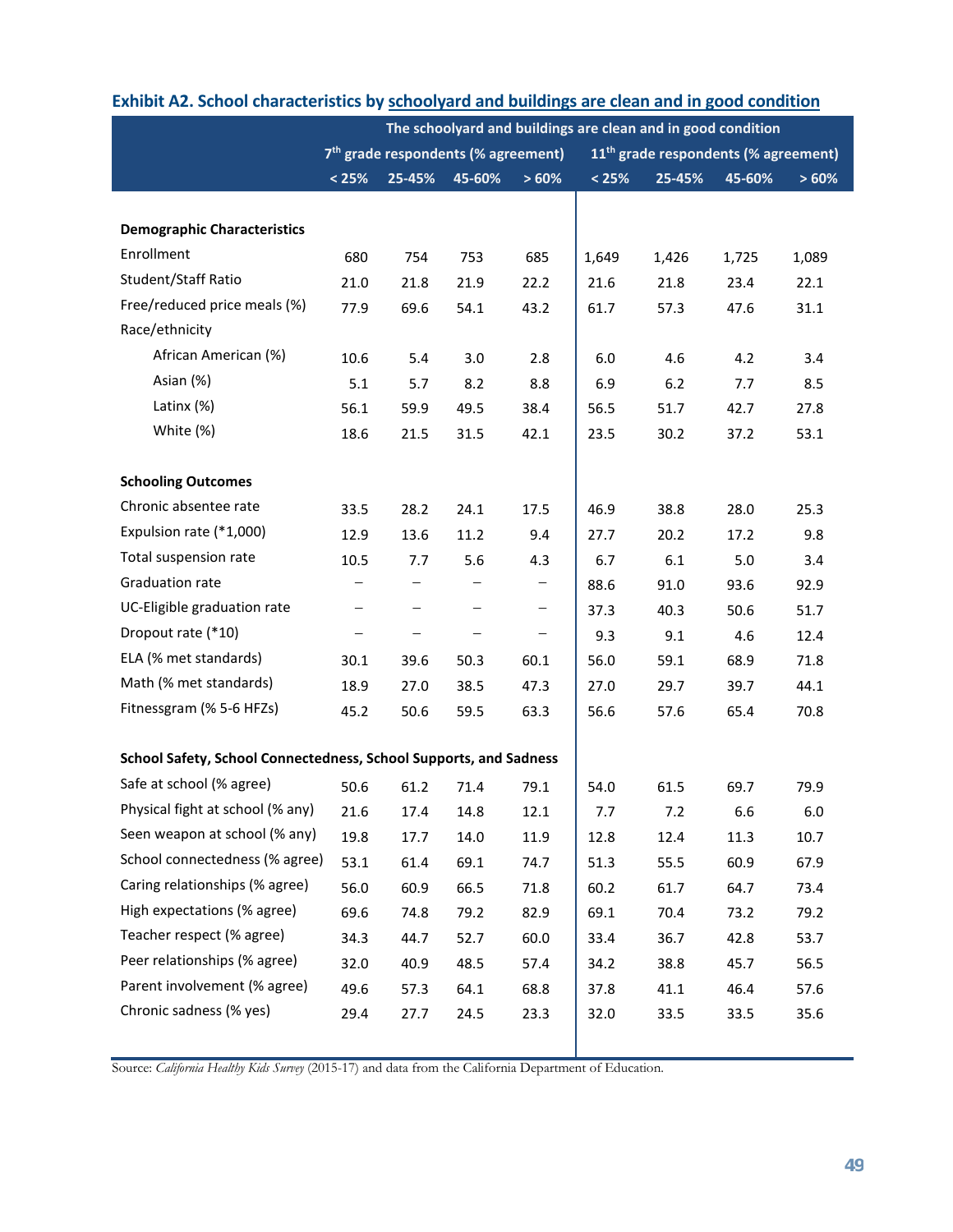|                                                                   | The school grounds are kept clean                                                                   |                   |                   |                          |       |        |        |       |  |
|-------------------------------------------------------------------|-----------------------------------------------------------------------------------------------------|-------------------|-------------------|--------------------------|-------|--------|--------|-------|--|
|                                                                   | 7 <sup>th</sup> grade respondents (% agreement)<br>11 <sup>th</sup> grade respondents (% agreement) |                   |                   |                          |       |        |        |       |  |
|                                                                   | < 25%                                                                                               | 25-45%            | 45-60%            | >60%                     | < 25% | 25-45% | 45-60% | >60%  |  |
|                                                                   |                                                                                                     |                   |                   |                          |       |        |        |       |  |
| <b>Demographic Characteristics</b>                                |                                                                                                     |                   |                   |                          |       |        |        |       |  |
| Enrollment                                                        | 741                                                                                                 | 748               | 733               | 680                      | 1,744 | 1,455  | 1,613  | 1,080 |  |
| Student/Staff Ratio                                               | 21.6                                                                                                | 21.8              | 21.9              | 22.4                     | 22.1  | 21.9   | 22.6   | 22.0  |  |
| Free/reduced price meals (%)                                      | 71.9                                                                                                | 66.3              | 55.5              | 37.4                     | 60.9  | 58.7   | 48.3   | 33.1  |  |
| Race/ethnicity                                                    |                                                                                                     |                   |                   |                          |       |        |        |       |  |
| African American (%)                                              | 10.5                                                                                                | 4.6               | 3.2               | 2.5                      | 8.0   | 4.3    | 3.9    | 3.2   |  |
| Asian (%)                                                         | 5.9                                                                                                 | 5.9               | 8.0               | 9.9                      | 6.7   | 5.3    | 8.4    | 9.8   |  |
| Latinx (%)                                                        | 55.8                                                                                                | 58.1              | 49.0              | 33.4                     | 54.3  | 53.9   | 43.8   | 27.9  |  |
| White (%)                                                         | 17.3                                                                                                | 24.1              | 32.2              | 45.6                     | 23.3  | 29.9   | 35.1   | 51.5  |  |
|                                                                   |                                                                                                     |                   |                   |                          |       |        |        |       |  |
| <b>Schooling Outcomes</b>                                         |                                                                                                     |                   |                   |                          |       |        |        |       |  |
| Chronic absentee rate                                             | 34.4                                                                                                | 27.0              | 22.1              | 18.4                     | 51.1  | 38.9   | 30.6   | 23.0  |  |
| Expulsion rate (*1,000)                                           | 11.9                                                                                                | 12.5              | 12.6              | 8.0                      | 24.1  | 22.7   | 16.2   | 11.4  |  |
| Total suspension rate                                             | 10.6                                                                                                | 7.2               | 5.5               | 3.7                      | 7.2   | 6.1    | 5.0    | 3.7   |  |
| Graduation rate                                                   | -                                                                                                   | $\qquad \qquad -$ | $\qquad \qquad -$ | -                        | 87.5  | 91.4   | 92.6   | 92.6  |  |
| UC-Eligible graduation rate                                       | $\qquad \qquad -$                                                                                   | $\qquad \qquad -$ | $\qquad \qquad -$ | $\overline{\phantom{m}}$ | 34.3  | 42.1   | 46.4   | 50.8  |  |
| Dropout rate (*10)                                                | $\qquad \qquad -$                                                                                   | $\qquad \qquad -$ |                   | $\qquad \qquad -$        | 10.8  | 7.3    | 5.8    | 15.9  |  |
| ELA (% met standards)                                             | 35.0                                                                                                | 41.4              | 50.6              | 63.9                     | 54.3  | 58.7   | 68.1   | 70.9  |  |
| Math (% met standards)                                            | 22.9                                                                                                | 28.5              | 38.5              | 52.8                     | 25.8  | 29.1   | 38.7   | 43.7  |  |
| Fitnessgram (% 5-6 HFZs)                                          | 48.7                                                                                                | 52.6              | 58.2              | 65.9                     | 55.8  | 57.4   | 65.3   | 68.0  |  |
|                                                                   |                                                                                                     |                   |                   |                          |       |        |        |       |  |
| School Safety, School Connectedness, School Supports, and Sadness |                                                                                                     |                   |                   |                          |       |        |        |       |  |
| Safe at school (% agree)                                          | 51.8                                                                                                | 63.2              | 72.7              | 80.9                     | 52.8  | 60.8   | 68.6   | 79.1  |  |
| Physical fight at school (% any)                                  | 19.3                                                                                                | 16.9              | 14.6              | 12.1                     | 8.1   | 7.2    | 6.9    | 5.7   |  |
| Seen weapon at school (% any)                                     | 19.1                                                                                                | 17.0              | 14.1              | 10.9                     | 12.7  | 12.5   | 11.6   | 10.7  |  |
| School connectedness (% agree)                                    | 54.2                                                                                                | 62.9              | 70.3              | 75.4                     | 50.4  | 55.4   | 59.5   | 67.5  |  |
| Caring relationships (% agree)                                    | 56.0                                                                                                | 62.2              | 67.3              | 73.0                     | 59.4  | 61.7   | 64.0   | 72.9  |  |
| High expectations (% agree)                                       | 70.1                                                                                                | 75.8              | 79.7              | 83.4                     | 68.4  | 70.6   | 72.1   | 79.0  |  |
| Teacher respect (% agree)                                         | 35.6                                                                                                | 45.9              | 54.4              | 61.8                     | 32.1  | 36.5   | 41.1   | 54.0  |  |
| Peer relationships (% agree)                                      | 33.4                                                                                                | 42.0              | 50.3              | 59.4                     | 31.6  | 38.8   | 44.4   | 56.6  |  |
| Parent involvement (% agree)                                      | 49.4                                                                                                | 58.8              | 65.2              | 69.4                     | 37.1  | 41.0   | 44.7   | 57.5  |  |
| Chronic sadness (% yes)                                           | 29.0                                                                                                | 26.9              | 25.1              | 21.9                     | 31.6  | 33.2   | 34.1   | 35.4  |  |
|                                                                   |                                                                                                     |                   |                   |                          |       |        |        |       |  |

### **Exhibit A3. School characteristics by school grounds are kept clean**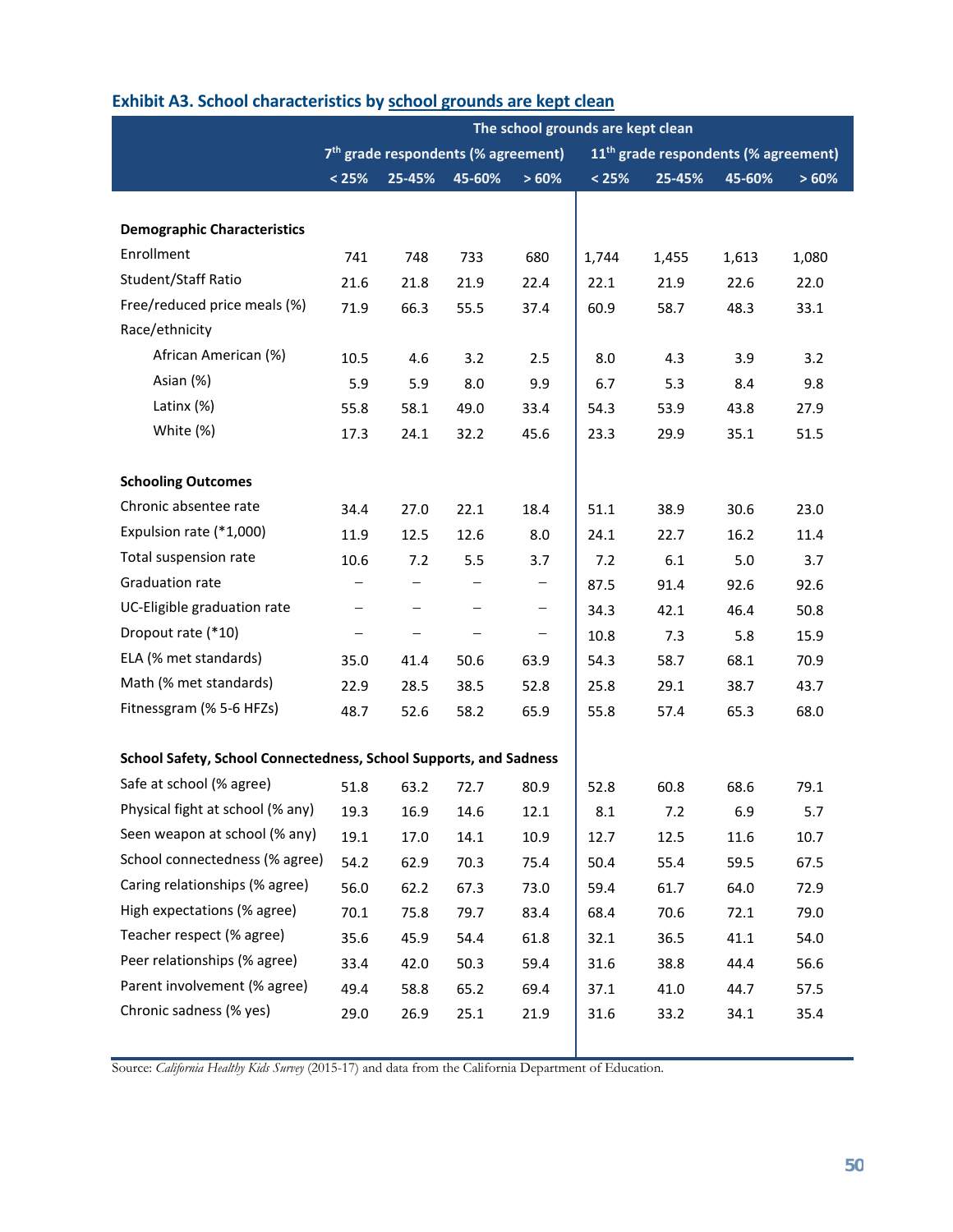|                                                                   |                                                                                                     | My classroom is so crowded it is hard to concentrate and learn |                          |                          |       |        |        |       |  |
|-------------------------------------------------------------------|-----------------------------------------------------------------------------------------------------|----------------------------------------------------------------|--------------------------|--------------------------|-------|--------|--------|-------|--|
|                                                                   | 7 <sup>th</sup> grade respondents (% agreement)<br>11 <sup>th</sup> grade respondents (% agreement) |                                                                |                          |                          |       |        |        |       |  |
|                                                                   | < 10%                                                                                               | 10-15%                                                         | 15-20%                   | > 20%                    | < 10% | 10-15% | 15-20% | > 20% |  |
|                                                                   |                                                                                                     |                                                                |                          |                          |       |        |        |       |  |
| <b>Demographic Characteristics</b>                                |                                                                                                     |                                                                |                          |                          |       |        |        |       |  |
| Enrollment                                                        | 533                                                                                                 | 675                                                            | 810                      | 720                      | 790   | 1,502  | 1,675  | 1,551 |  |
| Student/Staff Ratio                                               | 21.8                                                                                                | 21.4                                                           | 22.6                     | 21.5                     | 19.7  | 22.3   | 22.5   | 22.6  |  |
| Free/reduced price meals (%)                                      | 42.1                                                                                                | 53.4                                                           | 57.6                     | 66.6                     | 52.7  | 53.6   | 52.8   | 52.3  |  |
| Race/ethnicity                                                    |                                                                                                     |                                                                |                          |                          |       |        |        |       |  |
| African American (%)                                              | 3.2                                                                                                 | 3.9                                                            | 5.0                      | 4.2                      | 4.0   | 4.5    | 4.3    | 6.2   |  |
| Asian (%)                                                         | 7.2                                                                                                 | 9.3                                                            | 7.5                      | 5.7                      | 6.9   | 8.5    | 4.8    | 6.7   |  |
| Latinx (%)                                                        | 38.4                                                                                                | 45.8                                                           | 49.5                     | 58.2                     | 41.0  | 47.8   | 51.6   | 46.4  |  |
| White (%)                                                         | 42.9                                                                                                | 31.7                                                           | 30.2                     | 24.7                     | 39.7  | 31.4   | 32.9   | 32.7  |  |
|                                                                   |                                                                                                     |                                                                |                          |                          |       |        |        |       |  |
| <b>Schooling Outcomes</b>                                         |                                                                                                     |                                                                |                          |                          |       |        |        |       |  |
| Chronic absentee rate                                             | 18.0                                                                                                | 22.7                                                           | 25.5                     | 26.6                     | 31.8  | 34.6   | 36.2   | 45.1  |  |
| Expulsion rate (*1,000)                                           | 1.5                                                                                                 | 10.1                                                           | 14.2                     | 12.1                     | 20.9  | 18.3   | 22.7   | 16.3  |  |
| Total suspension rate                                             | 3.0                                                                                                 | 5.1                                                            | 7.3                      | 6.9                      | 5.9   | 5.3    | 5.6    | 6.5   |  |
| Graduation rate                                                   | -                                                                                                   |                                                                |                          | $\qquad \qquad -$        | 91.4  | 92.4   | 90.2   | 91.1  |  |
| UC-Eligible graduation rate                                       | $\overline{\phantom{m}}$                                                                            |                                                                |                          | $\qquad \qquad -$        | 41.8  | 45.8   | 42.1   | 40.6  |  |
| Dropout rate (*10)                                                | $\qquad \qquad -$                                                                                   | -                                                              | $\overline{\phantom{m}}$ | $\overline{\phantom{m}}$ | 12.6  | 6.9    | 9.4    | 8.3   |  |
| ELA (% met standards)                                             | 65.0                                                                                                | 52.5                                                           | 47.6                     | 40.6                     | 63.1  | 64.0   | 62.2   | 56.5  |  |
| Math (% met standards)                                            | 53.6                                                                                                | 39.7                                                           | 36.0                     | 27.8                     | 32.2  | 34.9   | 33.3   | 28.3  |  |
| Fitnessgram (% 5-6 HFZs)                                          | 62.9                                                                                                | 56.4                                                           | 56.7                     | 53.9                     | 60.4  | 61.1   | 60.6   | 58.6  |  |
|                                                                   |                                                                                                     |                                                                |                          |                          |       |        |        |       |  |
| School Safety, School Connectedness, School Supports, and Sadness |                                                                                                     |                                                                |                          |                          |       |        |        |       |  |
| Safe at school (% agree)                                          | 80.2                                                                                                | 71.4                                                           | 67.1                     | 64.5                     | 68.1  | 65.0   | 63.2   | 60.1  |  |
| Physical fight at school (% any)                                  | 10.6                                                                                                | 14.3                                                           | 15.1                     | 17.8                     | 6.6   | 6.4    | 7.1    | 8.6   |  |
| Seen weapon at school (% any)                                     | 7.9                                                                                                 | 14.3                                                           | 15.3                     | 17.1                     | 12.5  | 11.0   | 11.9   | 14.2  |  |
| School connectedness (% agree)                                    | 75.1                                                                                                | 69.4                                                           | 66.2                     | 63.2                     | 58.1  | 58.6   | 56.7   | 55.3  |  |
| Caring relationships (% agree)                                    | 71.8                                                                                                | 66.5                                                           | 64.7                     | 62.9                     | 66.4  | 63.9   | 62.5   | 62.0  |  |
| High expectations (% agree)                                       | 84.1                                                                                                | 78.9                                                           | 77.7                     | 75.9                     | 73.7  | 72.4   | 71.2   | 70.1  |  |
| Teacher respect (% agree)                                         | 56.1                                                                                                | 52.6                                                           | 49.5                     | 48.0                     | 42.6  | 40.2   | 38.3   | 37.1  |  |
| Peer relationships (% agree)                                      | 54.3                                                                                                | 49.3                                                           | 45.7                     | 44.2                     | 42.0  | 42.5   | 40.8   | 40.2  |  |
| Parent involvement (% agree)                                      | 69.3                                                                                                | 64.6                                                           | 60.5                     | 59.6                     | 45.1  | 45.1   | 42.7   | 41.1  |  |
| Chronic sadness (% yes)                                           | 20.7                                                                                                | 25.2                                                           | 25.5                     | 27.2                     | 36.7  | 33.3   | 32.5   | 33.6  |  |
|                                                                   |                                                                                                     |                                                                |                          |                          |       |        |        |       |  |

#### **Exhibit A4. School characteristics by classroom is so crowded it is hard to concentrate and learn**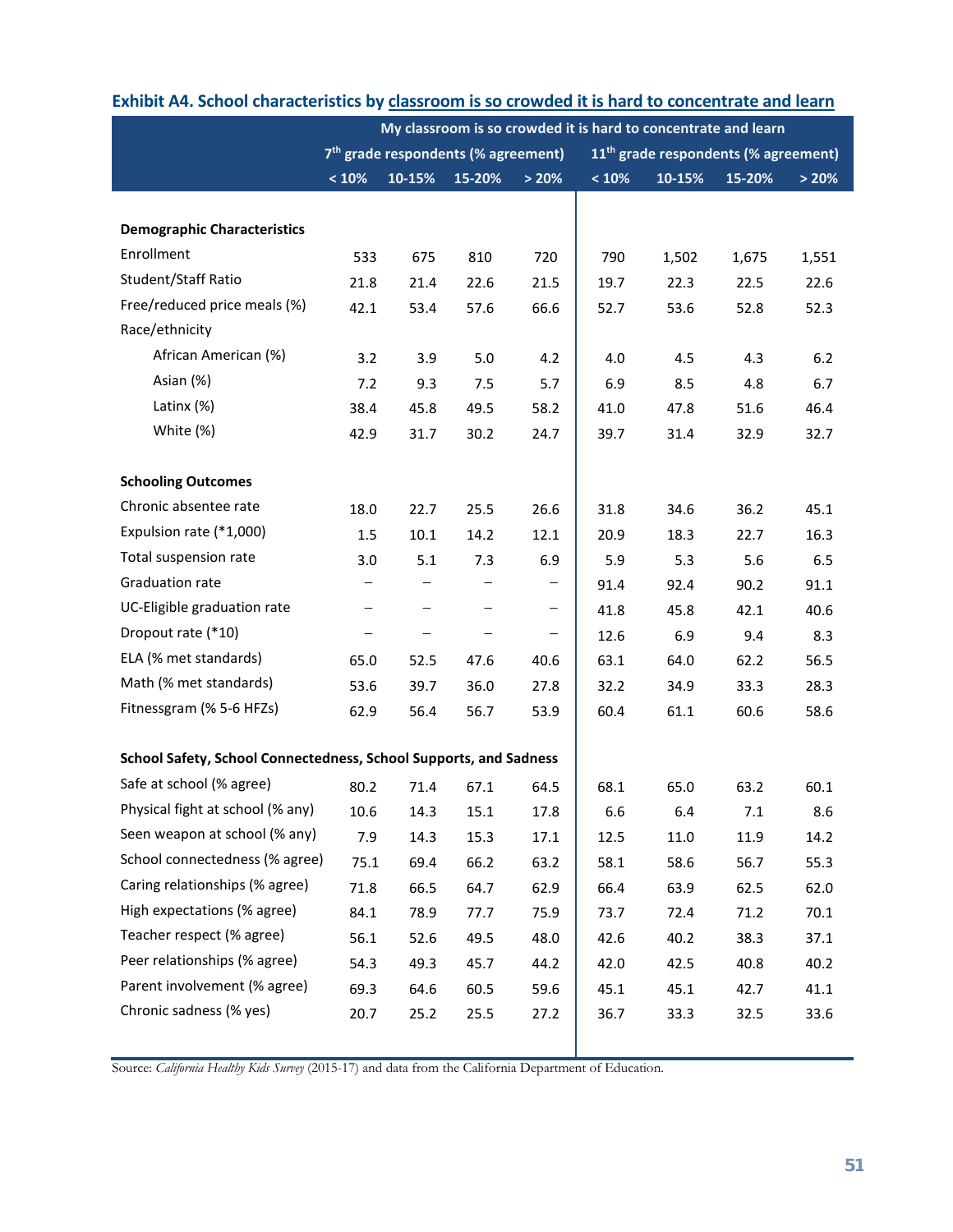|                                                                   |                                                                                                     |                          |        |                          | I eat my lunch at the right time of day |        |        |       |
|-------------------------------------------------------------------|-----------------------------------------------------------------------------------------------------|--------------------------|--------|--------------------------|-----------------------------------------|--------|--------|-------|
|                                                                   | 7 <sup>th</sup> grade respondents (% agreement)<br>11 <sup>th</sup> grade respondents (% agreement) |                          |        |                          |                                         |        |        |       |
|                                                                   | $< 30\%$                                                                                            | 30-45%                   | 45-55% | > 55%                    | $< 30\%$                                | 30-45% | 45-55% | > 55% |
|                                                                   |                                                                                                     |                          |        |                          |                                         |        |        |       |
| <b>Demographic Characteristics</b>                                |                                                                                                     |                          |        |                          |                                         |        |        |       |
| Enrollment                                                        | 555                                                                                                 | 681                      | 799    | 716                      | 1,135                                   | 1,498  | 1,617  | 1,130 |
| Student/Staff Ratio                                               | 19.3                                                                                                | 21.1                     | 22.0   | 22.1                     | 21.0                                    | 21.8   | 22.8   | 22.1  |
| Free/reduced price meals (%)                                      | 77.0                                                                                                | 75.2                     | 70.2   | 48.7                     | 57.7                                    | 57.6   | 46.7   | 47.1  |
| Race/ethnicity                                                    |                                                                                                     |                          |        |                          |                                         |        |        |       |
| African American (%)                                              | 8.9                                                                                                 | 7.1                      | 5.5    | 3.0                      | 7.1                                     | 5.5    | 3.4    | 2.4   |
| Asian (%)                                                         | 6.2                                                                                                 | 5.5                      | 5.9    | 8.3                      | 7.2                                     | 6.4    | 7.4    | 6.1   |
| Latinx (%)                                                        | 46.1                                                                                                | 56.9                     | 61.9   | 44.5                     | 54.2                                    | 49.9   | 44.3   | 45.7  |
| White (%)                                                         | 21.3                                                                                                | 21.9                     | 19.7   | 36.3                     | 25.5                                    | 30.3   | 37.4   | 40.4  |
|                                                                   |                                                                                                     |                          |        |                          |                                         |        |        |       |
| <b>Schooling Outcomes</b>                                         |                                                                                                     |                          |        |                          |                                         |        |        |       |
| Chronic absentee rate                                             | 28.9                                                                                                | 32.6                     | 28.8   | 20.7                     | 39.9                                    | 42.1   | 30.8   | 24.1  |
| Expulsion rate (*1,000)                                           | 14.5                                                                                                | 14.5                     | 13.7   | 10.1                     | 9.3                                     | 23.4   | 18.9   | 12.1  |
| Total suspension rate                                             | 10.4                                                                                                | 9.4                      | 7.3    | 5.1                      | 3.5                                     | 6.4    | 5.1    | 5.8   |
| Graduation rate                                                   |                                                                                                     |                          |        |                          | 87.3                                    | 89.8   | 93.9   | 94.4  |
| UC-Eligible graduation rate                                       | $\qquad \qquad -$                                                                                   | $\qquad \qquad -$        |        | -                        | 38.6                                    | 40.5   | 47.3   | 47.3  |
| Dropout rate (*10)                                                | $\overline{\phantom{m}}$                                                                            | $\overline{\phantom{m}}$ |        | $\overline{\phantom{0}}$ | 18.8                                    | 9.8    | 5.9    | 4.8   |
| ELA (% met standards)                                             | 28.3                                                                                                | 34.1                     | 40.1   | 54.5                     | 59.0                                    | 58.4   | 67.0   | 66.0  |
| Math (% met standards)                                            | 16.5                                                                                                | 23.3                     | 27.8   | 41.8                     | 28.8                                    | 28.7   | 39.0   | 37.3  |
| Fitnessgram (% 5-6 HFZs)                                          | 37.4                                                                                                | 46.3                     | 52.1   | 61.0                     | 55.6                                    | 58.9   | 62.9   | 63.0  |
|                                                                   |                                                                                                     |                          |        |                          |                                         |        |        |       |
| School Safety, School Connectedness, School Supports, and Sadness |                                                                                                     |                          |        |                          |                                         |        |        |       |
| Safe at school (% agree)                                          | 44.0                                                                                                | 57.5                     | 62.9   | 73.7                     | 62.1                                    | 59.4   | 68.7   | 73.7  |
| Physical fight at school (% any)                                  | 19.7                                                                                                | 19.4                     | 17.0   | 13.9                     | 7.5                                     | 7.5    | 6.5    | 6.0   |
| Seen weapon at school (% any)                                     | 19.3                                                                                                | 19.7                     | 17.2   | 13.1                     | 9.7                                     | 12.5   | 11.9   | 12.9  |
| School connectedness (% agree)                                    | 48.3                                                                                                | 58.8                     | 62.2   | 70.9                     | 53.7                                    | 55.0   | 60.3   | 62.8  |
| Caring relationships (% agree)                                    | 52.5                                                                                                | 59.1                     | 61.3   | 68.5                     | 62.7                                    | 62.1   | 64.6   | 67.1  |
| High expectations (% agree)                                       | 65.9                                                                                                | 72.4                     | 75.7   | 80.4                     | 69.4                                    | 70.7   | 73.2   | 74.9  |
| Teacher respect (% agree)                                         | 26.5                                                                                                | 41.5                     | 45.3   | 55.3                     | 40.7                                    | 36.6   | 41.2   | 46.7  |
| Peer relationships (% agree)                                      | 26.1                                                                                                | 36.8                     | 41.9   | 51.8                     | 38.4                                    | 37.8   | 44.8   | 52.6  |
| Parent involvement (% agree)                                      | 47.2                                                                                                | 54.7                     | 58.3   | 65.4                     | 42.4                                    | 41.5   | 46.1   | 47.5  |
| Chronic sadness (% yes)                                           | 31.2                                                                                                | 28.7                     | 27.6   | 23.9                     | 38.5                                    | 33.1   | 33.1   | 33.5  |
|                                                                   |                                                                                                     |                          |        |                          |                                         |        |        |       |

### **Exhibit A5. School characteristics by eat lunch at the right time of day**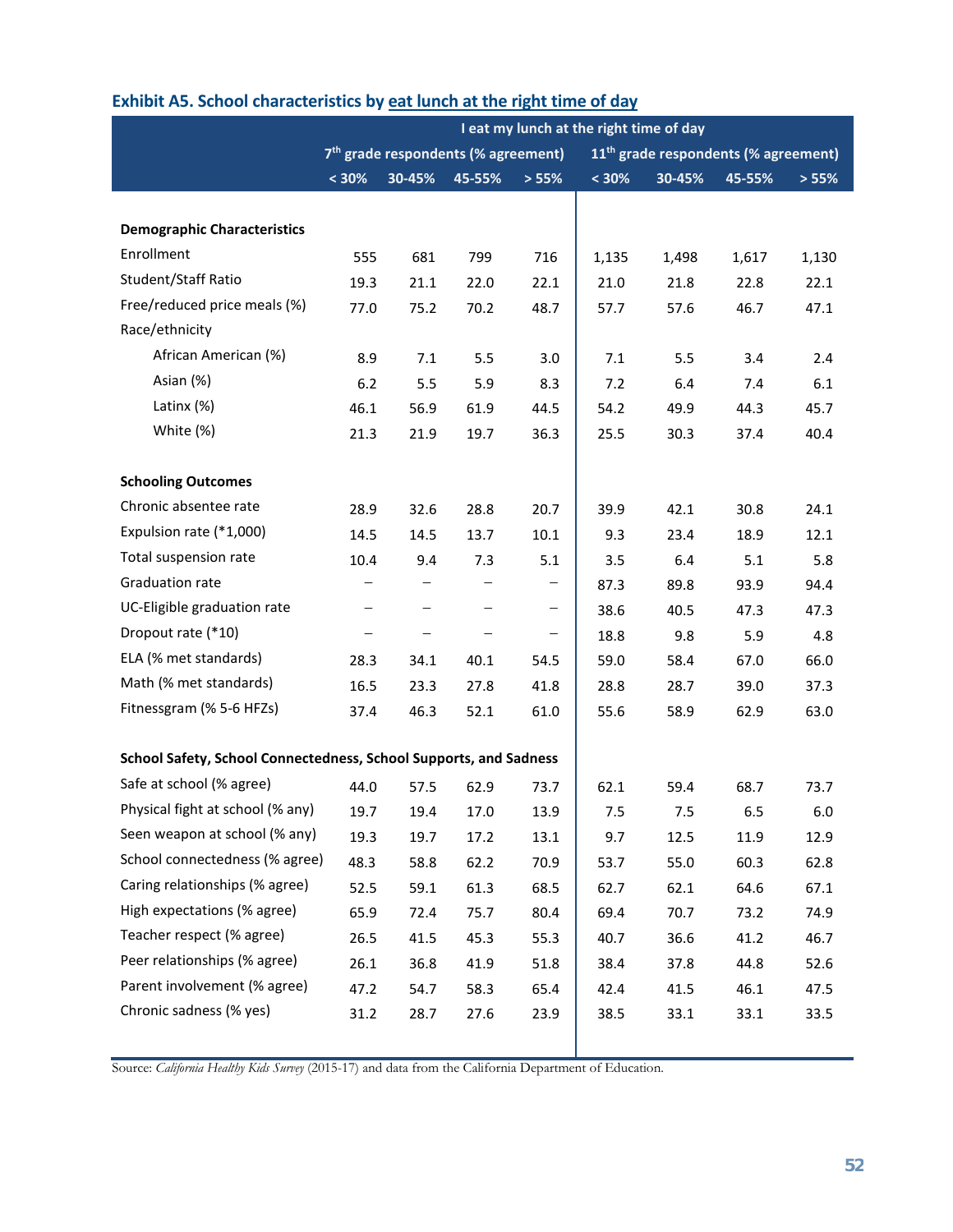|                                                                   | I have plenty of time to eat my lunch                                                               |                   |                   |       |       |        |        |       |
|-------------------------------------------------------------------|-----------------------------------------------------------------------------------------------------|-------------------|-------------------|-------|-------|--------|--------|-------|
|                                                                   | 7 <sup>th</sup> grade respondents (% agreement)<br>11 <sup>th</sup> grade respondents (% agreement) |                   |                   |       |       |        |        |       |
|                                                                   | < 25%                                                                                               | 25-35%            | 35-50%            | > 50% | < 25% | 25-35% | 35-50% | > 50% |
|                                                                   |                                                                                                     |                   |                   |       |       |        |        |       |
| <b>Demographic Characteristics</b>                                |                                                                                                     |                   |                   |       |       |        |        |       |
| Enrollment                                                        | 729                                                                                                 | 525               | 707               | 765   | 1,352 | 1,355  | 1,703  | 1,045 |
| Student/Staff Ratio                                               | 21.4                                                                                                | 20.1              | 21.5              | 22.2  | 22.5  | 21.3   | 22.4   | 22.5  |
| Free/reduced price meals (%)                                      | 66.5                                                                                                | 72.0              | 63.7              | 55.4  | 48.5  | 61.8   | 51.0   | 39.5  |
| Race/ethnicity                                                    |                                                                                                     |                   |                   |       |       |        |        |       |
| African American (%)                                              | 7.3                                                                                                 | 9.0               | 5.1               | 3.6   | 5.5   | 5.1    | 4.1    | 4.5   |
| Asian (%)                                                         | 2.5                                                                                                 | 5.2               | 6.4               | 7.9   | 8.0   | 5.4    | 6.4    | 10.7  |
| Latinx (%)                                                        | 47.6                                                                                                | 51.4              | 52.2              | 51.0  | 42.9  | 56.1   | 47.1   | 32.2  |
| White (%)                                                         | 25.7                                                                                                | 24.4              | 28.1              | 30.2  | 36.0  | 26.1   | 35.1   | 44.1  |
|                                                                   |                                                                                                     |                   |                   |       |       |        |        |       |
| <b>Schooling Outcomes</b>                                         |                                                                                                     |                   |                   |       |       |        |        |       |
| Chronic absentee rate                                             | 29.8                                                                                                | 30.1              | 26.7              | 23.3  | 39.3  | 42.5   | 35.3   | 20.9  |
| Expulsion rate (*1,000)                                           | 0.0                                                                                                 | 18.6              | 10.7              | 12.2  | 26.2  | 20.5   | 18.3   | 16.4  |
| Total suspension rate                                             | 6.0                                                                                                 | 6.8               | 7.6               | 5.8   | 6.3   | 6.4    | 5.5    | 3.7   |
| Graduation rate                                                   | $\overline{\phantom{0}}$                                                                            | -                 | $\qquad \qquad -$ | -     | 91.0  | 90.0   | 91.7   | 93.5  |
| UC-Eligible graduation rate                                       | $\qquad \qquad -$                                                                                   | $\qquad \qquad -$ | $\qquad \qquad -$ | -     | 42.9  | 37.2   | 46.3   | 48.1  |
| Dropout rate (*10)                                                | $\qquad \qquad -$                                                                                   | -                 |                   | -     | 7.1   | 9.5    | 6.9    | 15.7  |
| ELA (% met standards)                                             | 35.6                                                                                                | 40.7              | 42.5              | 50.3  | 60.3  | 57.9   | 64.3   | 66.8  |
| Math (% met standards)                                            | 27.4                                                                                                | 26.0              | 30.3              | 38.1  | 34.5  | 26.1   | 35.6   | 40.7  |
| Fitnessgram (% 5-6 HFZs)                                          | 43.8                                                                                                | 48.2              | 53.9              | 58.0  | 62.5  | 56.6   | 61.5   | 65.7  |
|                                                                   |                                                                                                     |                   |                   |       |       |        |        |       |
| School Safety, School Connectedness, School Supports, and Sadness |                                                                                                     |                   |                   |       |       |        |        |       |
| Safe at school (% agree)                                          | 46.2                                                                                                | 60.6              | 62.8              | 71.7  | 61.9  | 59.0   | 65.6   | 74.6  |
| Physical fight at school (% any)                                  | 15.8                                                                                                | 18.8              | 17.6              | 14.3  | 6.1   | 7.6    | 7.1    | 6.1   |
| Seen weapon at school (% any)                                     | 16.3                                                                                                | 18.6              | 16.7              | 14.3  | 11.4  | 13.1   | 12.1   | 9.7   |
| School connectedness (% agree)                                    | 49.9                                                                                                | 58.9              | 62.4              | 69.4  | 53.8  | 54.1   | 58.8   | 64.8  |
| Caring relationships (% agree)                                    | 51.2                                                                                                | 61.2              | 61.8              | 67.1  | 61.6  | 60.5   | 64.2   | 71.5  |
| High expectations (% agree)                                       | 64.5                                                                                                | 74.7              | 75.3              | 79.5  | 69.4  | 69.7   | 72.5   | 78.2  |
| Teacher respect (% agree)                                         | 25.2                                                                                                | 40.5              | 45.3              | 53.9  | 36.6  | 35.1   | 39.9   | 53.0  |
| Peer relationships (% agree)                                      | 29.3                                                                                                | 38.6              | 42.1              | 49.8  | 36.3  | 36.6   | 43.2   | 54.9  |
| Parent involvement (% agree)                                      | 51.9                                                                                                | 58.8              | 57.7              | 64.2  | 39.7  | 40.5   | 44.4   | 54.5  |
| Chronic sadness (% yes)                                           | 31.1                                                                                                | 28.5              | 27.6              | 24.5  | 32.7  | 33.7   | 33.2   | 35.1  |
|                                                                   |                                                                                                     |                   |                   |       |       |        |        |       |

### **Exhibit A6. School characteristics by plenty of time to eat lunch**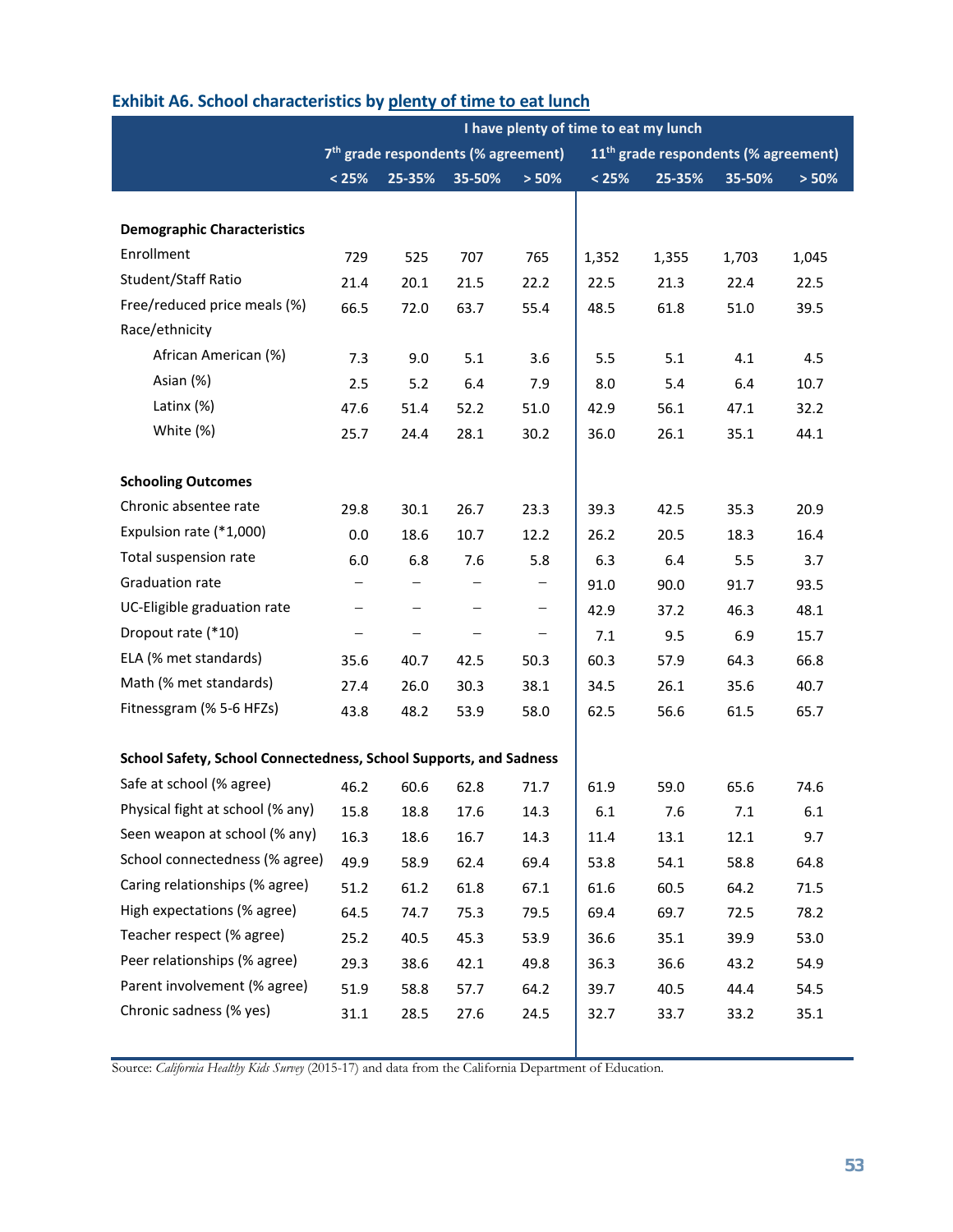## <span id="page-55-0"></span>**References**

- Berliner, D. (2009). *Poverty and potential: Out-of-school factors and school success*. Boulder and Tempe: Educational Public Interest Center and Education Policy Research Unit. Retrieved 12/22/16 from epicpolicy.org/publication/poverty\_and\_potential
- Evans, G. W. (2006). Child development and the physical environment. *Annual Review of Psychology, 57,* 423– 51.
- Jennings, K. (2010, June). *Keynote address*. Thirteenth annual meeting of the National Coordinating Committee on School Health and Safety, Washington, DC.
- O'Malley, M. D., Renshaw, T. R., Ritchey, K. M., & Furlong, M. J. (2011). Gauging the system: Trends in school climate measurement and intervention. In S. Jimerson, M. Mayer, A. Nickerson, & M. Furlong (Eds.), *Handbook of school violence and school safety: From research to practice* (2nd ed.). New York: Routledge.
- Plank, S. B., Bradshaw, C. P., & Young, H. (2009). An application of "broken-windows" and related theories to the study of disorder, fear, and collective efficacy in schools. *American Journal of Education, 115*(2), 227– 47. <http://eric.ed.gov/?id=EJ826474>